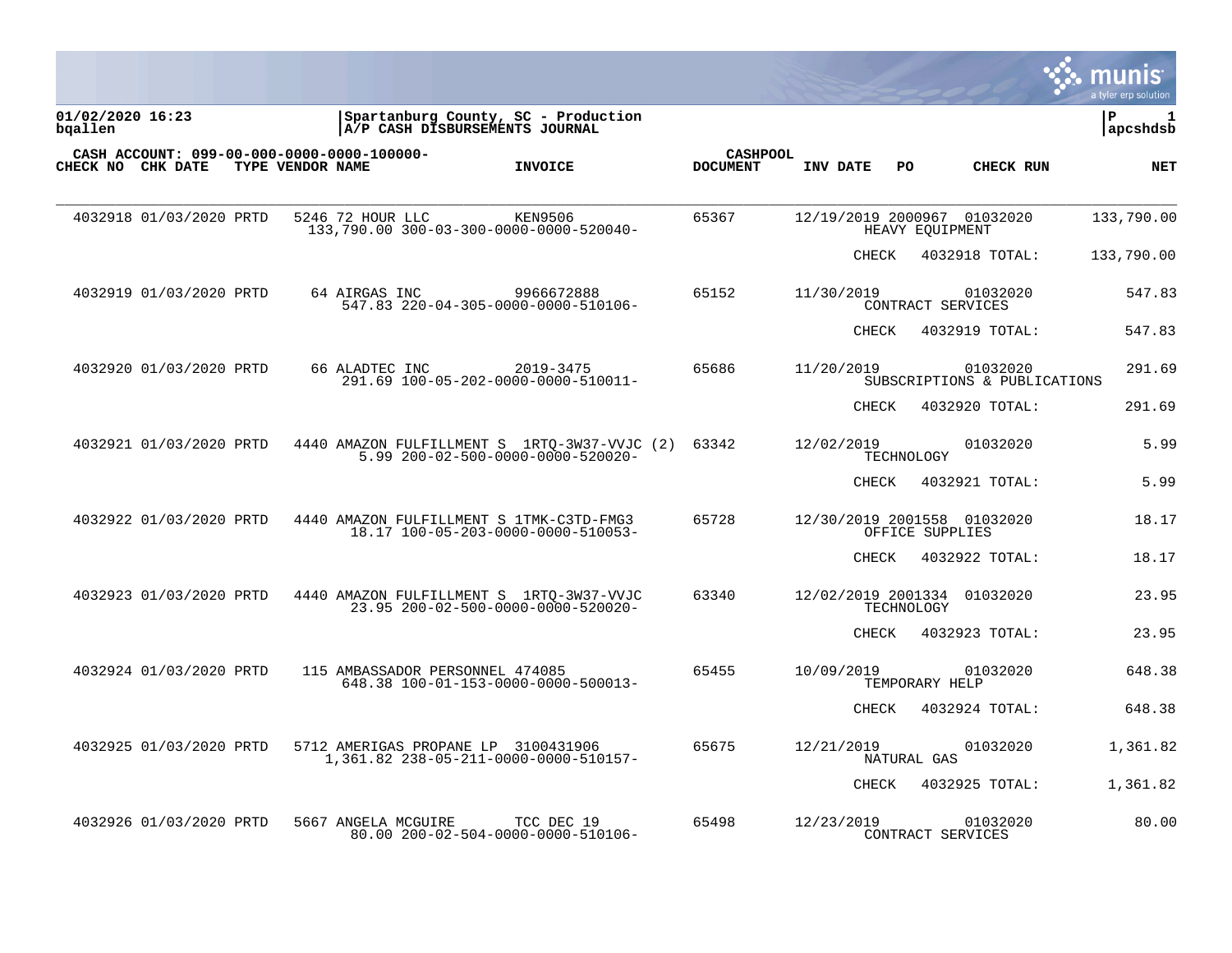|                             |                         |                  |                                                              |                                                                                                          |                                    |              |     |                                         | munis<br>a tyler erp solution   |
|-----------------------------|-------------------------|------------------|--------------------------------------------------------------|----------------------------------------------------------------------------------------------------------|------------------------------------|--------------|-----|-----------------------------------------|---------------------------------|
| 01/02/2020 16:23<br>bqallen |                         |                  |                                                              | Spartanburg County, SC - Production<br>A/P CASH DISBURSEMENTS JOURNAL                                    |                                    |              |     |                                         | $\mathbf{2}$<br>l P<br>apcshdsb |
| CHECK NO CHK DATE           |                         | TYPE VENDOR NAME | CASH ACCOUNT: 099-00-000-0000-0000-100000-                   | <b>INVOICE</b>                                                                                           | <b>CASHPOOL</b><br><b>DOCUMENT</b> | INV DATE     | PO. | CHECK RUN                               | NET                             |
|                             |                         |                  |                                                              |                                                                                                          |                                    | CHECK        |     | 4032926 TOTAL:                          | 80.00                           |
|                             | 4032927 01/03/2020 PRTD |                  | 4624 ANIMAL ALLIES INC                                       | 1830302<br>200.00 100-07-200-0000-0000-510106-                                                           | 65423                              | 12/19/2019   |     | 01032020<br>CONTRACT SERVICES           | 200.00                          |
|                             |                         |                  |                                                              |                                                                                                          |                                    | CHECK        |     | 4032927 TOTAL:                          | 200.00                          |
|                             |                         |                  | 4032928 01/03/2020 PRTD 999998 BRIAN HENNECY                 | 19337308<br>200.00 200-00-000-0000-0000-230036-                                                          | 65704                              | 12/30/2019   |     | 01032020<br>OTHER LIABILITIES           | 200.00                          |
|                             |                         |                  |                                                              |                                                                                                          |                                    | CHECK        |     | 4032928 TOTAL:                          | 200.00                          |
|                             |                         |                  | 4032929 01/03/2020 PRTD 999998 KELLY WRIGHT-SIMPSON 19306263 | 45.00 200-00-000-0000-0000-230036-                                                                       | 65625                              | 12/27/2019   |     | 01032020<br>OTHER LIABILITIES           | 45.00                           |
|                             |                         |                  |                                                              |                                                                                                          |                                    | CHECK        |     | 4032929 TOTAL:                          | 45.00                           |
|                             |                         |                  | 4032930 01/03/2020 PRTD 999998 NATASHA INLOW                 | 29337627<br>200.00 200-00-000-0000-0000-230036-                                                          | 65711                              | 12/30/2019   |     | 01032020<br>OTHER LIABILITIES           | 200.00                          |
|                             |                         |                  |                                                              |                                                                                                          |                                    | CHECK        |     | 4032930 TOTAL:                          | 200.00                          |
|                             |                         |                  | 4032931 01/03/2020 PRTD 999998 SHERI FRYE                    | 19309824<br>50.00 200-00-000-0000-0000-230036-                                                           | 65653                              | 12/27/2019   |     | 01032020<br>OTHER LIABILITIES           | 50.00                           |
|                             |                         |                  |                                                              |                                                                                                          |                                    | CHECK        |     | 4032931 TOTAL:                          | 50.00                           |
|                             |                         |                  | 4032932 01/03/2020 PRTD 999998 TERRELL GREEN                 | 19337738<br>150.00 200-00-000-0000-0000-230036-                                                          | 65712                              | 12/30/2019   |     | 01032020<br>OTHER LIABILITIES           | 150.00                          |
|                             |                         |                  |                                                              |                                                                                                          |                                    | <b>CHECK</b> |     | 4032932 TOTAL:                          | 150.00                          |
|                             |                         |                  |                                                              | 4032933 01/03/2020 PRTD 999998 TRUCK STOPS OF AMERI MARIAH BISHOP<br>690.06 100-00-000-0000-0000-230020- | 65701                              | 12/30/2019   |     | 01032020<br>PRE TRIAL RESTITUTION ADULT | 690.06                          |
|                             |                         |                  |                                                              |                                                                                                          |                                    | CHECK        |     | 4032933 TOTAL:                          | 690.06                          |
|                             |                         |                  | 4032934 01/03/2020 PRTD 999998 VICKY BROWN                   | LEROY MALIK BROWN<br>500.00 100-00-000-0000-0000-230020-                                                 | 65726                              | 12/30/2019   |     | 01032020<br>PRE TRIAL RESTITUTION ADULT | 500.00                          |
|                             |                         |                  |                                                              |                                                                                                          |                                    | <b>CHECK</b> |     | 4032934 TOTAL:                          | 500.00                          |

**COMPANY**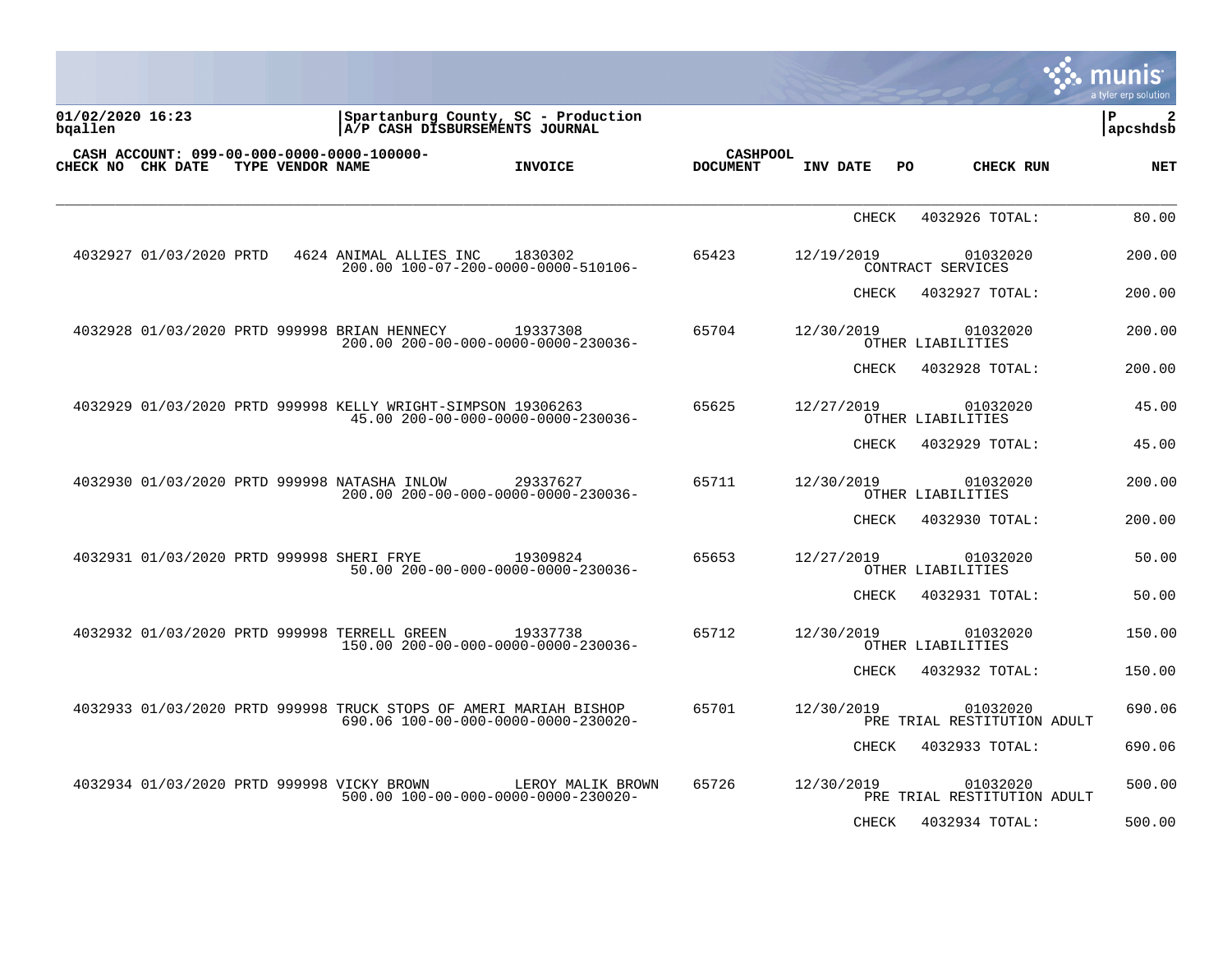

**01/02/2020 16:23 |Spartanburg County, SC - Production |P 3 bqallen |A/P CASH DISBURSEMENTS JOURNAL |apcshdsb**

| 01/02/2020 16:23 |  |  |
|------------------|--|--|
| bqallen          |  |  |
|                  |  |  |

|  | CASH ACCOUNT: 099-00-000-0000-0000-100000-<br>CHECK NO CHK DATE | TYPE VENDOR NAME |          |                                    | <b>INVOICE</b>                                                                                                                                                                                                                                                                                                                                                                                                                       | <b>CASHPOOL</b><br><b>DOCUMENT</b> | INV DATE   | PO.      | CHECK RUN                                                                                                                                                                                                      | <b>NET</b> |
|--|-----------------------------------------------------------------|------------------|----------|------------------------------------|--------------------------------------------------------------------------------------------------------------------------------------------------------------------------------------------------------------------------------------------------------------------------------------------------------------------------------------------------------------------------------------------------------------------------------------|------------------------------------|------------|----------|----------------------------------------------------------------------------------------------------------------------------------------------------------------------------------------------------------------|------------|
|  | 4032935 01/03/2020 PRTD                                         |                  |          | 227 ARAMARK UNIFORM & CA 230305903 | 67.57 220-04-304-0000-0000-510026-                                                                                                                                                                                                                                                                                                                                                                                                   | 64978                              | 12/17/2019 | UNIFORMS | 01032020                                                                                                                                                                                                       | 67.57      |
|  |                                                                 |                  |          |                                    | 230305902<br>68.94 220-04-305-0000-0000-510026-                                                                                                                                                                                                                                                                                                                                                                                      | 64980                              | 12/17/2019 | UNIFORMS | 01032020                                                                                                                                                                                                       | 68.94      |
|  |                                                                 |                  |          |                                    | 230309345<br>68.94 220-04-305-0000-0000-510026-                                                                                                                                                                                                                                                                                                                                                                                      | 65470                              | 12/24/2019 | UNIFORMS | 01032020                                                                                                                                                                                                       | 68.94      |
|  |                                                                 |                  |          |                                    | 230309346<br>67.57 220-04-304-0000-0000-510026-                                                                                                                                                                                                                                                                                                                                                                                      | 65471                              | 12/24/2019 | UNIFORMS | 01032020                                                                                                                                                                                                       | 67.57      |
|  |                                                                 |                  |          |                                    |                                                                                                                                                                                                                                                                                                                                                                                                                                      |                                    | CHECK      |          | 4032935 TOTAL:                                                                                                                                                                                                 | 273.02     |
|  | 4032936 01/03/2020 PRTD                                         |                  |          | 232 ARCH MINISTRIES INC 4-18       | 3, 224.00 253-08-456-0000-0000-510300-                                                                                                                                                                                                                                                                                                                                                                                               | 65601                              | 12/16/2019 |          | 01032020<br>GRANT OPERATING                                                                                                                                                                                    | 3,224.00   |
|  |                                                                 |                  |          |                                    |                                                                                                                                                                                                                                                                                                                                                                                                                                      |                                    | CHECK      |          | 4032936 TOTAL:                                                                                                                                                                                                 | 3,224.00   |
|  | 4032937 01/03/2020 PRTD                                         |                  | 270 AT&T |                                    | DEC 19 ATT<br>91.84 100-06-256-LM01-0000-510155-                                                                                                                                                                                                                                                                                                                                                                                     | 65407                              | 12/19/2019 |          | 01032020<br>COMMUNICATIONS                                                                                                                                                                                     | 91.84      |
|  |                                                                 |                  |          |                                    |                                                                                                                                                                                                                                                                                                                                                                                                                                      |                                    | CHECK      |          | 4032937 TOTAL:                                                                                                                                                                                                 | 91.84      |
|  | 4032938 01/03/2020 PRTD                                         |                  | 270 AT&T |                                    | 24464501975 DEC 2019 65723<br>95.04 245-06-259-0000-0000-510155-                                                                                                                                                                                                                                                                                                                                                                     |                                    | 12/17/2019 |          | 01032020<br>COMMUNICATIONS                                                                                                                                                                                     | 95.04      |
|  |                                                                 |                  |          |                                    |                                                                                                                                                                                                                                                                                                                                                                                                                                      |                                    | CHECK      |          | 4032938 TOTAL:                                                                                                                                                                                                 | 95.04      |
|  | 4032939 01/03/2020 PRTD                                         |                  | 270 AT&T |                                    | 6999011504<br>72.94 245-06-259-0000-0000-510155-                                                                                                                                                                                                                                                                                                                                                                                     | 65722                              | 11/19/2019 |          | 01032020<br>COMMUNICATIONS                                                                                                                                                                                     | 72.94      |
|  |                                                                 |                  |          |                                    |                                                                                                                                                                                                                                                                                                                                                                                                                                      |                                    | CHECK      |          | 4032939 TOTAL:                                                                                                                                                                                                 | 72.94      |
|  | 4032940 01/03/2020 PRTD                                         |                  | 270 AT&T |                                    | 3862422503<br>482.29 100-01-000-0000-0000-510155-<br>16.48 100-03-300-0000-0000-510155-<br>5.19 220-04-305-0000-0000-510155-<br>51.52 100-05-204-0000-0000-510155-<br>7.45 100-05-206-0000-0000-510155-<br>36.51 100-05-202-0000-0000-510155-<br>1.30 100-07-450-LB02-0000-510155-<br>.23 510-01-415-0000-0000-510155-<br>.10 100-05-210-0000-0000-510155-<br>1.88 100-06-256-0000-0000-510155-<br>8.16 100-07-453-0000-0000-510155- | 65501                              | 12/19/2019 |          | 01032020<br>COMMUNICATIONS<br>COMMUNICATIONS<br>COMMUNICATIONS<br>COMMUNICATIONS<br>COMMUNICATIONS<br>COMMUNICATIONS<br>COMMUNICATIONS<br>COMMUNICATIONS<br>COMMUNICATIONS<br>COMMUNICATIONS<br>COMMUNICATIONS | 617.03     |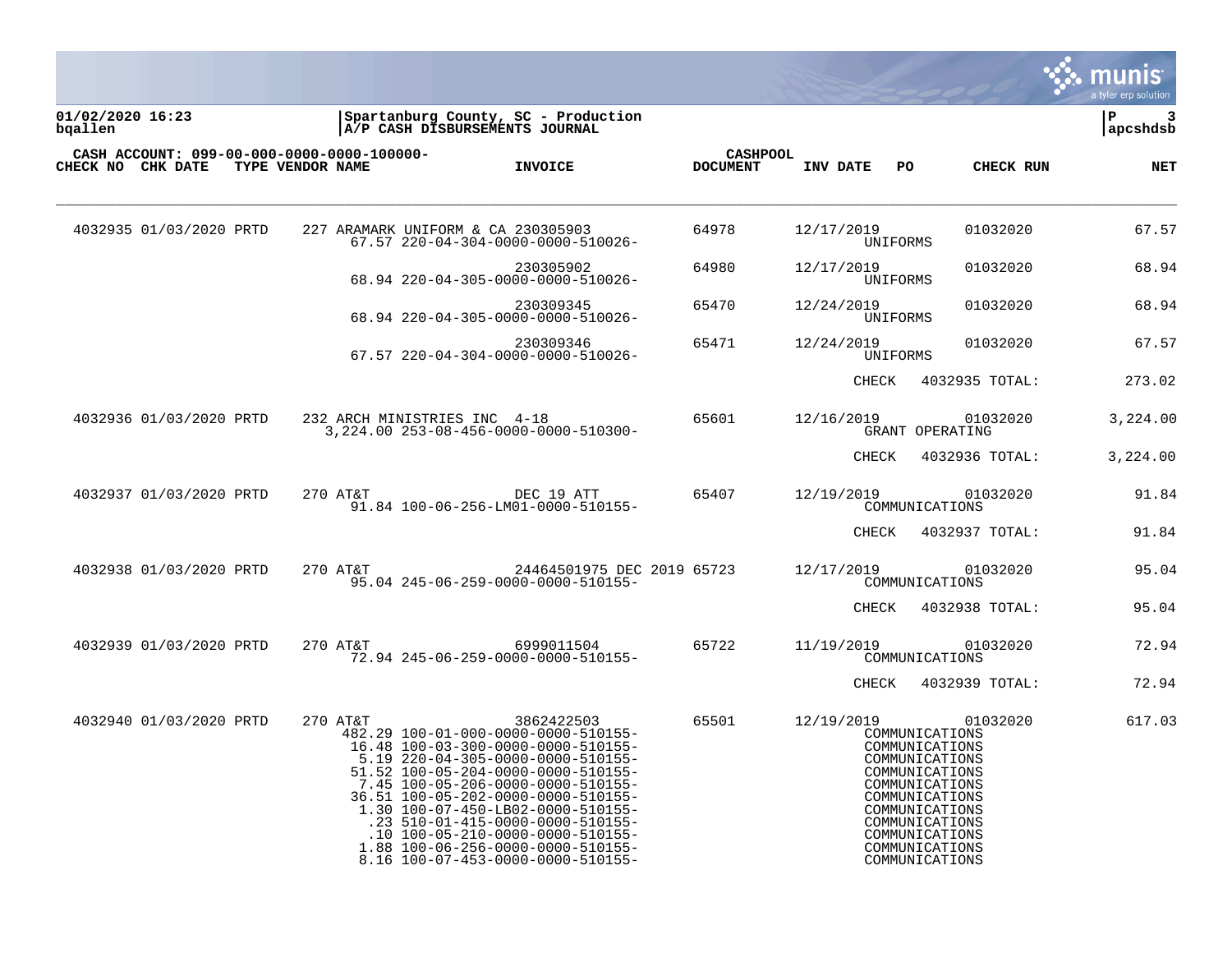|                                                                 |                  |                                                                                                                                                                                                                                                                                                                                                                                                                                                                                                                                                                                                                                                                                                                                                                                                                                                                                                                                                                                                                                                                                                                                                                                                                                                                                                                                                                                                 |                                    |                     |                                                                                                                                                                                                                                                                                                                                                                                                                                                                                                                                                                                                                                                                                  | <b>MUNIS</b><br>a tyler erp solution |
|-----------------------------------------------------------------|------------------|-------------------------------------------------------------------------------------------------------------------------------------------------------------------------------------------------------------------------------------------------------------------------------------------------------------------------------------------------------------------------------------------------------------------------------------------------------------------------------------------------------------------------------------------------------------------------------------------------------------------------------------------------------------------------------------------------------------------------------------------------------------------------------------------------------------------------------------------------------------------------------------------------------------------------------------------------------------------------------------------------------------------------------------------------------------------------------------------------------------------------------------------------------------------------------------------------------------------------------------------------------------------------------------------------------------------------------------------------------------------------------------------------|------------------------------------|---------------------|----------------------------------------------------------------------------------------------------------------------------------------------------------------------------------------------------------------------------------------------------------------------------------------------------------------------------------------------------------------------------------------------------------------------------------------------------------------------------------------------------------------------------------------------------------------------------------------------------------------------------------------------------------------------------------|--------------------------------------|
| 01/02/2020 16:23<br>bqallen                                     |                  | Spartanburg County, SC - Production<br>A/P CASH DISBURSEMENTS JOURNAL                                                                                                                                                                                                                                                                                                                                                                                                                                                                                                                                                                                                                                                                                                                                                                                                                                                                                                                                                                                                                                                                                                                                                                                                                                                                                                                           |                                    |                     |                                                                                                                                                                                                                                                                                                                                                                                                                                                                                                                                                                                                                                                                                  | l P<br>4<br>apcshdsb                 |
| CASH ACCOUNT: 099-00-000-0000-0000-100000-<br>CHECK NO CHK DATE | TYPE VENDOR NAME | <b>INVOICE</b>                                                                                                                                                                                                                                                                                                                                                                                                                                                                                                                                                                                                                                                                                                                                                                                                                                                                                                                                                                                                                                                                                                                                                                                                                                                                                                                                                                                  | <b>CASHPOOL</b><br><b>DOCUMENT</b> | INV DATE<br>PO      | CHECK RUN                                                                                                                                                                                                                                                                                                                                                                                                                                                                                                                                                                                                                                                                        | <b>NET</b>                           |
|                                                                 |                  | 4.20 253-08-456-0000-0000-510300-<br>1.05 253-08-456-0000-0000-510300-<br>-58 253-08-456-0000-0000-510300-<br>.09 245-06-260-0000-0000-510155-                                                                                                                                                                                                                                                                                                                                                                                                                                                                                                                                                                                                                                                                                                                                                                                                                                                                                                                                                                                                                                                                                                                                                                                                                                                  |                                    |                     | GRANT OPERATING<br>GRANT OPERATING<br>GRANT OPERATING<br>COMMUNICATIONS                                                                                                                                                                                                                                                                                                                                                                                                                                                                                                                                                                                                          |                                      |
|                                                                 |                  |                                                                                                                                                                                                                                                                                                                                                                                                                                                                                                                                                                                                                                                                                                                                                                                                                                                                                                                                                                                                                                                                                                                                                                                                                                                                                                                                                                                                 |                                    | CHECK               | 4032940 TOTAL:                                                                                                                                                                                                                                                                                                                                                                                                                                                                                                                                                                                                                                                                   | 617.03                               |
| 4032941 01/03/2020 PRTD                                         | 270 AT&T         | 6817242504<br>378.82 100-06-255-0000-0000-510155-<br>155.99 100-06-256-0000-0000-510155-<br>26.00 100-06-257-0000-0000-510155-<br>103.99 100-06-258-0000-0000-510155-<br>11.14 100-01-000-0000-0000-510155-<br>274.83 100-06-250-0000-0000-510155-<br>40.85 100-01-409-0000-0000-510155-<br>63.14 100-01-351-0000-0000-510155-<br>26.00 100-01-100-0000-0000-510155-<br>3.71 100-01-101-0000-0000-510155-<br>148.56 100-01-151-0000-0000-510155-<br>66.85 100-01-150-0000-0000-510155-<br>18.57 100-01-405-0000-0000-510155-<br>92.85 100-01-350-0000-0000-510155-<br>85.42 100-05-203-0000-0000-510155-<br>48.28 100-01-154-0000-0000-510155-<br>48.28 100-01-404-0000-0000-510155-<br>37.14 100-01-403-0000-0000-510155-<br>14.86 100-01-407-0000-0000-510155-<br>74.28 100-01-152-0000-0000-510155-<br>63.14 100-01-153-0000-0000-510155-<br>52.00 100-01-452-0000-0000-510155-<br>77.99 100-07-201-0000-0000-510155-<br>7.43 100-01-400-0000-0000-510155-<br>22.28 100-01-401-0000-0000-510155-<br>3.71 100-03-300-0000-0000-510155-<br>3.71 100-01-102-0000-0000-510155-<br>11.14 100-01-406-0000-0000-510155-<br>18.57 100-01-408-0000-0000-510155-<br>37.14 500-01-410-0000-0000-510155-<br>81.71 501-11-412-0000-0000-510155-<br>122.56 245-06-260-0000-0000-510155-<br>66.85 505-01-402-0000-0000-510155-<br>29.71 250-06-251-0000-0000-510155-<br>315.69 235-05-205-0000-0000-510155- | 65484                              | 12/19/2019<br>CHECK | 01032020<br>COMMUNICATIONS<br>COMMUNICATIONS<br>COMMUNICATIONS<br>COMMUNICATIONS<br>COMMUNICATIONS<br>COMMUNICATIONS<br>COMMUNICATIONS<br>COMMUNICATIONS<br>COMMUNICATIONS<br>COMMUNICATIONS<br>COMMUNICATIONS<br>COMMUNICATIONS<br>COMMUNICATIONS<br>COMMUNICATIONS<br>COMMUNICATIONS<br>COMMUNICATIONS<br>COMMUNICATIONS<br>COMMUNICATIONS<br>COMMUNICATIONS<br>COMMUNICATIONS<br>COMMUNICATIONS<br>COMMUNICATIONS<br>COMMUNICATIONS<br>COMMUNICATIONS<br>COMMUNICATIONS<br>COMMUNICATIONS<br>COMMUNICATIONS<br>COMMUNICATIONS<br>COMMUNICATIONS<br>COMMUNICATIONS<br>COMMUNICATIONS<br>COMMUNICATIONS<br>COMMUNICATIONS<br>COMMUNICATIONS<br>COMMUNICATIONS<br>4032941 TOTAL: | 2,633.19<br>2,633.19                 |
| 4032942 01/03/2020 PRTD                                         | 270 AT&T         | 3674141507<br>272.68 100-06-255-0000-0000-510155-<br>111.19 100-06-256-0000-0000-510155-<br>18.53 100-06-257-0000-0000-510155-                                                                                                                                                                                                                                                                                                                                                                                                                                                                                                                                                                                                                                                                                                                                                                                                                                                                                                                                                                                                                                                                                                                                                                                                                                                                  | 65483                              | 12/19/2019          | 01032020<br>COMMUNICATIONS<br>COMMUNICATIONS<br>COMMUNICATIONS                                                                                                                                                                                                                                                                                                                                                                                                                                                                                                                                                                                                                   | 4,066.77                             |

the contract of the contract of the contract of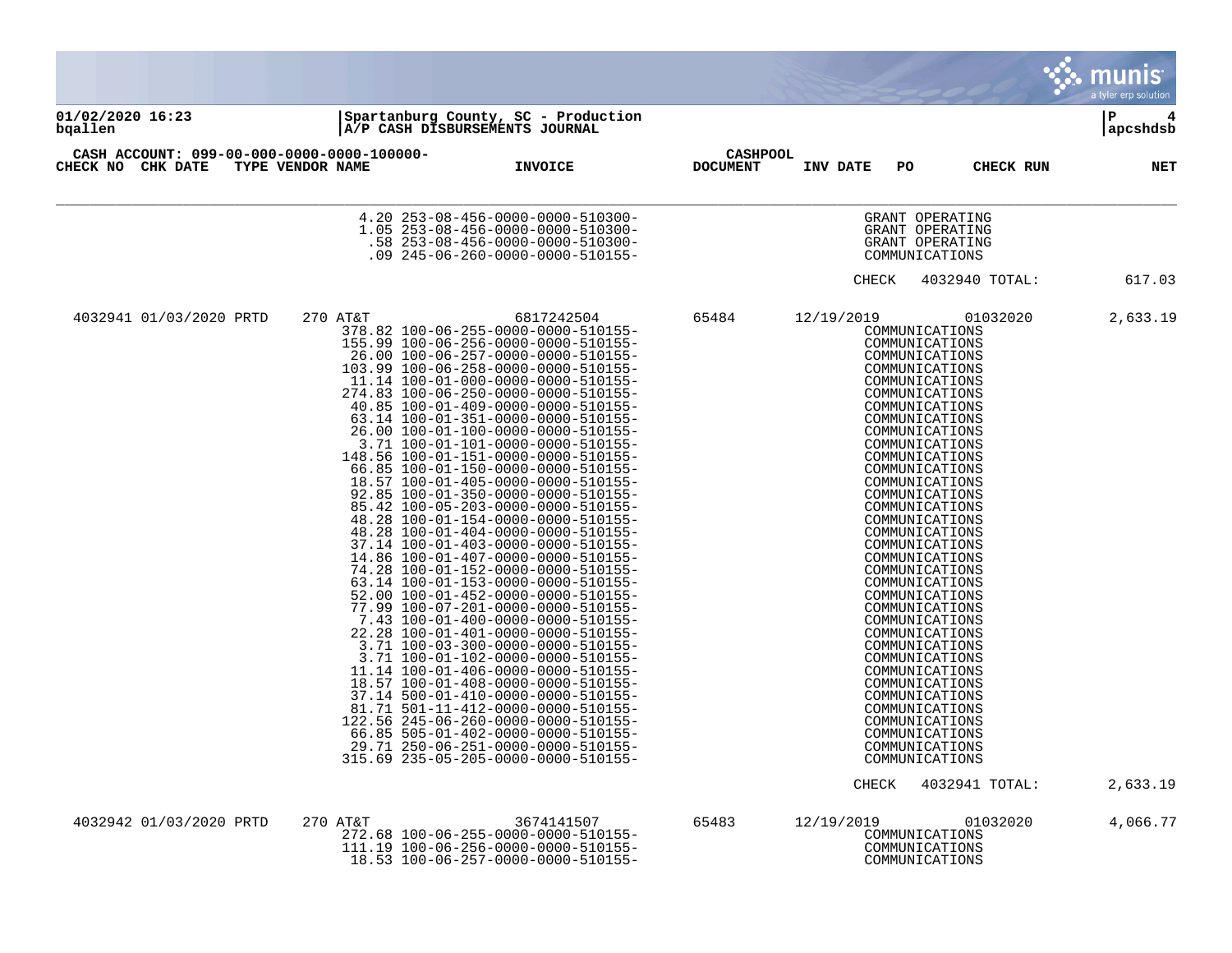|                                                                 |                                    |                                                                                                                                                                                                                                                                                                                                                                                                                                                                                                                                                                                                                                                                                                                                                                                                                                                                                                                                                                                                                                                                                                                                                                                                                                                                                                    |                                    |                 |                                                                                                                                                                                                                                                                                                                                                                                                                                                                                                                                                                                                                | a tyler erp solution |
|-----------------------------------------------------------------|------------------------------------|----------------------------------------------------------------------------------------------------------------------------------------------------------------------------------------------------------------------------------------------------------------------------------------------------------------------------------------------------------------------------------------------------------------------------------------------------------------------------------------------------------------------------------------------------------------------------------------------------------------------------------------------------------------------------------------------------------------------------------------------------------------------------------------------------------------------------------------------------------------------------------------------------------------------------------------------------------------------------------------------------------------------------------------------------------------------------------------------------------------------------------------------------------------------------------------------------------------------------------------------------------------------------------------------------|------------------------------------|-----------------|----------------------------------------------------------------------------------------------------------------------------------------------------------------------------------------------------------------------------------------------------------------------------------------------------------------------------------------------------------------------------------------------------------------------------------------------------------------------------------------------------------------------------------------------------------------------------------------------------------------|----------------------|
| 01/02/2020 16:23<br>bqallen                                     |                                    | Spartanburg County, SC - Production<br>A/P CASH DISBURSEMENTS JOURNAL                                                                                                                                                                                                                                                                                                                                                                                                                                                                                                                                                                                                                                                                                                                                                                                                                                                                                                                                                                                                                                                                                                                                                                                                                              |                                    |                 |                                                                                                                                                                                                                                                                                                                                                                                                                                                                                                                                                                                                                | ∣P<br>5<br>apcshdsb  |
| CASH ACCOUNT: 099-00-000-0000-0000-100000-<br>CHECK NO CHK DATE | TYPE VENDOR NAME                   | <b>INVOICE</b>                                                                                                                                                                                                                                                                                                                                                                                                                                                                                                                                                                                                                                                                                                                                                                                                                                                                                                                                                                                                                                                                                                                                                                                                                                                                                     | <b>CASHPOOL</b><br><b>DOCUMENT</b> | INV DATE<br>PO. | CHECK RUN                                                                                                                                                                                                                                                                                                                                                                                                                                                                                                                                                                                                      | <b>NET</b>           |
|                                                                 |                                    | 68.83 100-06-258-0000-0000-510155-<br>7.94 100-01-000-0000-0000-510155-<br>193.26 100-06-250-0000-0000-510155-<br>26.47 100-01-409-0000-0000-510155-<br>42.36 100-01-351-0000-0000-510155-<br>18.53 100-01-100-0000-0000-510155-<br>2.65 100-01-101-0000-0000-510155-<br>103.25 100-01-151-0000-0000-510155-<br>45.01 100-01-150-0000-0000-510155-<br>15.88 100-01-405-0000-0000-510155-<br>63.54 100-01-350-0000-0000-510155-<br>60.89 100-05-203-0000-0000-510155-<br>31.77 100-01-154-0000-0000-510155-<br>31.77 100-01-404-0000-0000-510155-<br>21.18 100-01-403-0000-0000-510155-<br>10.59 100-01-407-0000-0000-510155-<br>52.95 100-01-152-0000-0000-510155-<br>45.01 100-01-153-0000-0000-510155-<br>37.06 100-01-452-0000-0000-510155-<br>52.95 100-07-201-0000-0000-510155-<br>5.29 100-01-400-0000-0000-510155-<br>18.53 100-01-401-0000-0000-510155-<br>2.65 100-03-300-0000-0000-510155-<br>2.65 100-01-102-0000-0000-510155-<br>7.94 100-01-406-0000-0000-510155-<br>10.59 100-01-408-0000-0000-510155-<br>26.47 500-01-410-0000-0000-510155-<br>60.89 501-11-412-0000-0000-510155-<br>87.38 245-06-260-0000-0000-510155-<br>47.65 505-01-402-0000-0000-510155-<br>21.20 250-06-251-0000-0000-510155-<br>209.15 235-05-205-0000-0000-510155-<br>2,232.09 505-01-402-0000-0000-510155- |                                    |                 | COMMUNICATIONS<br>COMMUNICATIONS<br>COMMUNICATIONS<br>COMMUNICATIONS<br>COMMUNICATIONS<br>COMMUNICATIONS<br>COMMUNICATIONS<br>COMMUNICATIONS<br>COMMUNICATIONS<br>COMMUNICATIONS<br>COMMUNICATIONS<br>COMMUNICATIONS<br>COMMUNICATIONS<br>COMMUNICATIONS<br>COMMUNICATIONS<br>COMMUNICATIONS<br>COMMUNICATIONS<br>COMMUNICATIONS<br>COMMUNICATIONS<br>COMMUNICATIONS<br>COMMUNICATIONS<br>COMMUNICATIONS<br>COMMUNICATIONS<br>COMMUNICATIONS<br>COMMUNICATIONS<br>COMMUNICATIONS<br>COMMUNICATIONS<br>COMMUNICATIONS<br>COMMUNICATIONS<br>COMMUNICATIONS<br>COMMUNICATIONS<br>COMMUNICATIONS<br>COMMUNICATIONS |                      |
|                                                                 |                                    |                                                                                                                                                                                                                                                                                                                                                                                                                                                                                                                                                                                                                                                                                                                                                                                                                                                                                                                                                                                                                                                                                                                                                                                                                                                                                                    |                                    | <b>CHECK</b>    | 4032942 TOTAL:                                                                                                                                                                                                                                                                                                                                                                                                                                                                                                                                                                                                 | 4,066.77             |
| 4032943 01/03/2020 PRTD                                         | 303 B & H PHOTO & ELECTR 165974996 | 292.73 100-05-203-0000-0000-510054-                                                                                                                                                                                                                                                                                                                                                                                                                                                                                                                                                                                                                                                                                                                                                                                                                                                                                                                                                                                                                                                                                                                                                                                                                                                                | 65754                              |                 | 12/30/2019 2001713 01032020<br>OPERATING SUPPLIES                                                                                                                                                                                                                                                                                                                                                                                                                                                                                                                                                              | 292.73               |
|                                                                 |                                    |                                                                                                                                                                                                                                                                                                                                                                                                                                                                                                                                                                                                                                                                                                                                                                                                                                                                                                                                                                                                                                                                                                                                                                                                                                                                                                    |                                    | CHECK           | 4032943 TOTAL:                                                                                                                                                                                                                                                                                                                                                                                                                                                                                                                                                                                                 | 292.73               |
| 4032944 01/03/2020 PRTD                                         | 323 BARBRA JOHNSON                 | INMAN DEC 19<br>496.00 200-02-504-0000-0000-510106-                                                                                                                                                                                                                                                                                                                                                                                                                                                                                                                                                                                                                                                                                                                                                                                                                                                                                                                                                                                                                                                                                                                                                                                                                                                | 65493                              | 12/23/2019      | 01032020<br>CONTRACT SERVICES                                                                                                                                                                                                                                                                                                                                                                                                                                                                                                                                                                                  | 496.00               |
|                                                                 |                                    | TCC DEC 19<br>492.00 200-02-504-0000-0000-510106-                                                                                                                                                                                                                                                                                                                                                                                                                                                                                                                                                                                                                                                                                                                                                                                                                                                                                                                                                                                                                                                                                                                                                                                                                                                  | 65497                              | 12/23/2019      | 01032020<br>CONTRACT SERVICES                                                                                                                                                                                                                                                                                                                                                                                                                                                                                                                                                                                  | 492.00               |
|                                                                 |                                    |                                                                                                                                                                                                                                                                                                                                                                                                                                                                                                                                                                                                                                                                                                                                                                                                                                                                                                                                                                                                                                                                                                                                                                                                                                                                                                    |                                    | <b>CHECK</b>    | 4032944 TOTAL:                                                                                                                                                                                                                                                                                                                                                                                                                                                                                                                                                                                                 | 988.00               |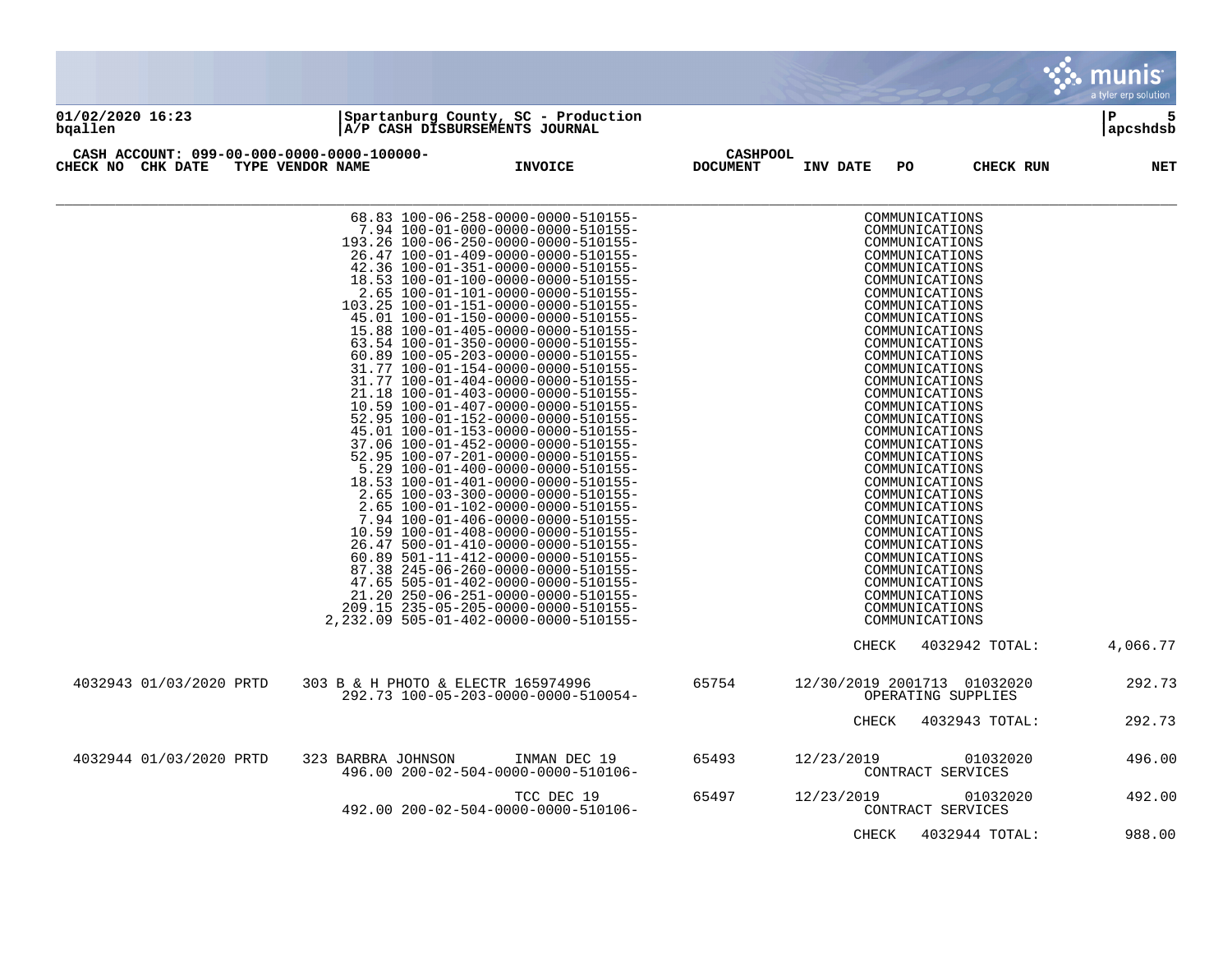|                             |                         |                                                                |                                                                                                                                                                                                                                                                                                                             |                                    |                 |                                                                                                              |                                                | IIS<br>a tyler erp solution |
|-----------------------------|-------------------------|----------------------------------------------------------------|-----------------------------------------------------------------------------------------------------------------------------------------------------------------------------------------------------------------------------------------------------------------------------------------------------------------------------|------------------------------------|-----------------|--------------------------------------------------------------------------------------------------------------|------------------------------------------------|-----------------------------|
| 01/02/2020 16:23<br>bgallen |                         |                                                                | Spartanburg County, SC - Production<br>A/P CASH DISBURSEMENTS JOURNAL                                                                                                                                                                                                                                                       |                                    |                 |                                                                                                              |                                                | P<br>6<br>apcshdsb          |
|                             | CHECK NO CHK DATE       | CASH ACCOUNT: 099-00-000-0000-0000-100000-<br>TYPE VENDOR NAME | <b>INVOICE</b>                                                                                                                                                                                                                                                                                                              | <b>CASHPOOL</b><br><b>DOCUMENT</b> | INV DATE        | PO                                                                                                           | CHECK RUN                                      | <b>NET</b>                  |
|                             | 4032945 01/03/2020 PRTD | 356 BENJAMIN DAWKINS                                           | TCC DEC 2019<br>80.00 200-02-504-0000-0000-510106-                                                                                                                                                                                                                                                                          | 65609                              | 12/27/2019      |                                                                                                              | 01032020<br>CONTRACT SERVICES                  | 80.00                       |
|                             |                         |                                                                |                                                                                                                                                                                                                                                                                                                             |                                    | CHECK           |                                                                                                              | 4032945 TOTAL:                                 | 80.00                       |
|                             | 4032946 01/03/2020 PRTD |                                                                | 4667 BLACKWOOD ASSOCIATES 0811.6<br>15,500.00 250-03-301-0000-0000-520400-                                                                                                                                                                                                                                                  | 65447                              | 12/20/2019 7413 |                                                                                                              | 01032020<br>PROJECT CAPITAL                    | 15,500.00                   |
|                             |                         |                                                                |                                                                                                                                                                                                                                                                                                                             |                                    | CHECK           |                                                                                                              | 4032946 TOTAL:                                 | 15,500.00                   |
|                             | 4032947 01/03/2020 PRTD |                                                                | 4880 BODYLINES PAINT & CO RO2493<br>2,306.97 500-00-000-0000-0000-160000-                                                                                                                                                                                                                                                   | 65344                              | 12/18/2019      |                                                                                                              | 01032020<br>PARTS INVENTORY                    | 2,306.97                    |
|                             |                         |                                                                |                                                                                                                                                                                                                                                                                                                             |                                    | CHECK           |                                                                                                              | 4032947 TOTAL:                                 | 2,306.97                    |
|                             | 4032948 01/03/2020 PRTD |                                                                | 422 BOILING SPRINGS COMM 202001<br>900.00 200-02-503-0000-0000-510054-                                                                                                                                                                                                                                                      | 65672                              | 12/23/2019      |                                                                                                              | 01032020<br>OPERATING SUPPLIES                 | 900.00                      |
|                             |                         |                                                                |                                                                                                                                                                                                                                                                                                                             |                                    | CHECK           |                                                                                                              | 4032948 TOTAL:                                 | 900.00                      |
|                             | 4032949 01/03/2020 PRTD |                                                                | 430 BOMAR PRINTING AND M 88840<br>963.77 200-02-504-0000-0000-510106-                                                                                                                                                                                                                                                       | 65491                              | 12/11/2019      |                                                                                                              | 01032020<br>CONTRACT SERVICES                  | 963.77                      |
|                             |                         |                                                                | 88931<br>191.00 250-06-251-0000-0000-510053-                                                                                                                                                                                                                                                                                | 88931                              |                 |                                                                                                              | 12/20/2019 2001686 01032020<br>OFFICE SUPPLIES | 191.00                      |
|                             |                         |                                                                |                                                                                                                                                                                                                                                                                                                             |                                    | CHECK           |                                                                                                              | 4032949 TOTAL:                                 | 1,154.77                    |
|                             | 4032950 01/03/2020 PRTD | 433 COMDATA INC                                                | NOV 11-14<br>96.31 100-05-202-0000-0000-510152-<br>79.89 100-05-203-0000-0000-510152-<br>91.87 235-05-205-0000-0000-510152-<br>32.96 100-05-206-0000-0000-510152-<br>36.67 501-11-412-0000-0000-510152-<br>189.28 200-02-501-0000-0000-510152-<br>97.76 100-01-407-0000-0000-510153-<br>715.61 100-05-204-0000-0000-510152- | 65446                              | 12/20/2019      | VEHICLE FUEL<br>VEHICLE FUEL<br>VEHICLE FUEL<br>VEHICLE FUEL<br>VEHICLE FUEL<br>VEHICLE FUEL<br>VEHICLE FUEL | 01032020<br>MOTOR POOL CHARGES                 | 1,340.35                    |
|                             |                         |                                                                |                                                                                                                                                                                                                                                                                                                             |                                    | CHECK           |                                                                                                              | 4032950 TOTAL:                                 | 1,340.35                    |
|                             | 4032951 01/03/2020 PRTD | 442 BRAGG WASTE SERVICES 9005                                  | 86.78 220-04-305-0000-0000-510106-                                                                                                                                                                                                                                                                                          | 65415                              | 12/19/2019      |                                                                                                              | 01032020<br>CONTRACT SERVICES                  | 86.78                       |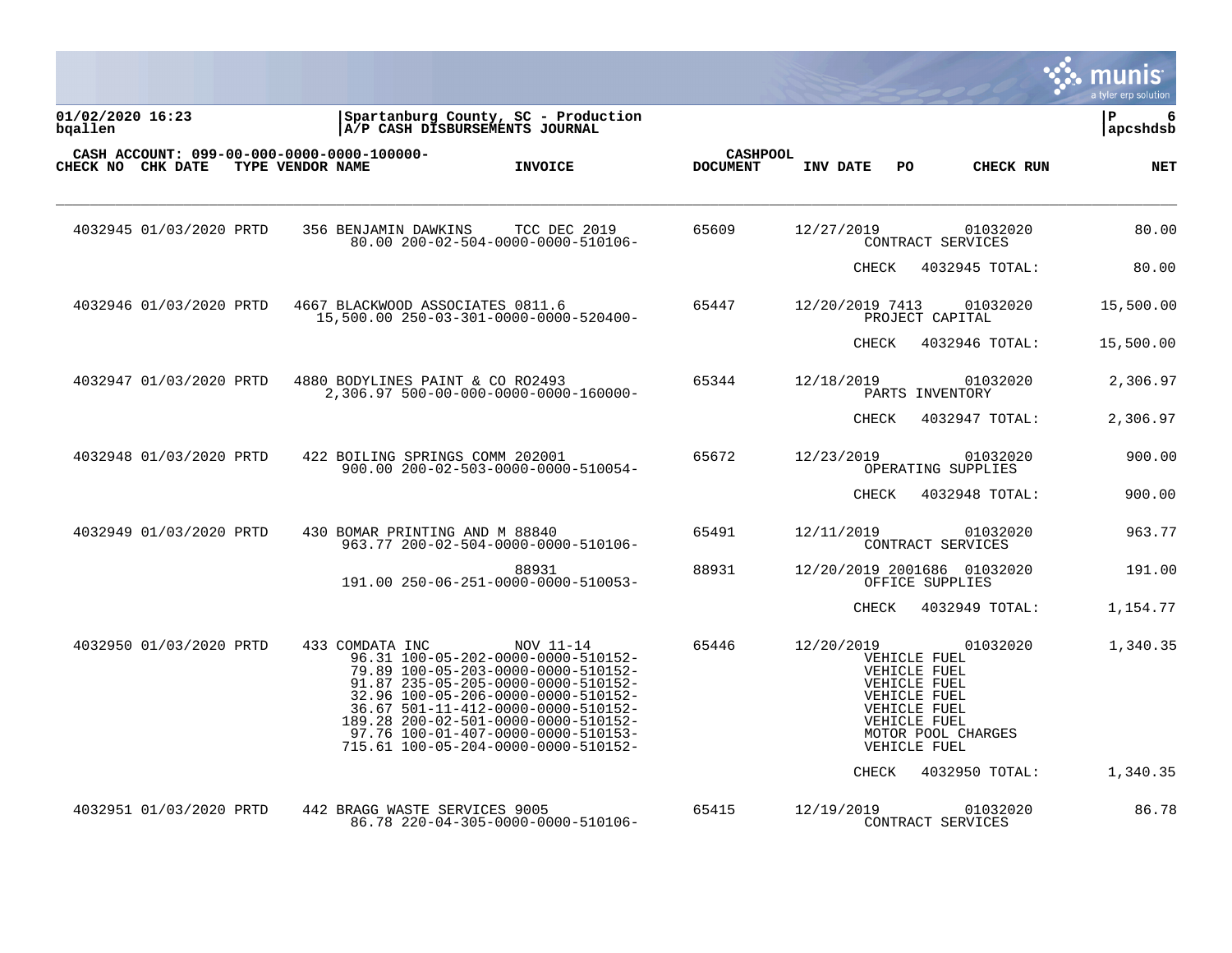|                                                                 |                                   |                                                                                    |                                    |                         |                                                               | munis<br>a tyler erp solution |
|-----------------------------------------------------------------|-----------------------------------|------------------------------------------------------------------------------------|------------------------------------|-------------------------|---------------------------------------------------------------|-------------------------------|
| 01/02/2020 16:23<br>bqallen                                     |                                   | Spartanburg County, SC - Production<br>A/P CASH DISBURSEMENTS JOURNAL              |                                    |                         |                                                               | l P<br>7<br>apcshdsb          |
| CASH ACCOUNT: 099-00-000-0000-0000-100000-<br>CHECK NO CHK DATE | TYPE VENDOR NAME                  | <b>INVOICE</b>                                                                     | <b>CASHPOOL</b><br><b>DOCUMENT</b> | INV DATE                | PO<br>CHECK RUN                                               | <b>NET</b>                    |
|                                                                 |                                   |                                                                                    |                                    | <b>CHECK</b>            | 4032951 TOTAL:                                                | 86.78                         |
| 4032952 01/03/2020 PRTD                                         | 5764 BRIDGEWAY SOLUTIONS IN333749 | 1,710.35 250-05-206-0000-0000-520300-<br>524.65 250-05-206-0000-0000-520300-       | 65730                              |                         | 12/23/2019 2001742 01032020<br>GRANT CAPITAL<br>GRANT CAPITAL | 2,235.00                      |
|                                                                 |                                   |                                                                                    |                                    | <b>CHECK</b>            | 4032952 TOTAL:                                                | 2,235.00                      |
| 4032953 01/03/2020 PRTD                                         |                                   | 478 BROAD RIVER ELECTRIC 539072004 NOV 19<br>1,063.67 220-04-305-0000-0000-510159- | 65631                              | 12/18/2019<br>UTILITIES | 01032020                                                      | 1,063.67                      |
|                                                                 |                                   | 539072001 NOV 19<br>1,712.46 220-04-305-0000-0000-510159-                          | 65632                              | 12/18/2019<br>UTILITIES | 01032020                                                      | 1,712.46                      |
|                                                                 |                                   | 539072002 NOV 19<br>86.81 220-04-305-0000-0000-510159-                             | 65633                              | 12/18/2019<br>UTILITIES | 01032020                                                      | 86.81                         |
|                                                                 |                                   |                                                                                    |                                    | <b>CHECK</b>            | 4032953 TOTAL:                                                | 2,862.94                      |
| 4032954 01/03/2020 PRTD                                         | 514 CALDWELL PROFESSIONA 121619   | 240.00 100-07-451-0000-0000-510276-                                                | 65713                              | 12/16/2019              | 01032020<br>POST MORTEM COSTS                                 | 240.00                        |
|                                                                 |                                   |                                                                                    |                                    | <b>CHECK</b>            | 4032954 TOTAL:                                                | 240.00                        |
| 4032955 01/03/2020 PRTD                                         | 5542 CATHY DUNN                   | CHESNEE DEC 19<br>56.00 200-02-504-0000-0000-510106-                               | 65500                              | 12/23/2019              | 01032020<br>CONTRACT SERVICES                                 | 56.00                         |
|                                                                 |                                   |                                                                                    |                                    | <b>CHECK</b>            | 4032955 TOTAL:                                                | 56.00                         |
| 4032956 01/03/2020 PRTD                                         | 4030 CHARLES M COMPTON            | 12-12-2019<br>23,893.81 300-01-351-0000-0000-510200-                               | 65430                              | 12/12/2019              | 01032020<br>SPECIAL PROJECTS                                  | 23,893.81                     |
|                                                                 |                                   |                                                                                    |                                    | CHECK                   | 4032956 TOTAL:                                                | 23,893.81                     |
| 4032957 01/03/2020 PRTD                                         | 662 EXGREN LLC                    | 3810152<br>77.50 100-01-101-0000-0000-510050-                                      | 65451                              | 12/16/2019              | 01032020<br>MEETING SUPPLIES                                  | 77.50                         |
|                                                                 |                                   |                                                                                    |                                    | <b>CHECK</b>            | 4032957 TOTAL:                                                | 77.50                         |
| 4032958 01/03/2020 PRTD                                         | 713 CIRCLE BODY SHOP              | 2627<br>1,039.75 500-00-000-0000-0000-160000-                                      | 65340                              | 12/18/2019              | 01032020<br>PARTS INVENTORY                                   | 1,039.75                      |

CHECK 4032958 TOTAL: 1,039.75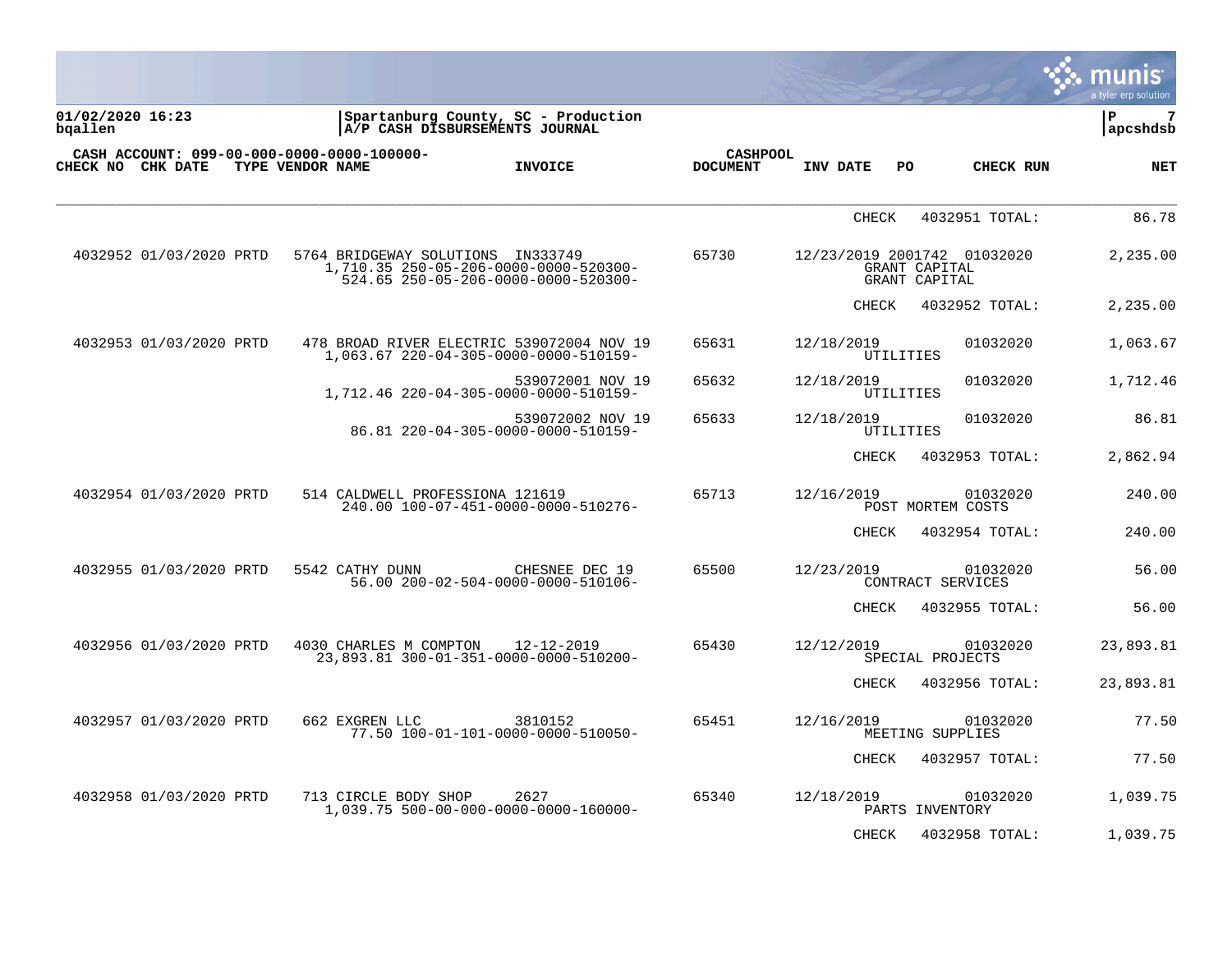

**01/02/2020 16:23 |Spartanburg County, SC - Production |P 8 bqallen |A/P CASH DISBURSEMENTS JOURNAL |apcshdsb**

| CHECK NO CHK DATE       | CASH ACCOUNT: 099-00-000-0000-0000-100000-<br>TYPE VENDOR NAME | <b>INVOICE</b>                                                                           | <b>CASHPOOL</b><br><b>DOCUMENT</b> | INV DATE                    | PO.             | CHECK RUN                     | <b>NET</b> |
|-------------------------|----------------------------------------------------------------|------------------------------------------------------------------------------------------|------------------------------------|-----------------------------|-----------------|-------------------------------|------------|
| 4032959 01/03/2020 PRTD |                                                                | 727 CIVIL & ENVIRONMENTA 241022<br>2,917.50 300-04-305-0000-0000-520100-                 | 65150                              | 12/13/2019 1900954 01032020 | INFRASTRUCTURE  |                               | 2,917.50   |
|                         |                                                                | 241837<br>4.614.61 300-04-305-0000-0000-520100-                                          | 65636                              | 12/19/2019 1901011 01032020 | INFRASTRUCTURE  |                               | 4,614.61   |
|                         |                                                                | 241838<br>4, 124.85 220-04-305-0000-0000-510111-                                         | 65638                              | 12/19/2019 2000813 01032020 |                 | REGULATORY MONITORING         | 4,124.85   |
|                         |                                                                | 241839<br>2,755.25 220-04-305-0000-0000-510111-                                          | 65639                              | 12/19/2019 2000814 01032020 |                 | REGULATORY MONITORING         | 2,755.25   |
|                         |                                                                |                                                                                          |                                    | CHECK                       |                 | 4032959 TOTAL:                | 14,412.21  |
| 4032960 01/03/2020 PRTD |                                                                | 5108 CLINTON NEWBERRY NAT 231-0595-00 DEC<br>382.72 238-05-211-0000-0000-510157-         | 65682                              | 12/23/2019                  | NATURAL GAS     | 01032020                      | 382.72     |
|                         |                                                                | 230-0040-00 DEC<br>20.15 238-05-211-0000-0000-510157-                                    | 65683                              | 12/23/2019                  | NATURAL GAS     | 01032020                      | 20.15      |
|                         |                                                                |                                                                                          |                                    | CHECK                       |                 | 4032960 TOTAL:                | 402.87     |
| 4032961 01/03/2020 PRTD |                                                                | 814 CPS INTEGRATIONS LLC 121419-SPRTNBRGCNTY 65599<br>90.00 253-08-456-0000-0000-510300- |                                    | 12/14/2019 2001707 01032020 | GRANT OPERATING |                               | 90.00      |
|                         |                                                                |                                                                                          |                                    | CHECK                       |                 | 4032961 TOTAL:                | 90.00      |
| 4032962 01/03/2020 PRTD |                                                                | 820 CRAIGS FIREARM SUPPL 22159<br>246.10 100-05-203-0000-0000-510053-                    | 65697                              | 12/30/2019                  | OFFICE SUPPLIES | 01032020                      | 246.10     |
|                         |                                                                |                                                                                          |                                    | CHECK                       |                 | 4032962 TOTAL:                | 246.10     |
| 4032963 01/03/2020 PRTD | 868 DANA HUNNICUTT                                             | #013 INMAN DEC 19<br>225.00 200-02-504-0000-0000-510106-                                 | 65499                              | 12/23/2019                  |                 | 01032020<br>CONTRACT SERVICES | 225.00     |
|                         |                                                                |                                                                                          |                                    | CHECK                       |                 | 4032963 TOTAL:                | 225.00     |
| 4032964 01/03/2020 PRTD | 998 DIRECTV INC                                                | 36883221302 NOV 19<br>173.83 200-02-502-0000-0000-510106-                                | 63300                              | 11/27/2019                  |                 | 01032020<br>CONTRACT SERVICES | 173.83     |
|                         |                                                                |                                                                                          |                                    | <b>CHECK</b>                |                 | 4032964 TOTAL:                | 173.83     |
| 4032965 01/03/2020 PRTD | 1066 DUKE ENERGY                                               | 0001882187 NOV 19<br>37.76 220-04-304-0000-0000-510159-                                  | 64967                              | 12/09/2019                  | UTILITIES       | 01032020                      | 37.76      |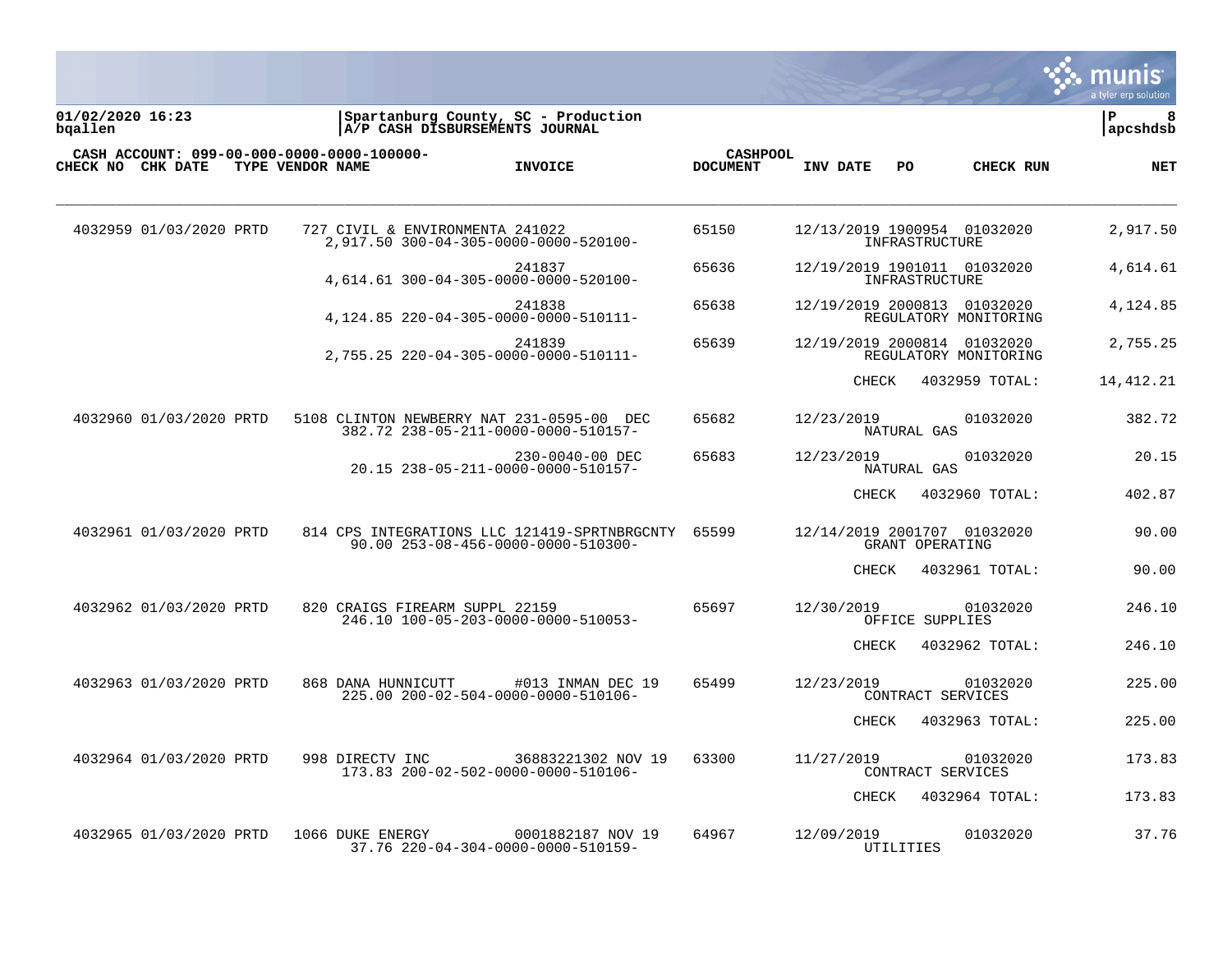

**01/02/2020 16:23 |Spartanburg County, SC - Production |P 9 bqallen |A/P CASH DISBURSEMENTS JOURNAL |apcshdsb**

| CASH ACCOUNT: 099-00-000-0000-0000-100000- |                                                             | <b>CASHPOOL</b> |                           |           |            |
|--------------------------------------------|-------------------------------------------------------------|-----------------|---------------------------|-----------|------------|
| CHECK NO CHK DATE<br>TYPE VENDOR NAME      | <b>INVOICE</b>                                              | <b>DOCUMENT</b> | INV DATE<br>PO.           | CHECK RUN | <b>NET</b> |
|                                            | 1946174835 NVO 19<br>155.78 220-04-305-0000-0000-510159-    | 65157           | 12/11/2019<br>UTILITIES   | 01032020  | 155.78     |
|                                            | 0001882149 NOV 19<br>281.04 220-04-304-0000-0000-510159-    | 65158           | 12/11/2019<br>UTILITIES   | 01032020  | 281.04     |
|                                            | 1549247263 NOV 19<br>320.35 220-04-304-0000-0000-510159-    | 65159           | 12/11/2019<br>UTILITIES   | 01032020  | 320.35     |
|                                            | 1102998876 NOV 19<br>26.62 220-04-304-0000-0000-510159-     | 65160           | 12/11/2019<br>UTILITIES   | 01032020  | 26.62      |
|                                            | 0001882232 NOV 19<br>231.96 220-04-304-0000-0000-510159-    | 65162           | 12/03/2019<br>UTILITIES   | 01032020  | 231.96     |
|                                            | 0001882200 NOV19<br>692.46 100-05-202-CC02-0000-510159-     | 65398           | 12/10/2019<br>UTILITIES   | 01032020  | 692.46     |
|                                            | 0001882197 NOV 19<br>271.44 200-02-501-PR31-0000-510156-    | 65454           | 12/20/2019<br>ELECTRICITY | 01032020  | 271.44     |
|                                            | 0001882258 NOV 19<br>600.00 200-02-501-PR36-0000-510156-    | 65456           | 12/20/2019<br>ELECTRICITY | 01032020  | 600.00     |
|                                            | 0002851156 NOV 19<br>65.92 200-02-501-PR36-0000-510156-     | 65457           | 12/20/2019<br>ELECTRICITY | 01032020  | 65.92      |
|                                            | 0003094590 NOV 19<br>14.24 200-02-501-PR40-0000-510156-     | 65458           | 12/20/2019<br>ELECTRICITY | 01032020  | 14.24      |
|                                            | 0003442780 - NOV 19<br>15.34 200-02-501-PR01-0000-510156-   | 65459           | 12/20/2019<br>ELECTRICITY | 01032020  | 15.34      |
|                                            | 0001882162 - NOV 19<br>15.34 200-02-501-0000-0000-510156-   | 65460           | 12/20/2019<br>ELECTRICITY | 01032020  | 15.34      |
|                                            | 0003168634 NOV 19<br>290.84 220-04-304-0000-0000-510159-    | 65473           | 12/17/2019<br>UTILITIES   | 01032020  | 290.84     |
|                                            | 0003130527 NOV 19<br>8, 222.09 221-04-305-0000-0000-510156- | 65474           | 12/17/2019<br>ELECTRICITY | 01032020  | 8,222.09   |
|                                            | 1167279545 NOV 19<br>265.88 220-04-305-0000-0000-510159-    | 65475           | 12/17/2019<br>UTILITIES   | 01032020  | 265.88     |
|                                            | 1524031932 NOV 19<br>423.70 220-04-305-0000-0000-510159-    | 65476           | 12/17/2019<br>UTILITIES   | 01032020  | 423.70     |
|                                            | 1529854479 NOV 19<br>35.01 501-11-412-CS01-0000-510156-     | 65485           | 12/17/2019<br>ELECTRICITY | 01032020  | 35.01      |
|                                            | 1122796729 NOV 19                                           | 65486           | 12/17/2019                | 01032020  | 105.75     |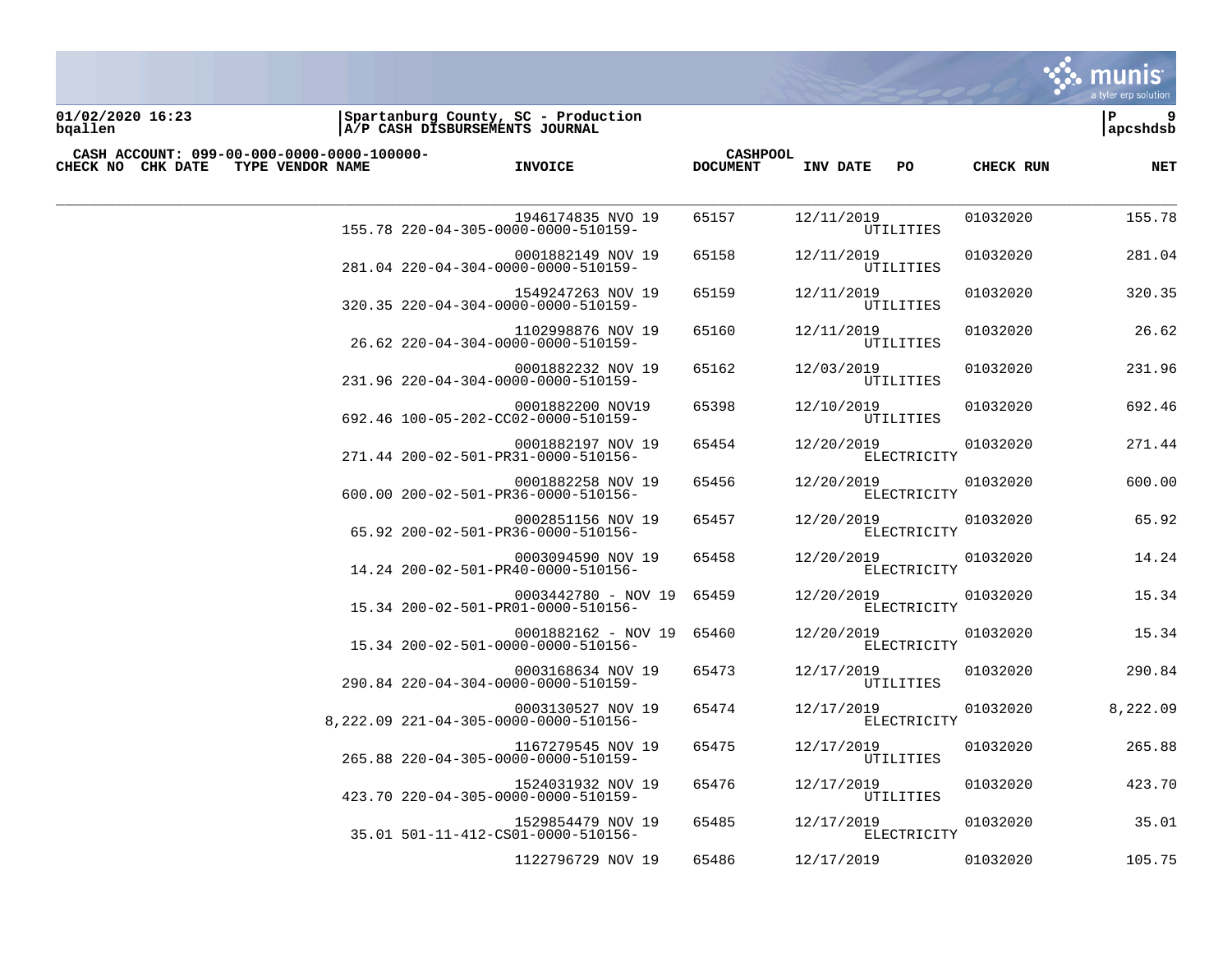

**01/02/2020 16:23 |Spartanburg County, SC - Production |P 10 bqallen |A/P CASH DISBURSEMENTS JOURNAL |apcshdsb**

| CASH ACCOUNT: 099-00-000-0000-0000-100000-<br>CHECK NO CHK DATE | TYPE VENDOR NAME     | <b>INVOICE</b>                                                                     | <b>CASHPOOL</b><br><b>DOCUMENT</b> | INV DATE<br>PO              | <b>CHECK RUN</b>   | <b>NET</b> |
|-----------------------------------------------------------------|----------------------|------------------------------------------------------------------------------------|------------------------------------|-----------------------------|--------------------|------------|
|                                                                 |                      | 105.75 501-11-412-ES01-0000-510156-                                                |                                    | ELECTRICITY                 |                    |            |
|                                                                 |                      | 0001882141 NOV 19<br>29.60 501-11-412-ES01-0000-510156-                            | 65487                              | 12/17/2019<br>ELECTRICITY   | 01032020           | 29.60      |
|                                                                 |                      | 2067256372 NOV 19<br>55.81 238-05-211-0000-0000-510156-                            | 65606                              | 12/17/2019<br>ELECTRICITY   | 01032020           | 55.81      |
|                                                                 |                      | 0004399059-NOV 19<br>212.13 238-05-211-0000-0000-510156-                           | 65607                              | 12/19/2019<br>ELECTRICITY   | 01032020           | 212.13     |
|                                                                 |                      | 2001450976 NOV 19<br>158.18 238-05-211-0000-0000-510156-                           | 65608                              | 12/20/2019<br>ELECTRICITY   | 01032020           | 158.18     |
|                                                                 |                      | 0001882147 NOV 19<br>102.31 220-04-304-0000-0000-510159-                           | 65621                              | 12/23/2019<br>UTILITIES     | 01032020           | 102.31     |
|                                                                 |                      | 0001882186 NOV 19<br>26.80 220-04-304-0000-0000-510159-                            | 65624                              | 12/17/2019<br>UTILITIES     | 01032020           | 26.80      |
|                                                                 |                      | 1817592351 NOV 19<br>283.58 200-02-501-PR22-0000-510156-                           | 65651                              | 12/16/2019<br>ELECTRICITY   | 01032020           | 283.58     |
|                                                                 |                      | 1502051795 DEC 19<br>109.26 238-05-211-0000-0000-510156-                           | 65732                              | 12/23/2019<br>ELECTRICITY   | 01032020           | 109.26     |
|                                                                 |                      |                                                                                    |                                    | CHECK                       | 4032965 TOTAL:     | 13,049.19  |
| 4032966 01/03/2020 PRTD                                         |                      | 1066 DUKE ENERGY CORPORAT 0001882266 NOV 19<br>196.55 220-04-304-0000-0000-510159- | 65414                              | 12/12/2019<br>UTILITIES     | 01032020           | 196.55     |
|                                                                 |                      |                                                                                    |                                    | CHECK                       | 4032966 TOTAL:     | 196.55     |
| 4032967 01/03/2020 PRTD                                         | 1066 DUKE ENERGY     | 0001882270 NOV 19<br>272.15 220-04-304-0000-0000-510159-                           | 65622                              | 12/19/2019<br>UTILITIES     | 01032020           | 272.15     |
|                                                                 |                      | 0001162559 121919<br>186.36 220-04-304-0000-0000-510159-                           | 65623                              | 12/19/2019<br>UTILITIES     | 01032020           | 186.36     |
|                                                                 |                      |                                                                                    |                                    | CHECK                       | 4032967 TOTAL:     | 458.51     |
| 4032968 01/03/2020 PRTD                                         | 1077 NCH CORPORATION | 3762630<br>861.35 220-04-305-0000-0000-510054-                                     | 65339                              | 11/22/2019 2001496 01032020 | OPERATING SUPPLIES | 861.35     |
|                                                                 |                      |                                                                                    |                                    | CHECK                       | 4032968 TOTAL:     | 861.35     |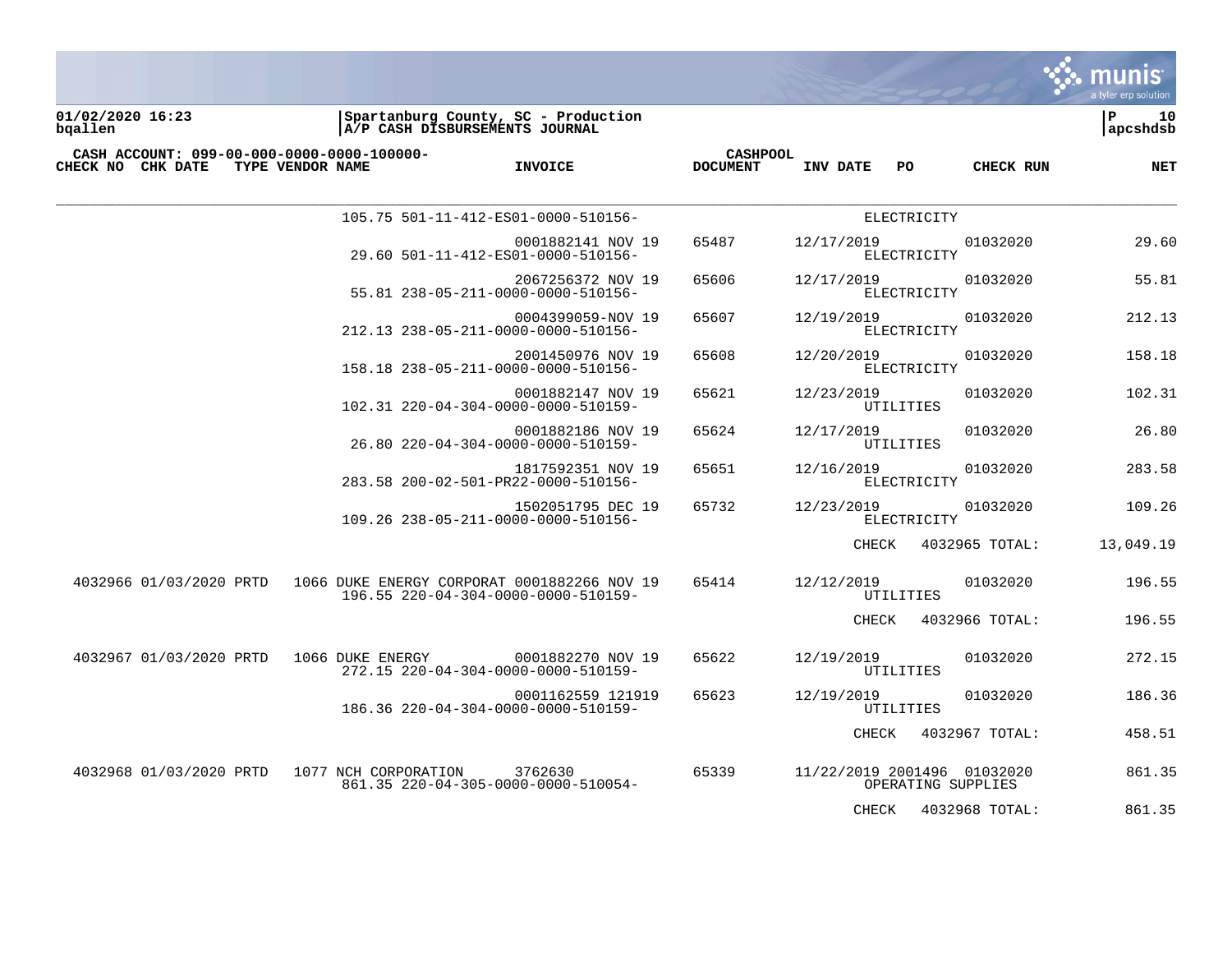

**01/02/2020 16:23 |Spartanburg County, SC - Production |P 11 bqallen |A/P CASH DISBURSEMENTS JOURNAL |apcshdsb**

| CHECK NO CHK DATE       | CASH ACCOUNT: 099-00-000-0000-0000-100000-<br>TYPE VENDOR NAME | <b>INVOICE</b>                                                               | <b>CASHPOOL</b><br><b>DOCUMENT</b> | INV DATE<br>PO.                | CHECK RUN                      | <b>NET</b> |
|-------------------------|----------------------------------------------------------------|------------------------------------------------------------------------------|------------------------------------|--------------------------------|--------------------------------|------------|
| 4032969 01/03/2020 PRTD | 1088 ECYCLE SECURE                                             | 14576<br>4,290.36 220-04-304-0000-0000-510160-                               | 65438                              | 11/05/2019                     | 01032020<br>WASTE DISPOSAL     | 4,290.36   |
|                         |                                                                | 14598<br>5,631.80 220-04-304-0000-0000-510160-                               | 65440                              | 11/15/2019                     | 01032020<br>WASTE DISPOSAL     | 5,631.80   |
|                         |                                                                | 14618<br>4,682.22 220-04-304-0000-0000-510160-                               | 65441                              | 11/26/2019                     | 01032020<br>WASTE DISPOSAL     | 4,682.22   |
|                         |                                                                | 14624<br>6,078.40 220-04-304-0000-0000-510160-                               | 65442                              | 12/03/2019                     | 01032020<br>WASTE DISPOSAL     | 6,078.40   |
|                         |                                                                |                                                                              |                                    | CHECK                          | 4032969 TOTAL:                 | 20,682.78  |
| 4032970 01/03/2020 PRTD |                                                                | 1132 ENVIRONMENTAL CONTRA WELFSA1219A<br>632.00 220-04-305-0000-0000-510159- | 64975                              | 12/06/2019<br><b>UTILITIES</b> | 01032020                       | 632.00     |
|                         |                                                                | WELFSA1219B<br>632.00 220-04-305-0000-0000-510159-                           | 64976                              | 12/06/2019<br>UTILITIES        | 01032020                       | 632.00     |
|                         |                                                                |                                                                              |                                    | CHECK                          | 4032970 TOTAL:                 | 1,264.00   |
| 4032971 01/03/2020 PRTD | 1174 EXO TECHNOLOGIES LLC 8302                                 | 13, 329.93 505-01-402-0000-0000-510054-                                      | 65417                              | 12/16/2019                     | 01032020<br>OPERATING SUPPLIES | 13,329.93  |
|                         |                                                                |                                                                              |                                    | CHECK                          | 4032971 TOTAL:                 | 13,329.93  |
| 4032972 01/03/2020 PRTD | 1196 FEDEX                                                     | 6-870-65205<br>55.94 250-06-255-0000-0000-510200-                            | 65445                              | 12/17/2019                     | 01032020<br>SPECIAL PROJECTS   | 55.94      |
|                         |                                                                |                                                                              |                                    | CHECK                          | 4032972 TOTAL:                 | 55.94      |
| 4032973 01/03/2020 PRTD | 1196 FEDEX                                                     | $6 - 863 - 30929$<br>29.32 250-06-255-0000-0000-510200-                      | 64918                              | 12/10/2019                     | 01032020<br>SPECIAL PROJECTS   | 29.32      |
|                         |                                                                |                                                                              |                                    | CHECK                          | 4032973 TOTAL:                 | 29.32      |
| 4032974 01/03/2020 PRTD | 1196 FEDEX                                                     | 6-876-98692<br>34.56 250-06-255-0000-0000-510200-                            | 65642                              | 12/24/2019                     | 01032020<br>SPECIAL PROJECTS   | 34.56      |
|                         |                                                                |                                                                              |                                    | CHECK                          | 4032974 TOTAL:                 | 34.56      |
| 4032975 01/03/2020 PRTD | 1242 FREEMAN GAS                                               | U1140115<br>79.58 220-04-305-0000-0000-510054-                               | 65154                              | 12/11/2019                     | 01032020<br>OPERATING SUPPLIES | 79.58      |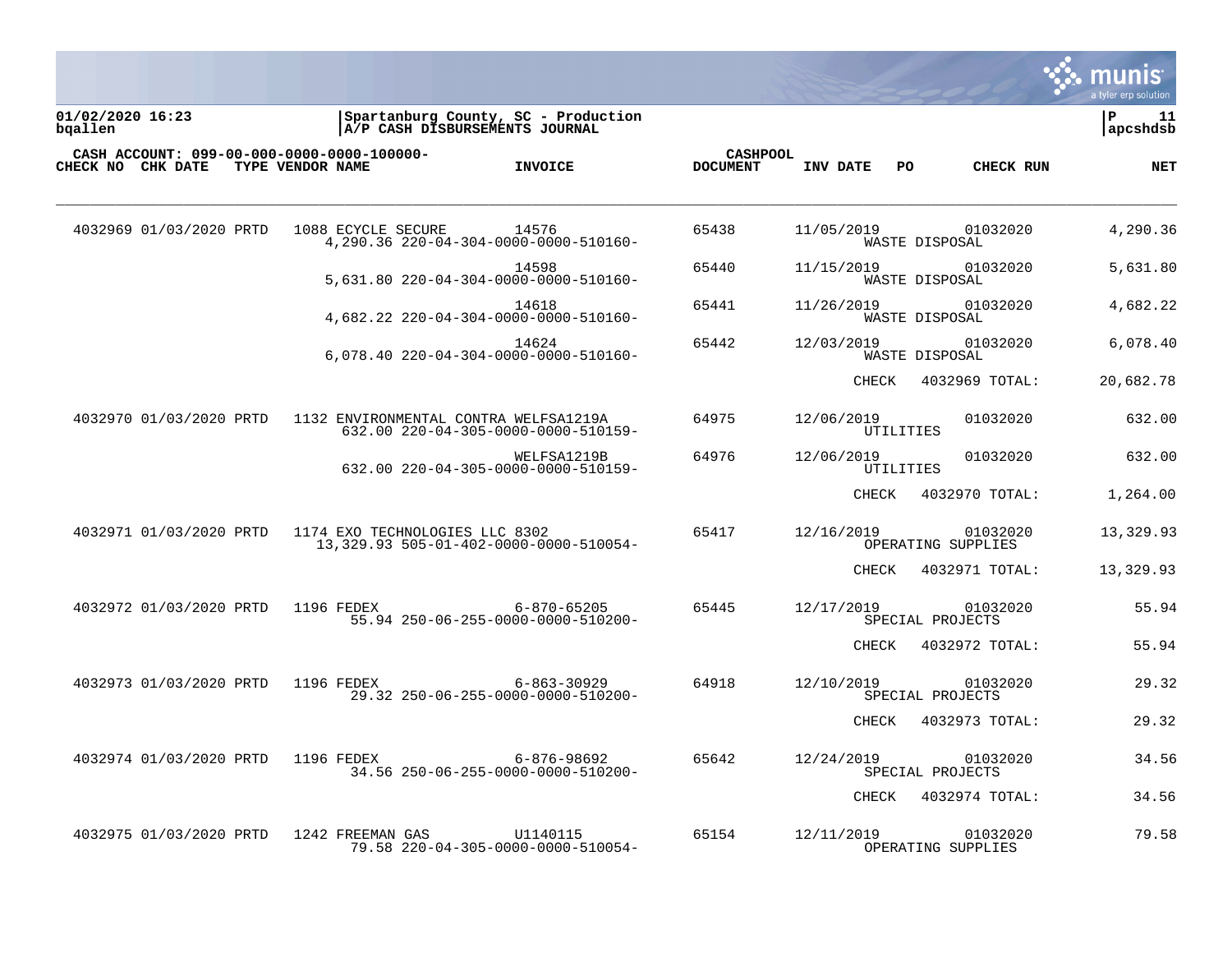|                             |                         |                  |                                            |                                                                                                                   |                                    |              |                                                                   | munis<br>a tyler erp solution  |
|-----------------------------|-------------------------|------------------|--------------------------------------------|-------------------------------------------------------------------------------------------------------------------|------------------------------------|--------------|-------------------------------------------------------------------|--------------------------------|
| 01/02/2020 16:23<br>bqallen |                         |                  |                                            | Spartanburg County, SC - Production<br>A/P CASH DISBURSEMENTS JOURNAL                                             |                                    |              |                                                                   | $\mathbf{P}$<br>12<br>apcshdsb |
|                             | CHECK NO CHK DATE       | TYPE VENDOR NAME | CASH ACCOUNT: 099-00-000-0000-0000-100000- | <b>INVOICE</b>                                                                                                    | <b>CASHPOOL</b><br><b>DOCUMENT</b> | INV DATE     | PO.<br>CHECK RUN                                                  | <b>NET</b>                     |
|                             |                         |                  |                                            |                                                                                                                   |                                    | CHECK        | 4032975 TOTAL:                                                    | 79.58                          |
|                             | 4032976 01/03/2020 PRTD |                  | 1333 GRAINGER INC                          | 9331679226<br>133.81 220-04-305-0000-0000-510054-                                                                 | 64983                              | 10/23/2019   | 01032020<br>OPERATING SUPPLIES                                    | 133.81                         |
|                             |                         |                  |                                            |                                                                                                                   |                                    | CHECK        | 4032976 TOTAL:                                                    | 133.81                         |
|                             | 4032977 01/03/2020 PRTD |                  | 1340 GREATER GREER CHAMBE 23766            | 146.67 251-01-455-0000-0000-510300-<br>146.67 251-01-455-0000-0000-510300-<br>146.66 251-01-455-0000-0000-510300- | 65351                              | 12/03/2019   | 01032020<br>GRANT OPERATING<br>GRANT OPERATING<br>GRANT OPERATING | 440.00                         |
|                             |                         |                  |                                            |                                                                                                                   |                                    | CHECK        | 4032977 TOTAL:                                                    | 440.00                         |
|                             | 4032978 01/03/2020 PRTD |                  | 3719 UNIFIRST FIRST AID C 2362420          | 48.36 200-02-500-0000-0000-510054-                                                                                | 65295                              | 12/18/2019   | 01032020<br>OPERATING SUPPLIES                                    | 48.36                          |
|                             |                         |                  |                                            |                                                                                                                   |                                    | CHECK        | 4032978 TOTAL:                                                    | 48.36                          |
|                             | 4032979 01/03/2020 PRTD |                  | 1350 GREENVILLE OFFICE SU 741240-0         | 294.50 220-04-305-0000-0000-510053-                                                                               | 65468                              |              | 12/20/2019 2001735 01032020<br>OFFICE SUPPLIES                    | 294.50                         |
|                             |                         |                  |                                            |                                                                                                                   |                                    | CHECK        | 4032979 TOTAL:                                                    | 294.50                         |
|                             | 4032980 01/03/2020 PRTD |                  | 1350 GREENVILLE OFFICE SU 738762-0         | 457.16 245-06-260-0000-0000-510053-                                                                               | 65729                              |              | 12/12/2019 2001664 01032020<br>OFFICE SUPPLIES                    | 457.16                         |
|                             |                         |                  |                                            |                                                                                                                   |                                    | CHECK        | 4032980 TOTAL:                                                    | 457.16                         |
|                             | 4032981 01/03/2020 PRTD |                  |                                            | 1354 COMMISSION OF PUBLIC 181-3325-00 DEC 19<br>251.57 238-05-211-0000-0000-510157-                               | 65733                              | 12/26/2019   | 01032020<br>NATURAL GAS                                           | 251.57                         |
|                             |                         |                  |                                            |                                                                                                                   |                                    | CHECK        | 4032981 TOTAL:                                                    | 251.57                         |
|                             | 4032982 01/03/2020 PRTD |                  | 851 D & E DISTRIBUTING I 19821             | 42.80 100-05-204-0000-0000-510026-                                                                                | 65394                              | 12/19/2019   | 01032020<br>UNIFORMS                                              | 42.80                          |
|                             |                         |                  |                                            |                                                                                                                   |                                    | <b>CHECK</b> | 4032982 TOTAL:                                                    | 42.80                          |
|                             | 4032983 01/03/2020 PRTD |                  |                                            | 1424 CA SOUTH CAROLINA HO 54838 ACCT #22060691 65647<br>69.44 100-01-101-0000-0000-510101-                        |                                    | 12/01/2019   | 01032020<br>PUBLIC ADS & NOTICES                                  | 69.44                          |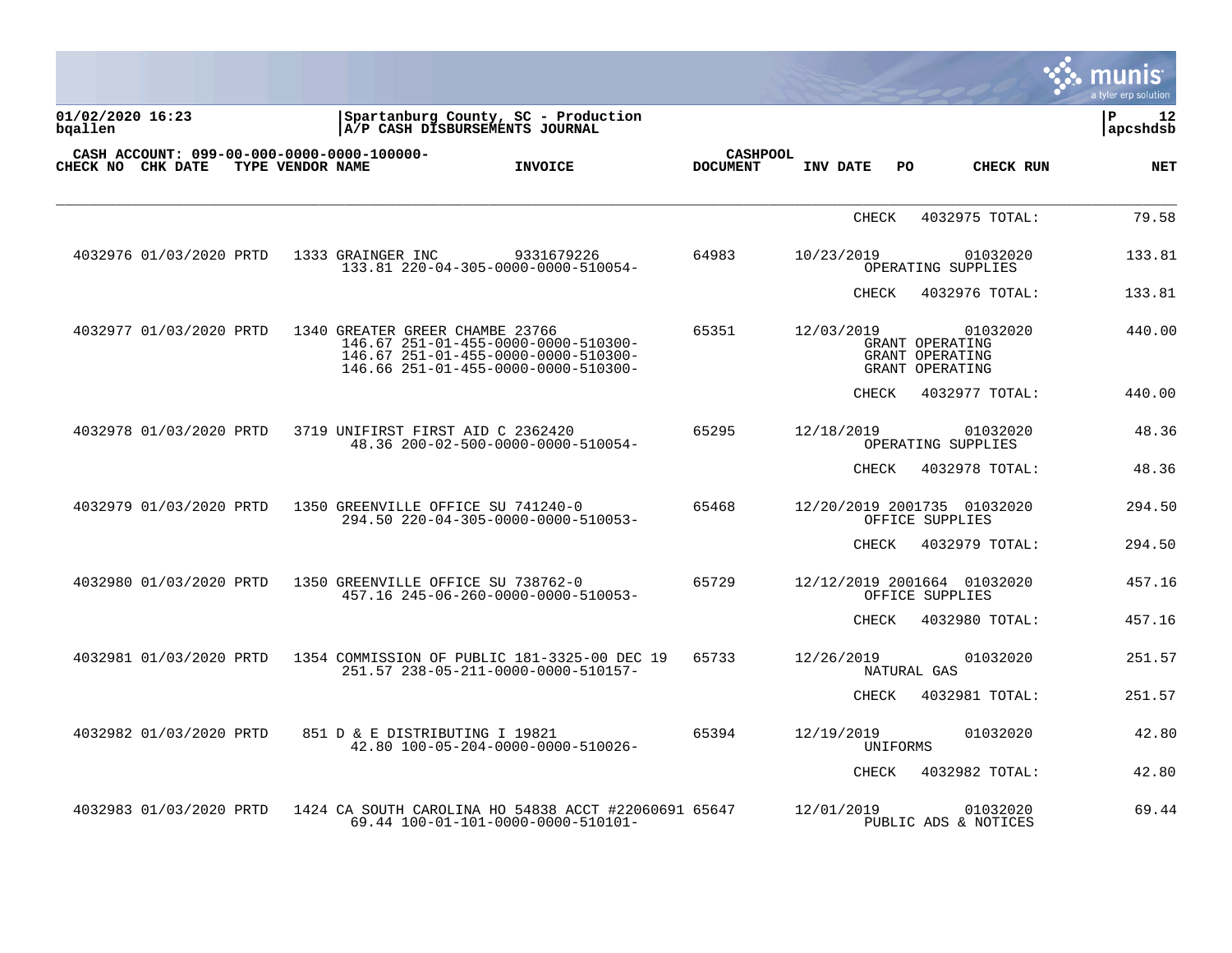|                                                                 |                  |                      |                                                                                             |                                    |                          |                                        | munis<br>a tyler erp solution |
|-----------------------------------------------------------------|------------------|----------------------|---------------------------------------------------------------------------------------------|------------------------------------|--------------------------|----------------------------------------|-------------------------------|
| 01/02/2020 16:23<br>bgallen                                     |                  |                      | Spartanburg County, SC - Production<br>A/P CASH DISBURSEMENTS JOURNAL                       |                                    |                          |                                        | l P<br>13<br> apcshdsb        |
| CASH ACCOUNT: 099-00-000-0000-0000-100000-<br>CHECK NO CHK DATE | TYPE VENDOR NAME |                      | <b>INVOICE</b>                                                                              | <b>CASHPOOL</b><br><b>DOCUMENT</b> | INV DATE<br>PO.          | CHECK RUN                              | <b>NET</b>                    |
|                                                                 |                  |                      |                                                                                             |                                    | <b>CHECK</b>             | 4032983 TOTAL:                         | 69.44                         |
| 4032984 01/03/2020 PRTD                                         |                  |                      | 1424 CA SOUTH CAROLINA HO 548426 ACCT#70029279 65646<br>117.30 100-01-101-0000-0000-510101- |                                    | 12/01/2019               | 01032020<br>PUBLIC ADS & NOTICES       | 117.30                        |
|                                                                 |                  |                      |                                                                                             |                                    | CHECK                    | 4032984 TOTAL:                         | 117.30                        |
| 4032985 01/03/2020 PRTD                                         |                  | 1666 JENNIE EDWARDS  | INMAN DEC 19<br>66.00 200-02-504-0000-0000-510106-                                          | 65494                              | 12/23/2019               | 01032020<br>CONTRACT SERVICES          | 66.00                         |
|                                                                 |                  |                      |                                                                                             |                                    | CHECK                    | 4032985 TOTAL:                         | 66.00                         |
| 4032986 01/03/2020 PRTD                                         |                  | 1839 JULIE CENDROSKI | STATE V. DUSTIN VARN 65286<br>29.75 100-06-250-0000-0000-510110-                            |                                    | 12/13/2019               | 01032020<br>EXPERT & JUDICIAL SERVICES | 29.75                         |
|                                                                 |                  |                      |                                                                                             |                                    | CHECK                    | 4032986 TOTAL:                         | 29.75                         |
| 4032987 01/03/2020 PRTD 999990 AMBER COX                        |                  |                      | 2019-41723<br>51.00 100-06-255-0000-0000-510283-                                            | 65539                              | 12/23/2019<br>JURY COSTS | 01032020                               | 51.00                         |
|                                                                 |                  |                      |                                                                                             |                                    | CHECK                    | 4032987 TOTAL:                         | 51.00                         |
| 4032988 01/03/2020 PRTD 999990 ANGELA HAWES                     |                  |                      | 2019-84703<br>54.00 100-06-255-0000-0000-510283-                                            | 65520                              | 12/23/2019<br>JURY COSTS | 01032020                               | 54.00                         |
|                                                                 |                  |                      |                                                                                             |                                    | CHECK                    | 4032988 TOTAL:                         | 54.00                         |
| 4032989 01/03/2020 PRTD 999990 ANTHONY DEAN                     |                  |                      | 2018-49538<br>30.00 100-06-255-0000-0000-510283-                                            | 65533                              | 12/23/2019<br>JURY COSTS | 01032020                               | 30.00                         |
|                                                                 |                  |                      |                                                                                             |                                    | CHECK                    | 4032989 TOTAL:                         | 30.00                         |
| 4032990 01/03/2020 PRTD 999990 ANTHONY TAYLOR                   |                  |                      | 2019-194085<br>18.00 100-06-255-0000-0000-510283-                                           | 65528                              | 12/23/2019<br>JURY COSTS | 01032020                               | 18.00                         |
|                                                                 |                  |                      |                                                                                             |                                    | CHECK                    | 4032990 TOTAL:                         | 18.00                         |
| 4032991 01/03/2020 PRTD 999990 BAILEY BROWNING                  |                  |                      | 2019-23815<br>17.20 100-06-255-0000-0000-510283-                                            | 65568                              | 12/23/2019<br>JURY COSTS | 01032020                               | 17.20                         |
|                                                                 |                  |                      |                                                                                             |                                    | <b>CHECK</b>             | 4032991 TOTAL:                         | 17.20                         |

a sa mga magaalang na mga magaalang ng mga magaalang ng mga magaalang ng magaalang ng magaalang ng magaalang n

the contract of the contract of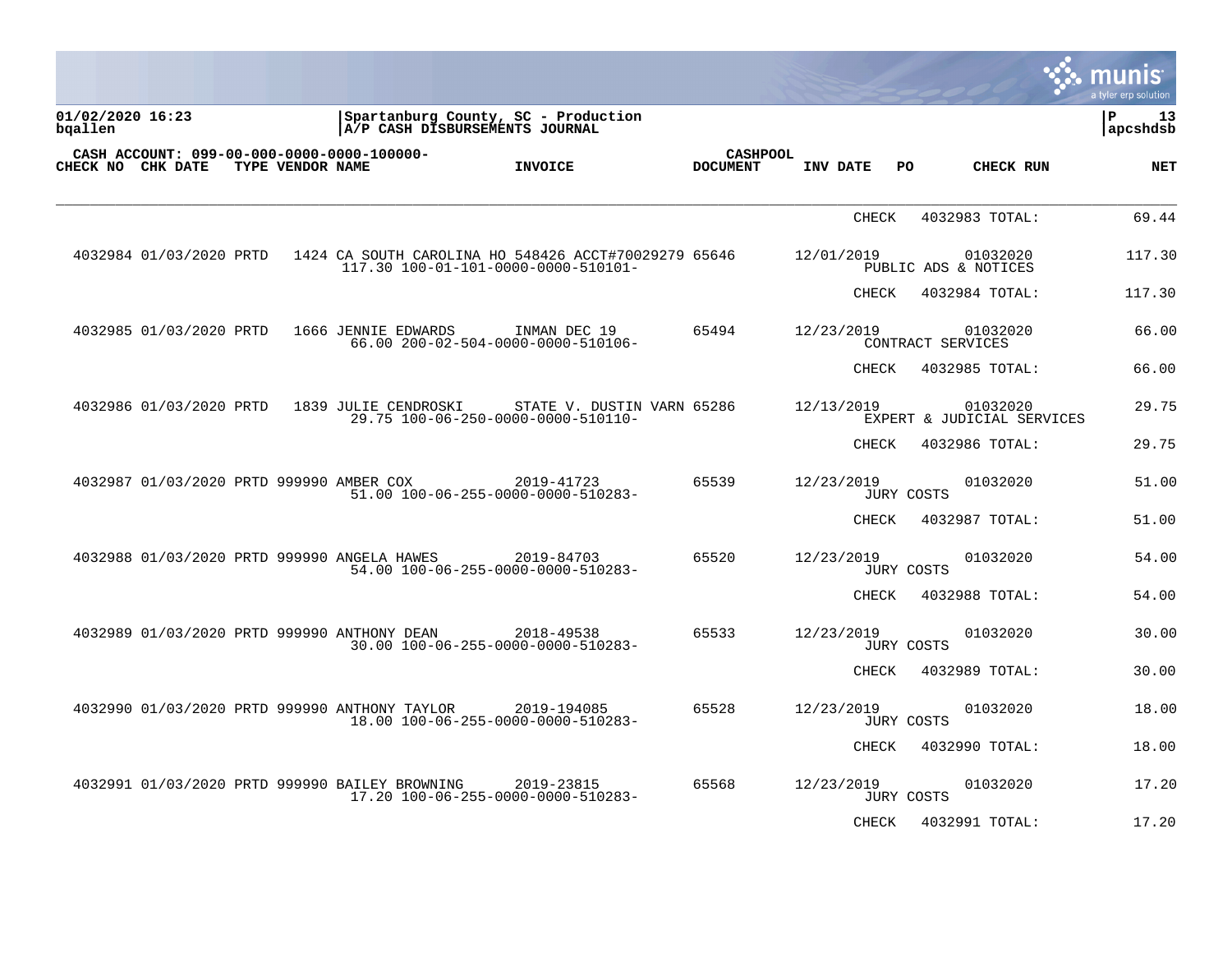|                             |                                          |                  |                                                                 |                                                                       |                                    |            |       |            |                | a tyler erp solution  |
|-----------------------------|------------------------------------------|------------------|-----------------------------------------------------------------|-----------------------------------------------------------------------|------------------------------------|------------|-------|------------|----------------|-----------------------|
| 01/02/2020 16:23<br>bgallen |                                          |                  |                                                                 | Spartanburg County, SC - Production<br>A/P CASH DISBURSEMENTS JOURNAL |                                    |            |       |            |                | l P<br>14<br>apcshdsb |
| CHECK NO CHK DATE           |                                          | TYPE VENDOR NAME | CASH ACCOUNT: 099-00-000-0000-0000-100000-                      | <b>INVOICE</b>                                                        | <b>CASHPOOL</b><br><b>DOCUMENT</b> | INV DATE   |       | PO         | CHECK RUN      | <b>NET</b>            |
|                             |                                          |                  | 4032992 01/03/2020 PRTD 999990 BRANDI HART                      | 2019-83939<br>20.00 100-06-255-0000-0000-510283-                      | 65583                              | 12/23/2019 |       | JURY COSTS | 01032020       | 20.00                 |
|                             |                                          |                  |                                                                 |                                                                       |                                    |            | CHECK |            | 4032992 TOTAL: | 20.00                 |
|                             |                                          |                  | 4032993 01/03/2020 PRTD 999990 CHARLES KANNON                   | 2019-105014<br>55.20 100-06-255-0000-0000-510283-                     | 65590                              | 12/23/2019 |       | JURY COSTS | 01032020       | 55.20                 |
|                             |                                          |                  |                                                                 |                                                                       |                                    |            | CHECK |            | 4032993 TOTAL: | 55.20                 |
|                             |                                          |                  | 4032994 01/03/2020 PRTD 999990 CHELSEA HOWARD                   | 2018-95894<br>30.00 100-06-255-0000-0000-510283-                      | 65560                              | 12/23/2019 |       | JURY COSTS | 01032020       | 30.00                 |
|                             |                                          |                  |                                                                 |                                                                       |                                    |            | CHECK |            | 4032994 TOTAL: | 30.00                 |
|                             |                                          |                  | 4032995 01/03/2020 PRTD 999990 CHEZIA SIMPSON                   | 2018-185130<br>45.00 100-06-255-0000-0000-510283-                     | 65571                              | 12/23/2019 |       | JURY COSTS | 01032020       | 45.00                 |
|                             |                                          |                  |                                                                 |                                                                       |                                    |            | CHECK |            | 4032995 TOTAL: | 45.00                 |
|                             |                                          |                  | 4032996 01/03/2020 PRTD 999990 CHRISTOPHER MARSHALL 2019-123713 | 18.40 100-06-255-0000-0000-510283-                                    | 65592                              | 12/23/2019 |       | JURY COSTS | 01032020       | 18.40                 |
|                             |                                          |                  |                                                                 |                                                                       |                                    |            | CHECK |            | 4032996 TOTAL: | 18.40                 |
|                             |                                          |                  | 4032997 01/03/2020 PRTD 999990 CLAUDIO GARCIA                   | 2019-67751<br>19.00 100-06-255-0000-0000-510283-                      | 65582                              | 12/23/2019 |       | JURY COSTS | 01032020       | 19.00                 |
|                             |                                          |                  |                                                                 |                                                                       |                                    |            | CHECK |            | 4032997 TOTAL: | 19.00                 |
|                             |                                          |                  | 4032998 01/03/2020 PRTD 999990 CRISTAL THANG                    | 2019-195606<br>57.00 100-06-255-0000-0000-510283-                     | 65546                              | 12/23/2019 |       | JURY COSTS | 01032020       | 57.00                 |
|                             |                                          |                  |                                                                 |                                                                       |                                    |            | CHECK |            | 4032998 TOTAL: | 57.00                 |
|                             | 4032999 01/03/2020 PRTD 999990 CRUZ LUNA |                  |                                                                 | 2019-120373<br>17.00 100-06-255-0000-0000-510283-                     | 65555                              | 12/23/2019 |       | JURY COSTS | 01032020       | 17.00                 |
|                             |                                          |                  |                                                                 |                                                                       |                                    |            | CHECK |            | 4032999 TOTAL: | 17.00                 |
|                             |                                          |                  | 4033000 01/03/2020 PRTD 999990 CURTIS EMORY                     | 2019-57079<br>18.60 100-06-255-0000-0000-510283-                      | 65581                              | 12/23/2019 |       | JURY COSTS | 01032020       | 18.60                 |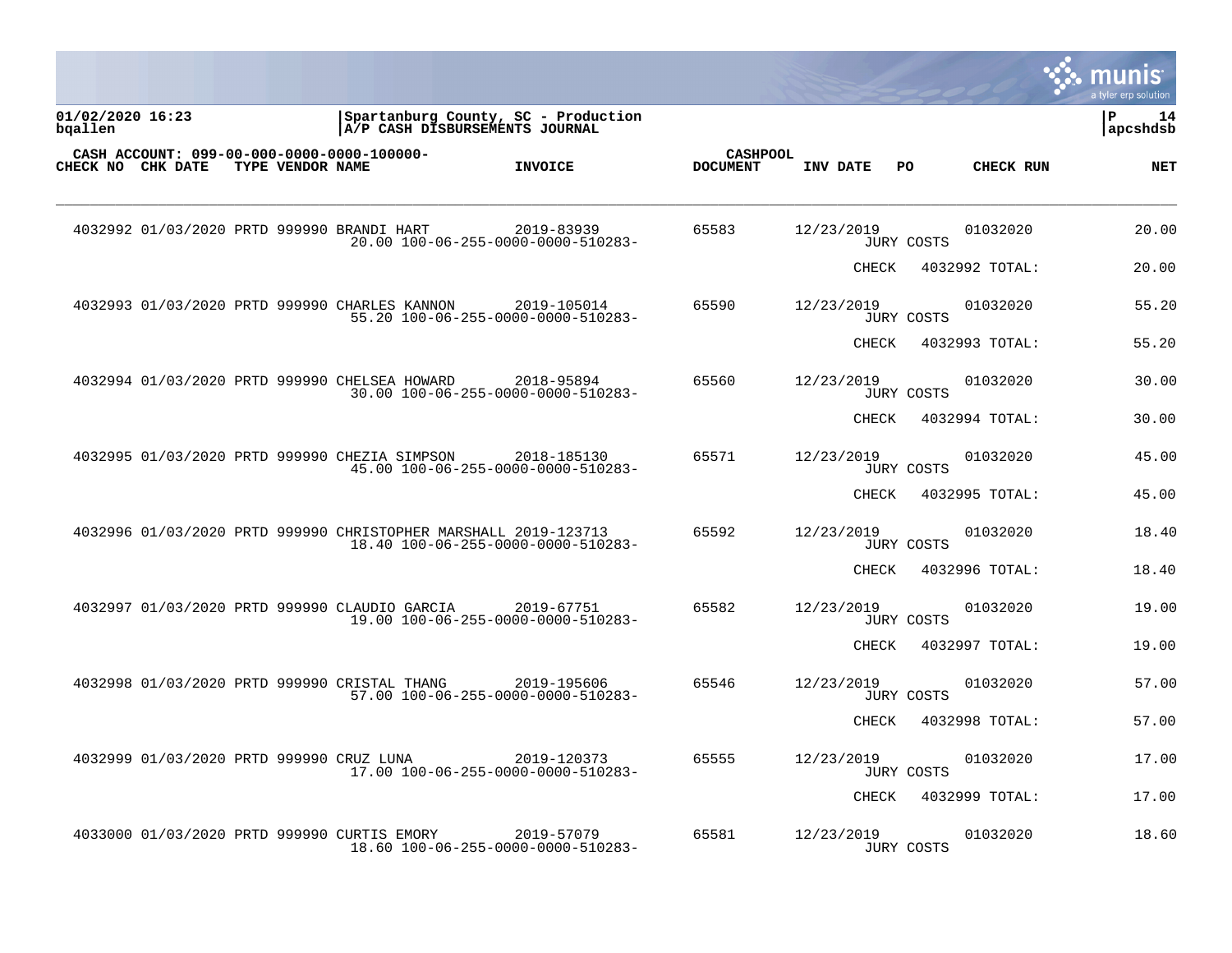|                             |  |                  |                                                 |                                                                                                    |                                    |              |                   |                | <b>Imunis</b><br>a tyler erp solution |
|-----------------------------|--|------------------|-------------------------------------------------|----------------------------------------------------------------------------------------------------|------------------------------------|--------------|-------------------|----------------|---------------------------------------|
| 01/02/2020 16:23<br>bqallen |  |                  |                                                 | Spartanburg County, SC - Production<br>A/P CASH DISBURSEMENTS JOURNAL                              |                                    |              |                   |                | 15<br>P<br> apcshdsb                  |
| <b>CHECK NO CHK DATE</b>    |  | TYPE VENDOR NAME | CASH ACCOUNT: 099-00-000-0000-0000-100000-      | <b>INVOICE</b>                                                                                     | <b>CASHPOOL</b><br><b>DOCUMENT</b> | INV DATE     | PO.               | CHECK RUN      | <b>NET</b>                            |
|                             |  |                  |                                                 |                                                                                                    |                                    | <b>CHECK</b> |                   | 4033000 TOTAL: | 18.60                                 |
|                             |  |                  | 4033001 01/03/2020 PRTD 999990 DAMAION SIMPSON  | 2019-180115<br>15.40 100-06-255-0000-0000-510283-                                                  | 65516                              | 12/23/2019   | JURY COSTS        | 01032020       | 15.40                                 |
|                             |  |                  |                                                 |                                                                                                    |                                    | CHECK        |                   | 4033001 TOTAL: | 15.40                                 |
|                             |  |                  | 4033002 01/03/2020 PRTD 999990 DAVID HAWKINS    | 2019-84829<br>18.20 100-06-255-0000-0000-510283-                                                   | 65577                              | 12/23/2019   | <b>JURY COSTS</b> | 01032020       | 18.20                                 |
|                             |  |                  |                                                 |                                                                                                    |                                    | CHECK        |                   | 4033002 TOTAL: | 18.20                                 |
|                             |  |                  | 4033003 01/03/2020 PRTD 999990 DAVID POWELL     | 2019-158203<br>16.00 100-06-255-0000-0000-510283-                                                  | 65522                              | 12/23/2019   | JURY COSTS        | 01032020       | 16.00                                 |
|                             |  |                  |                                                 |                                                                                                    |                                    | CHECK        |                   | 4033003 TOTAL: | 16.00                                 |
|                             |  |                  | 4033004 01/03/2020 PRTD 999990 DONUM GIBSON     | 2019-70365<br>18.00 100-06-255-0000-0000-510283-                                                   | 65530                              | 12/23/2019   | <b>JURY COSTS</b> | 01032020       | 18.00                                 |
|                             |  |                  |                                                 |                                                                                                    |                                    | CHECK        |                   | 4033004 TOTAL: | 18.00                                 |
|                             |  |                  | 4033005 01/03/2020 PRTD 999990 EDWARD MEA       | 2019-131843<br>18.00 100-06-255-0000-0000-510283-                                                  | 65548                              | 12/23/2019   | <b>JURY COSTS</b> | 01032020       | 18.00                                 |
|                             |  |                  |                                                 |                                                                                                    |                                    | CHECK        |                   | 4033005 TOTAL: | 18.00                                 |
|                             |  |                  | 4033006 01/03/2020 PRTD 999990 EFRAIN GARCIA    | 2019-67763<br>17.80 100-06-255-0000-0000-510283-                                                   | 65552                              | 12/23/2019   | <b>JURY COSTS</b> | 01032020       | 17.80                                 |
|                             |  |                  |                                                 |                                                                                                    |                                    | CHECK        |                   | 4033006 TOTAL: | 17.80                                 |
|                             |  |                  | 4033007 01/03/2020 PRTD 999990 ERICA HERRINGTON | 2019-88130<br>18.00 100-06-255-0000-0000-510283-                                                   | 65572                              | 12/23/2019   | <b>JURY COSTS</b> | 01032020       | 18.00                                 |
|                             |  |                  |                                                 |                                                                                                    |                                    | CHECK        |                   | 4033007 TOTAL: | 18.00                                 |
|                             |  |                  |                                                 | 4033008 01/03/2020 PRTD 999990 ESSENCE ARTHUR-BYRD 2019-5066<br>54.00 100-06-255-0000-0000-510283- | 65570                              | 12/23/2019   | JURY COSTS        | 01032020       | 54.00                                 |
|                             |  |                  |                                                 |                                                                                                    |                                    | CHECK        |                   | 4033008 TOTAL: | 54.00                                 |

 $\mathcal{L}$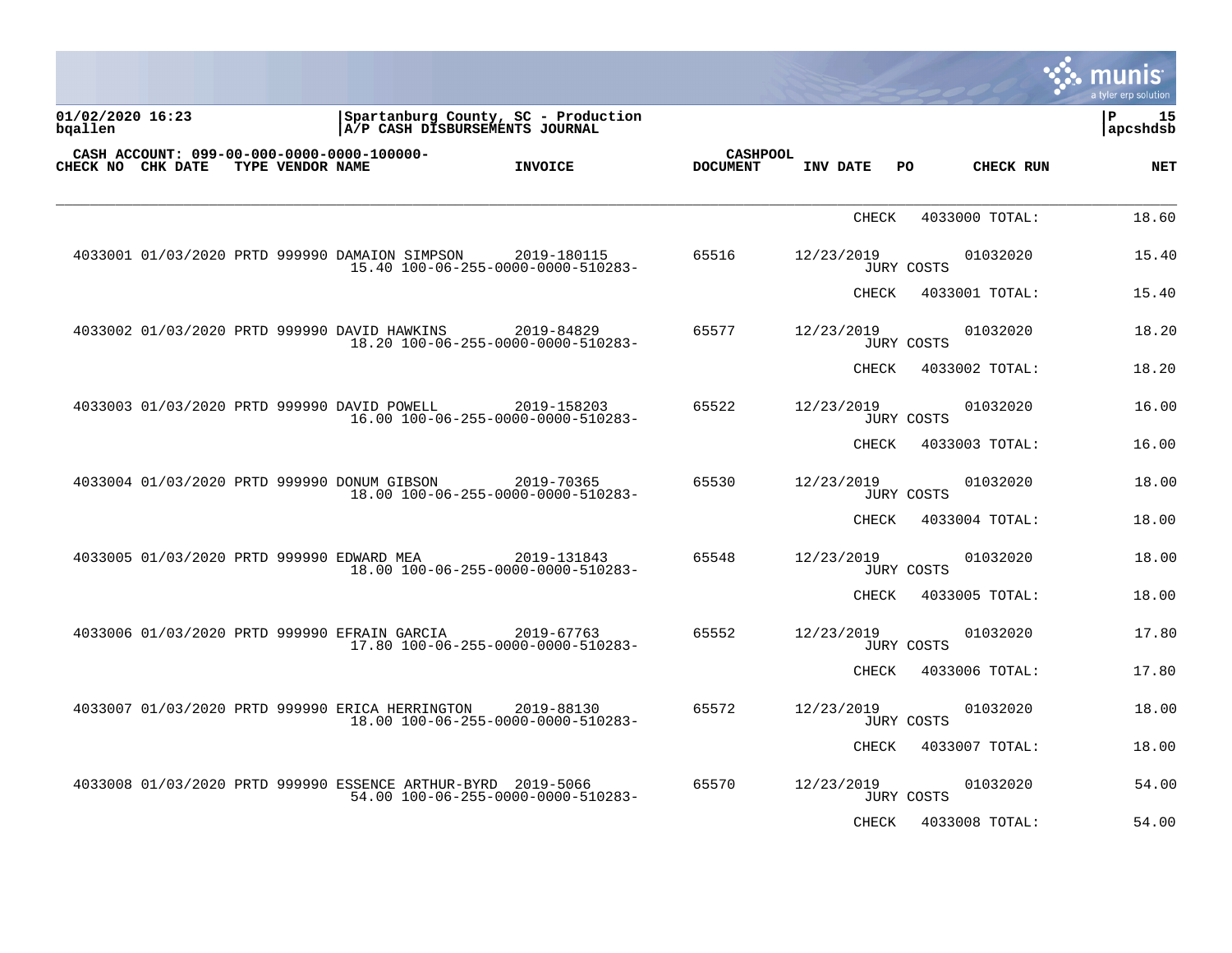|                             |  |                  |                                                  |                                                                       |                                    |            |       |            |                | a tyler erp solution  |
|-----------------------------|--|------------------|--------------------------------------------------|-----------------------------------------------------------------------|------------------------------------|------------|-------|------------|----------------|-----------------------|
| 01/02/2020 16:23<br>bgallen |  |                  |                                                  | Spartanburg County, SC - Production<br>A/P CASH DISBURSEMENTS JOURNAL |                                    |            |       |            |                | l P<br>16<br>apcshdsb |
| CHECK NO CHK DATE           |  | TYPE VENDOR NAME | CASH ACCOUNT: 099-00-000-0000-0000-100000-       | <b>INVOICE</b>                                                        | <b>CASHPOOL</b><br><b>DOCUMENT</b> | INV DATE   |       | PO.        | CHECK RUN      | <b>NET</b>            |
|                             |  |                  | 4033009 01/03/2020 PRTD 999990 ETHAN MOORE       | 2018-142147<br>30.00 100-06-255-0000-0000-510283-                     | 65511                              | 12/23/2019 |       | JURY COSTS | 01032020       | 30.00                 |
|                             |  |                  |                                                  |                                                                       |                                    |            | CHECK |            | 4033009 TOTAL: | 30.00                 |
|                             |  |                  | 4033010 01/03/2020 PRTD 999990 FAIN HAWK         | 2018-87204<br>18.00 100-06-255-0000-0000-510283-                      | 65559                              | 12/23/2019 |       | JURY COSTS | 01032020       | 18.00                 |
|                             |  |                  |                                                  |                                                                       |                                    |            | CHECK |            | 4033010 TOTAL: | 18.00                 |
|                             |  |                  | 4033011 01/03/2020 PRTD 999990 FAITH BALLENGER   | 2019-7804<br>15.40 100-06-255-0000-0000-510283-                       | 65524                              | 12/23/2019 |       | JURY COSTS | 01032020       | 15.40                 |
|                             |  |                  |                                                  |                                                                       |                                    |            | CHECK |            | 4033011 TOTAL: | 15.40                 |
|                             |  |                  | 4033012 01/03/2020 PRTD 999990 FREDDY NAVA       | 2019-142971<br>51.00 100-06-255-0000-0000-510283-                     | 65556                              | 12/23/2019 |       | JURY COSTS | 01032020       | 51.00                 |
|                             |  |                  |                                                  |                                                                       |                                    |            | CHECK |            | 4033012 TOTAL: | 51.00                 |
|                             |  |                  | 4033013 01/03/2020 PRTD 999990 GLORIA GLENN      | 2019-72026<br>15.40 100-06-255-0000-0000-510283-                      | 65525                              | 12/23/2019 |       | JURY COSTS | 01032020       | 15.40                 |
|                             |  |                  |                                                  |                                                                       |                                    |            | CHECK |            | 4033013 TOTAL: | 15.40                 |
|                             |  |                  | 4033014 01/03/2020 PRTD 999990 GLORIA SEARLES    | 2019-175890<br>17.40 100-06-255-0000-0000-510283-                     | 65550                              | 12/23/2019 |       | JURY COSTS | 01032020       | 17.40                 |
|                             |  |                  |                                                  |                                                                       |                                    |            | CHECK |            | 4033014 TOTAL: | 17.40                 |
|                             |  |                  | 4033015 01/03/2020 PRTD 999990 GRACE CRADY       | 2019-42215<br>48.00 100-06-255-0000-0000-510283-                      | 65512                              | 12/23/2019 |       | JURY COSTS | 01032020       | 48.00                 |
|                             |  |                  |                                                  |                                                                       |                                    |            | CHECK |            | 4033015 TOTAL: | 48.00                 |
|                             |  |                  | 4033016 01/03/2020 PRTD 999990 HERBERT RENGNERTH | 2019-163719<br>55.80 100-06-255-0000-0000-510283-                     | 65567                              | 12/23/2019 |       | JURY COSTS | 01032020       | 55.80                 |
|                             |  |                  |                                                  |                                                                       |                                    |            | CHECK |            | 4033016 TOTAL: | 55.80                 |
|                             |  |                  | 4033017 01/03/2020 PRTD 999990 HEWITT DIXON      | 2019-50805<br>18.60 100-06-255-0000-0000-510283-                      | 65562                              | 12/23/2019 |       | JURY COSTS | 01032020       | 18.60                 |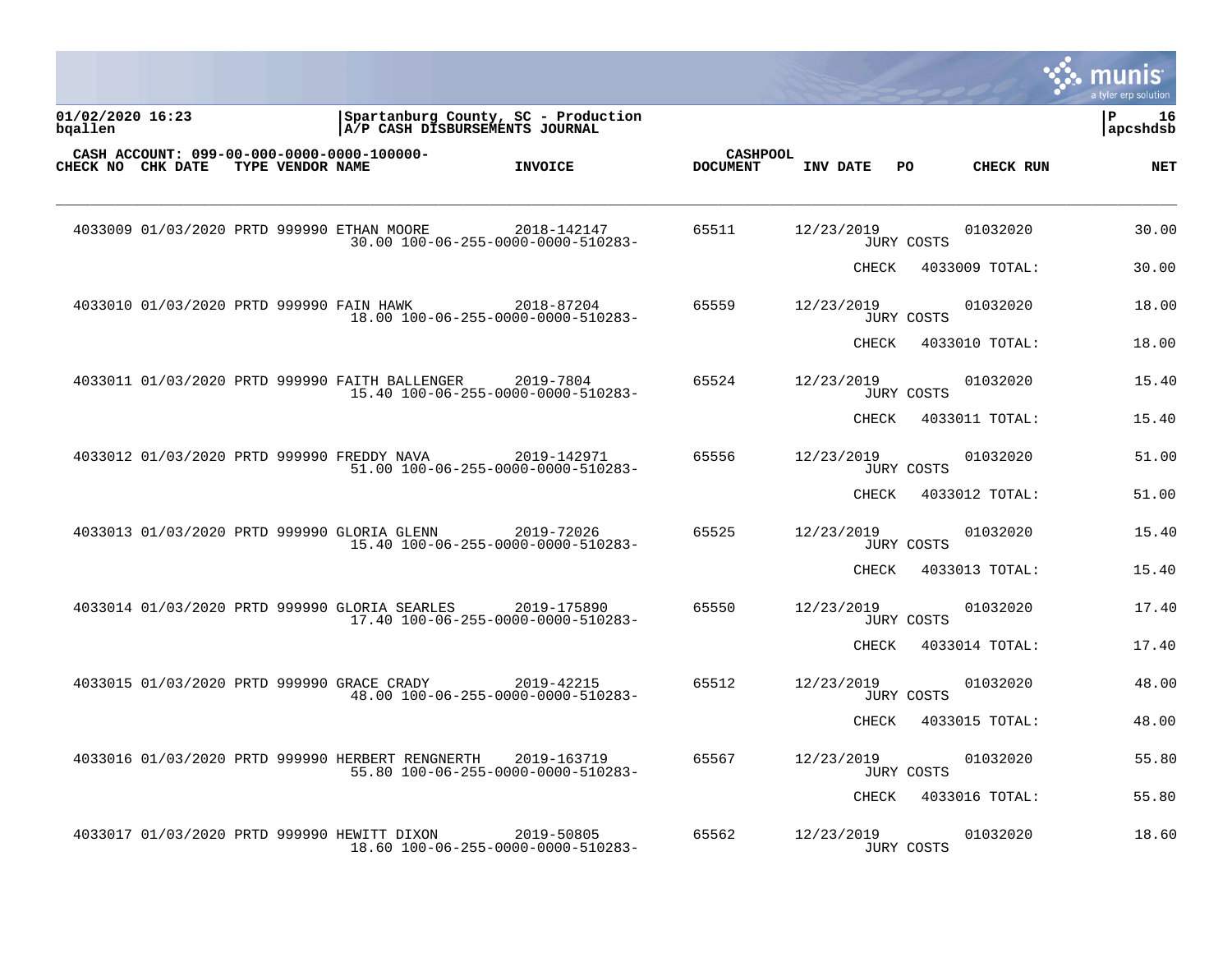| <u>munis</u><br>a tyler erp solution |                |                   |              |                                    |                                                                       |                                                               |                  |                             |
|--------------------------------------|----------------|-------------------|--------------|------------------------------------|-----------------------------------------------------------------------|---------------------------------------------------------------|------------------|-----------------------------|
| l P<br>17<br>apcshdsb                |                |                   |              |                                    | Spartanburg County, SC - Production<br>A/P CASH DISBURSEMENTS JOURNAL |                                                               |                  | 01/02/2020 16:23<br>bqallen |
| <b>NET</b>                           | CHECK RUN      | PO.               | INV DATE     | <b>CASHPOOL</b><br><b>DOCUMENT</b> | <b>INVOICE</b>                                                        | CASH ACCOUNT: 099-00-000-0000-0000-100000-                    | TYPE VENDOR NAME | <b>CHECK NO CHK DATE</b>    |
| 18.60                                | 4033017 TOTAL: |                   | <b>CHECK</b> |                                    |                                                                       |                                                               |                  |                             |
| 18.00                                | 01032020       | JURY COSTS        | 12/23/2019   | 65517                              | 2019-21834<br>18.00 100-06-255-0000-0000-510283-                      | 4033018 01/03/2020 PRTD 999990 HOLLY BROOKS                   |                  |                             |
| 18.00                                | 4033018 TOTAL: |                   | CHECK        |                                    |                                                                       |                                                               |                  |                             |
| 16.00                                | 01032020       | <b>JURY COSTS</b> | 12/23/2019   | 65519                              | 2019-36987<br>16.00 100-06-255-0000-0000-510283-                      | 4033019 01/03/2020 PRTD 999990 IRA COCHRAN                    |                  |                             |
| 16.00                                | 4033019 TOTAL: |                   | CHECK        |                                    |                                                                       |                                                               |                  |                             |
| 19.00                                | 01032020       | JURY COSTS        | 12/23/2019   | 65557                              | 2019-15577<br>19.00 100-06-255-0000-0000-510283-                      | 4033020 01/03/2020 PRTD 999990 ISRAEL BLANTON                 |                  |                             |
| 19.00                                | 4033020 TOTAL: |                   | CHECK        |                                    |                                                                       |                                                               |                  |                             |
| 17.40                                | 01032020       | JURY COSTS        | 12/23/2019   | 65561                              | 2019-26393<br>17.40 100-06-255-0000-0000-510283-                      | 4033021 01/03/2020 PRTD 999990 JACKSON BURNETTE               |                  |                             |
| 17.40                                | 4033021 TOTAL: |                   | CHECK        |                                    |                                                                       |                                                               |                  |                             |
| 19.00                                | 01032020       | JURY COSTS        | 12/23/2019   | 65541                              | 2019-125167<br>19.00 100-06-255-0000-0000-510283-                     | 4033022 01/03/2020 PRTD 999990 JAMIE MASON                    |                  |                             |
| 19.00                                | 4033022 TOTAL: |                   | CHECK        |                                    |                                                                       |                                                               |                  |                             |
| 19.00                                | 01032020       | JURY COSTS        | 12/23/2019   | 65589                              | 2019-70064<br>19.00 100-06-255-0000-0000-510283-                      | 4033023 01/03/2020 PRTD 999990 JASON GETGASORN                |                  |                             |
| 19.00                                | 4033023 TOTAL: |                   | CHECK        |                                    |                                                                       |                                                               |                  |                             |
| 17.00                                | 01032020       | JURY COSTS        | 12/23/2019   | 65563                              | 17.00 100-06-255-0000-0000-510283-                                    | 4033024 01/03/2020 PRTD 999990 JENNIFER FILIPPETTI 2019-60859 |                  |                             |
| 17.00                                | 4033024 TOTAL: |                   | CHECK        |                                    |                                                                       |                                                               |                  |                             |
| 19.20                                | 01032020       | JURY COSTS        | 12/23/2019   | 65591                              | 2019-109289<br>19.20 100-06-255-0000-0000-510283-                     | 4033025 01/03/2020 PRTD 999990 JOHN KNIGHT                    |                  |                             |
| 19.20                                | 4033025 TOTAL: |                   | CHECK        |                                    |                                                                       |                                                               |                  |                             |

 $\mathcal{L}$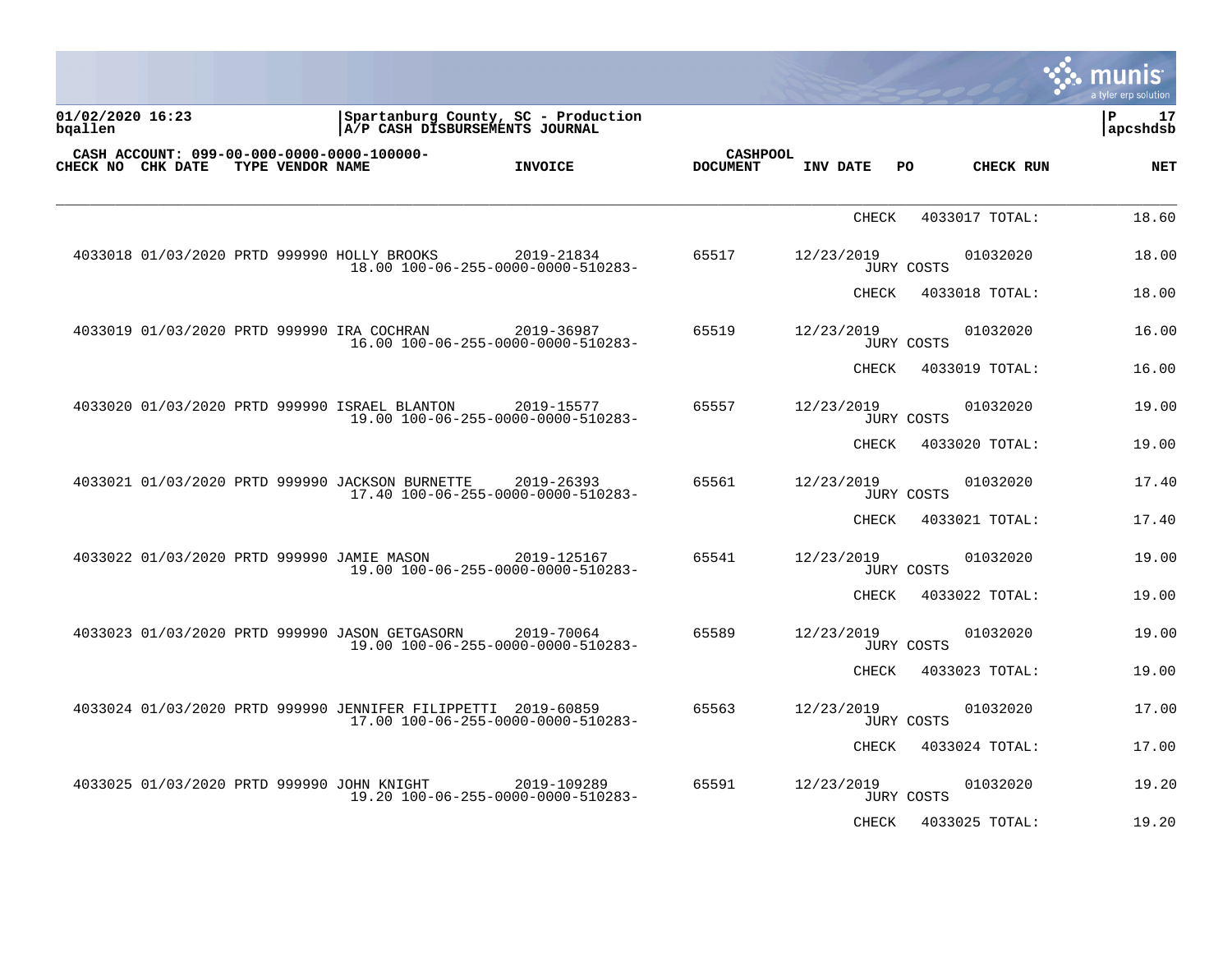|                             |                  |                                                                                        |                |                                    |            |       |                   |                | munis<br>a tyler erp solution |
|-----------------------------|------------------|----------------------------------------------------------------------------------------|----------------|------------------------------------|------------|-------|-------------------|----------------|-------------------------------|
| 01/02/2020 16:23<br>bgallen |                  | Spartanburg County, SC - Production<br>A/P CASH DISBURSEMENTS JOURNAL                  |                |                                    |            |       |                   |                | l P<br>18<br> apcshdsb        |
| CHECK NO CHK DATE           | TYPE VENDOR NAME | CASH ACCOUNT: 099-00-000-0000-0000-100000-                                             | <b>INVOICE</b> | <b>CASHPOOL</b><br><b>DOCUMENT</b> | INV DATE   |       | PO                | CHECK RUN      | <b>NET</b>                    |
|                             |                  | 4033026 01/03/2020 PRTD 999990 JOHN RATTERREE<br>16.60 100-06-255-0000-0000-510283-    | 2019-162276    | 65545                              | 12/23/2019 |       | JURY COSTS        | 01032020       | 16.60                         |
|                             |                  |                                                                                        |                |                                    |            | CHECK |                   | 4033026 TOTAL: | 16.60                         |
|                             |                  | 4033027 01/03/2020 PRTD 999990 JONATHAN TOLLIVER<br>15.40 100-06-255-0000-0000-510283- | 2019-198811    | 65531                              | 12/23/2019 |       | JURY COSTS        | 01032020       | 15.40                         |
|                             |                  |                                                                                        |                |                                    |            | CHECK |                   | 4033027 TOTAL: | 15.40                         |
|                             |                  | 4033028 01/03/2020 PRTD 999990 JOYCE CARTEE<br>18.60 100-06-255-0000-0000-510283-      | 2019-31406     | 65576                              | 12/23/2019 |       | <b>JURY COSTS</b> | 01032020       | 18.60                         |
|                             |                  |                                                                                        |                |                                    |            | CHECK |                   | 4033028 TOTAL: | 18.60                         |
|                             |                  | 4033029 01/03/2020 PRTD 999990 JUSTIN CROSBY<br>18.00 100-06-255-0000-0000-510283-     | 2019-43562     | 65587                              | 12/23/2019 |       | JURY COSTS        | 01032020       | 18.00                         |
|                             |                  |                                                                                        |                |                                    |            | CHECK |                   | 4033029 TOTAL: | 18.00                         |
|                             |                  | 4033030 01/03/2020 PRTD 999990 KAREN WILLIAMS<br>18.00 100-06-255-0000-0000-510283-    | 2019-213988    | 65537                              | 12/23/2019 |       | JURY COSTS        | 01032020       | 18.00                         |
|                             |                  |                                                                                        |                |                                    |            | CHECK |                   | 4033030 TOTAL: | 18.00                         |
|                             |                  | 4033031 01/03/2020 PRTD 999990 KARLA STROUD<br>17.00 100-06-255-0000-0000-510283-      | 2019-191215    | 65523                              | 12/23/2019 |       | <b>JURY COSTS</b> | 01032020       | 17.00                         |
|                             |                  |                                                                                        |                |                                    |            | CHECK |                   | 4033031 TOTAL: | 17.00                         |
|                             |                  | 4033032 01/03/2020 PRTD 999990 KARYN MOORE<br>17.40 100-06-255-0000-0000-510283-       | 2019-138291    | 65549                              | 12/23/2019 |       | JURY COSTS        | 01032020       | 17.40                         |
|                             |                  |                                                                                        |                |                                    |            | CHECK |                   | 4033032 TOTAL: | 17.40                         |
|                             |                  | 4033033 01/03/2020 PRTD 999990 KATHY FERRELL<br>18.60 100-06-255-0000-0000-510283-     | 2019-60504     | 65588                              | 12/23/2019 |       | JURY COSTS        | 01032020       | 18.60                         |
|                             |                  |                                                                                        |                |                                    |            | CHECK |                   | 4033033 TOTAL: | 18.60                         |
|                             |                  | 4033034 01/03/2020 PRTD 999990 KENNETH ISLER<br>19.00 100-06-255-0000-0000-510283-     | 2019-97065     | 65564                              | 12/23/2019 |       | JURY COSTS        | 01032020       | 19.00                         |

a sa mga magaalang na mga magaalang ng mga magaalang ng mga magaalang ng magaalang ng magaalang ng magaalang n

the contract of the contract of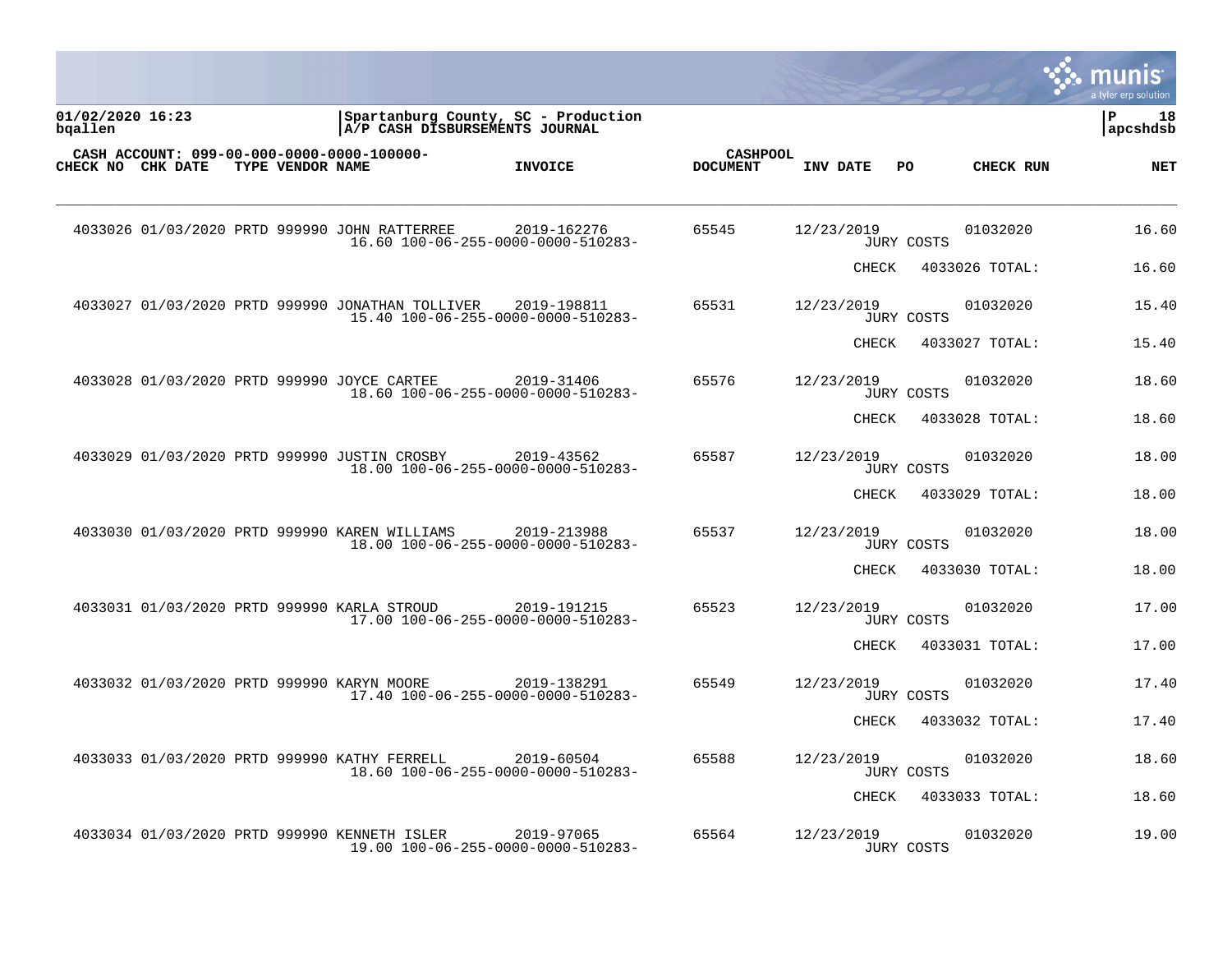| <b>s: munis</b><br>a tyler erp solution |                |                   |              |                                    |                                                   |                                                 |                  |                                            |                             |
|-----------------------------------------|----------------|-------------------|--------------|------------------------------------|---------------------------------------------------|-------------------------------------------------|------------------|--------------------------------------------|-----------------------------|
| l P<br>19<br> apcshdsb                  |                |                   |              |                                    | Spartanburg County, SC - Production               | A/P CASH DISBURSEMENTS JOURNAL                  |                  |                                            | 01/02/2020 16:23<br>bqallen |
| <b>NET</b>                              | CHECK RUN      | PO.               | INV DATE     | <b>CASHPOOL</b><br><b>DOCUMENT</b> | <b>INVOICE</b>                                    |                                                 | TYPE VENDOR NAME | CASH ACCOUNT: 099-00-000-0000-0000-100000- | CHECK NO CHK DATE           |
| 19.00                                   | 4033034 TOTAL: |                   | <b>CHECK</b> |                                    |                                                   |                                                 |                  |                                            |                             |
| 54.00                                   | 01032020       | JURY COSTS        | 12/23/2019   | 65573                              | 2019-191595<br>54.00 100-06-255-0000-0000-510283- | 4033035 01/03/2020 PRTD 999990 KENYA SUBER      |                  |                                            |                             |
| 54.00                                   | 4033035 TOTAL: |                   | CHECK        |                                    |                                                   |                                                 |                  |                                            |                             |
| 18.00                                   | 01032020       | JURY COSTS        | 12/23/2019   | 65535                              | 2019-71695<br>18.00 100-06-255-0000-0000-510283-  |                                                 |                  | 4033036 01/03/2020 PRTD 999990 KIERA GIST  |                             |
| 18.00                                   | 4033036 TOTAL: |                   | <b>CHECK</b> |                                    |                                                   |                                                 |                  |                                            |                             |
| 17.40                                   | 01032020       | JURY COSTS        | 12/23/2019   | 65526                              | 2019-84938<br>17.40 100-06-255-0000-0000-510283-  | 4033037 01/03/2020 PRTD 999990 KIMBERLY HAWKINS |                  |                                            |                             |
| 17.40                                   | 4033037 TOTAL: |                   | CHECK        |                                    |                                                   |                                                 |                  |                                            |                             |
| 17.40                                   | 01032020       | JURY COSTS        | 12/23/2019   | 65543                              | 2019-140872<br>17.40 100-06-255-0000-0000-510283- |                                                 |                  | 4033038 01/03/2020 PRTD 999990 KOU MOUA    |                             |
| 17.40                                   | 4033038 TOTAL: |                   | CHECK        |                                    |                                                   |                                                 |                  |                                            |                             |
| 16.40                                   | 01032020       | JURY COSTS        | 12/23/2019   | 65534                              | 2019-25518<br>16.40 100-06-255-0000-0000-510283-  | 4033039 01/03/2020 PRTD 999990 LEROY BURDETTE   |                  |                                            |                             |
| 16.40                                   | 4033039 TOTAL: |                   | CHECK        |                                    |                                                   |                                                 |                  |                                            |                             |
| 17.00                                   | 01032020       | JURY COSTS        | 12/23/2019   | 65540                              | 2019-61306<br>17.00 100-06-255-0000-0000-510283-  | 4033040 01/03/2020 PRTD 999990 LINDSEY FISHER   |                  |                                            |                             |
| 17.00                                   | 4033040 TOTAL: |                   | CHECK        |                                    |                                                   |                                                 |                  |                                            |                             |
| 17.00                                   | 01032020       | <b>JURY COSTS</b> | 12/23/2019   | 65579                              | 2019-180216<br>17.00 100-06-255-0000-0000-510283- | 4033041 01/03/2020 PRTD 999990 MATTHEW SIMPSON  |                  |                                            |                             |
| 17.00                                   | 4033041 TOTAL: |                   | CHECK        |                                    |                                                   |                                                 |                  |                                            |                             |
| 17.40                                   | 01032020       | JURY COSTS        | 12/23/2019   | 65566                              | 2019-135878<br>17.40 100-06-255-0000-0000-510283- |                                                 |                  | 4033042 01/03/2020 PRTD 999990 MICAH MILLS |                             |
| 17.40                                   | 4033042 TOTAL: |                   | CHECK        |                                    |                                                   |                                                 |                  |                                            |                             |

 $\mathcal{L}$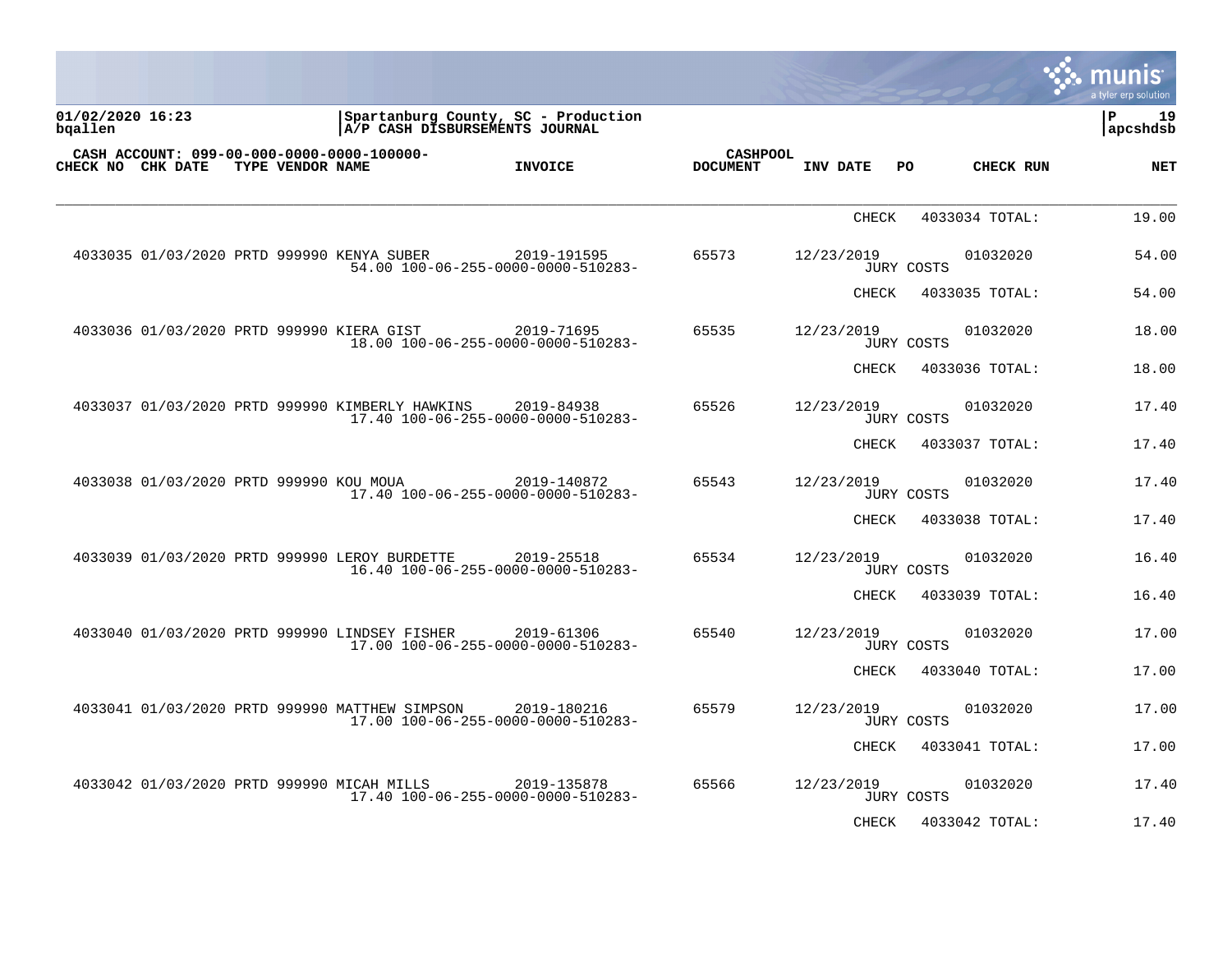|                             |                  |                                                                                         |                |                                    |            |                   |                | munis<br>a tyler erp solution |
|-----------------------------|------------------|-----------------------------------------------------------------------------------------|----------------|------------------------------------|------------|-------------------|----------------|-------------------------------|
| 01/02/2020 16:23<br>bqallen |                  | Spartanburg County, SC - Production<br>A/P CASH DISBURSEMENTS JOURNAL                   |                |                                    |            |                   |                | l P<br>20<br>apcshdsb         |
| CHECK NO CHK DATE           | TYPE VENDOR NAME | CASH ACCOUNT: 099-00-000-0000-0000-100000-                                              | <b>INVOICE</b> | <b>CASHPOOL</b><br><b>DOCUMENT</b> | INV DATE   | PO                | CHECK RUN      | <b>NET</b>                    |
|                             |                  | 4033043 01/03/2020 PRTD 999990 MICHELLE WILLIS<br>16.00 100-06-255-0000-0000-510283-    | 2019-215199    | 65529                              | 12/23/2019 | JURY COSTS        | 01032020       | 16.00                         |
|                             |                  |                                                                                         |                |                                    | CHECK      |                   | 4033043 TOTAL: | 16.00                         |
|                             |                  | 4033044 01/03/2020 PRTD 999990 NADEZHDA PARCHUK<br>17.00 100-06-255-0000-0000-510283-   | 2019-150038    | 65544                              | 12/23/2019 | JURY COSTS        | 01032020       | 17.00                         |
|                             |                  |                                                                                         |                |                                    | CHECK      |                   | 4033044 TOTAL: | 17.00                         |
|                             |                  | 4033045 01/03/2020 PRTD 999990 NADEZHDA SHTANKO<br>17.00 100-06-255-0000-0000-510283-   | 2019-179055    | 65569                              | 12/23/2019 | <b>JURY COSTS</b> | 01032020       | 17.00                         |
|                             |                  |                                                                                         |                |                                    | CHECK      |                   | 4033045 TOTAL: | 17.00                         |
|                             |                  | 4033046 01/03/2020 PRTD 999990 NAILAH JOHNSON<br>19.00 100-06-255-0000-0000-510283-     | 2019-101560    | 65584                              | 12/23/2019 | JURY COSTS        | 01032020       | 19.00                         |
|                             |                  |                                                                                         |                |                                    | CHECK      |                   | 4033046 TOTAL: | 19.00                         |
|                             |                  | 4033047 01/03/2020 PRTD 999990 NANCY CUMBEE<br>16.00 100-06-255-0000-0000-510283-       | 2019-44506     | 65513                              | 12/23/2019 | JURY COSTS        | 01032020       | 16.00                         |
|                             |                  |                                                                                         |                |                                    | CHECK      |                   | 4033047 TOTAL: | 16.00                         |
|                             |                  | 4033048 01/03/2020 PRTD 999990 PAMELA JONES<br>18.00 100-06-255-0000-0000-510283-       | 2019-103723    | 65554                              | 12/23/2019 | <b>JURY COSTS</b> | 01032020       | 18.00                         |
|                             |                  |                                                                                         |                |                                    | CHECK      |                   | 4033048 TOTAL: | 18.00                         |
|                             |                  | 4033049 01/03/2020 PRTD 999990 PERRY HENSON<br>15.80 100-06-255-0000-0000-510283-       | 2019-87684     | 65521                              | 12/23/2019 | JURY COSTS        | 01032020       | 15.80                         |
|                             |                  |                                                                                         |                |                                    | CHECK      |                   | 4033049 TOTAL: | 15.80                         |
|                             |                  | 4033050 01/03/2020 PRTD 999990 RANDALL BERRY<br>16.80 100-06-255-0000-0000-510283-      | 2019-12664     | 65575                              | 12/23/2019 | <b>JURY COSTS</b> | 01032020       | 16.80                         |
|                             |                  |                                                                                         |                |                                    | CHECK      |                   | 4033050 TOTAL: | 16.80                         |
|                             |                  | 4033051 01/03/2020 PRTD 999990 RAYMOND WILLINGHAM<br>18.60 100-06-255-0000-0000-510283- | 2019-215053    | 65547                              | 12/23/2019 | JURY COSTS        | 01032020       | 18.60                         |

a sa mga magaalang na mga magaalang ng mga magaalang ng mga magaalang ng magaalang ng magaalang ng magaalang n

the contract of the contract of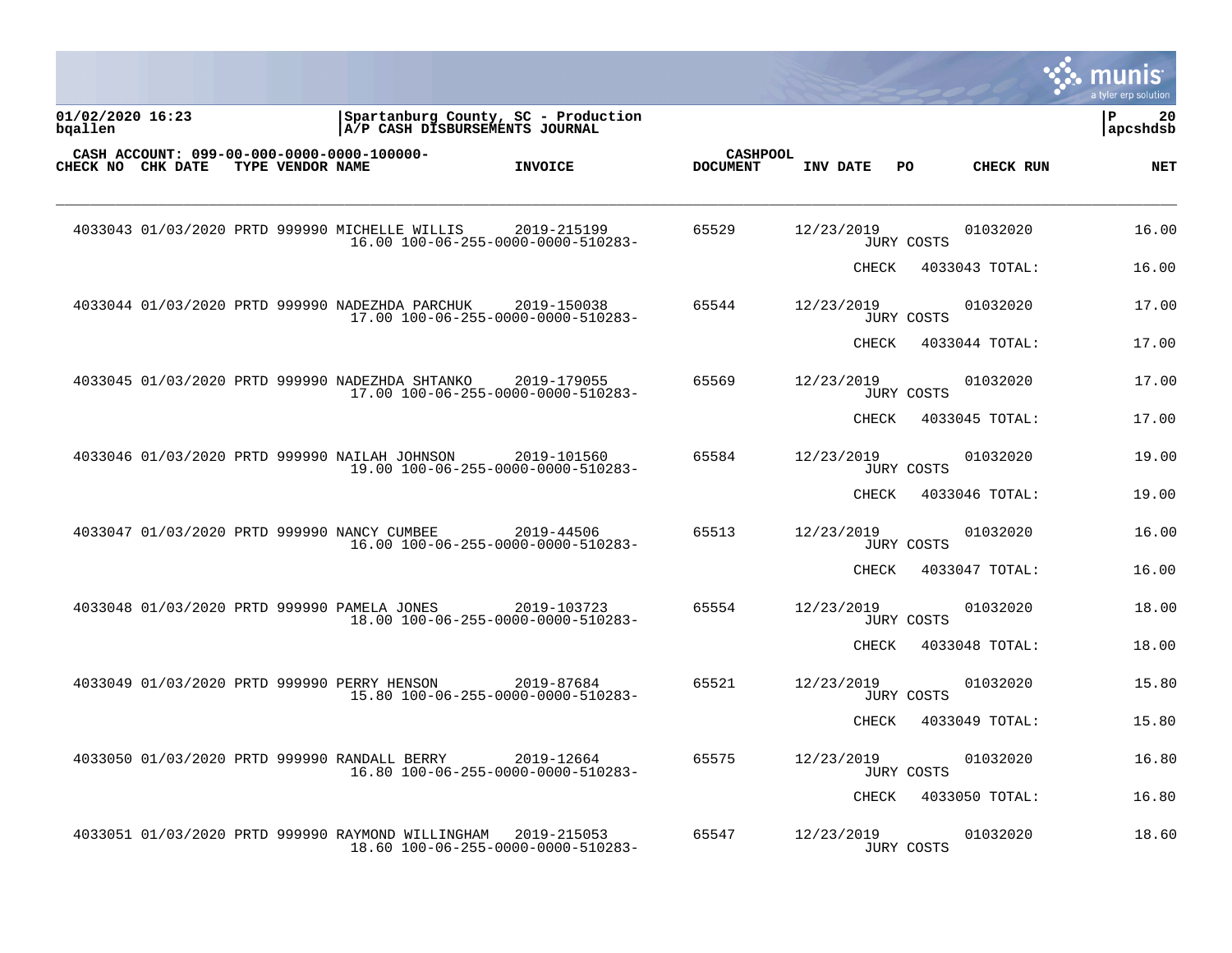|                             |  |                  |                                               |                                                                       |                                    |              |                   |                | <u>្លេះ munis</u><br>a tyler erp solution |
|-----------------------------|--|------------------|-----------------------------------------------|-----------------------------------------------------------------------|------------------------------------|--------------|-------------------|----------------|-------------------------------------------|
| 01/02/2020 16:23<br>bqallen |  |                  |                                               | Spartanburg County, SC - Production<br>A/P CASH DISBURSEMENTS JOURNAL |                                    |              |                   |                | l P<br>21<br>apcshdsb                     |
| CHECK NO CHK DATE           |  | TYPE VENDOR NAME | CASH ACCOUNT: 099-00-000-0000-0000-100000-    | <b>INVOICE</b>                                                        | <b>CASHPOOL</b><br><b>DOCUMENT</b> | INV DATE     | PO.               | CHECK RUN      | <b>NET</b>                                |
|                             |  |                  |                                               |                                                                       |                                    | <b>CHECK</b> |                   | 4033051 TOTAL: | 18.60                                     |
|                             |  |                  | 4033052 01/03/2020 PRTD 999990 RAYNI WILSON   | 2019-216025<br>18.00 100-06-255-0000-0000-510283-                     | 65574                              | 12/23/2019   | <b>JURY COSTS</b> | 01032020       | 18.00                                     |
|                             |  |                  |                                               |                                                                       |                                    | CHECK        |                   | 4033052 TOTAL: | 18.00                                     |
|                             |  |                  | 4033053 01/03/2020 PRTD 999990 REGINA TALLENT | 2019-193308<br>57.60 100-06-255-0000-0000-510283-                     | 65558                              | 12/23/2019   | <b>JURY COSTS</b> | 01032020       | 57.60                                     |
|                             |  |                  |                                               |                                                                       |                                    | CHECK        |                   | 4033053 TOTAL: | 57.60                                     |
|                             |  |                  | 4033054 01/03/2020 PRTD 999990 ROBERT MOORE   | 2019-138586<br>18.60 100-06-255-0000-0000-510283-                     | 65542                              | 12/23/2019   | JURY COSTS        | 01032020       | 18.60                                     |
|                             |  |                  |                                               |                                                                       |                                    | CHECK        |                   | 4033054 TOTAL: | 18.60                                     |
|                             |  |                  | 4033055 01/03/2020 PRTD 999990 ROBERT MOSS    | 2019-140661<br>48.00 100-06-255-0000-0000-510283-                     | 65532                              | 12/23/2019   | <b>JURY COSTS</b> | 01032020       | 48.00                                     |
|                             |  |                  |                                               |                                                                       |                                    | CHECK        |                   | 4033055 TOTAL: | 48.00                                     |
|                             |  |                  | 4033056 01/03/2020 PRTD 999990 RONALD CROSS   | 2019-43664<br>19.80 100-06-255-0000-0000-510283-                      | 65580                              | 12/23/2019   | JURY COSTS        | 01032020       | 19.80                                     |
|                             |  |                  |                                               |                                                                       |                                    | CHECK        |                   | 4033056 TOTAL: | 19.80                                     |
|                             |  |                  | 4033057 01/03/2020 PRTD 999990 RONALD ROGERS  | 2019-169424<br>51.00 100-06-255-0000-0000-510283-                     | 65514                              | 12/23/2019   | <b>JURY COSTS</b> | 01032020       | 51.00                                     |
|                             |  |                  |                                               |                                                                       |                                    | CHECK        |                   | 4033057 TOTAL: | 51.00                                     |
|                             |  |                  | 4033058 01/03/2020 PRTD 999990 ROYCE CAMP     | 2019-28994<br>15.40 100-06-255-0000-0000-510283-                      | 65518                              | 12/23/2019   | JURY COSTS        | 01032020       | 15.40                                     |
|                             |  |                  |                                               |                                                                       |                                    | CHECK        |                   | 4033058 TOTAL: | 15.40                                     |
|                             |  |                  | 4033059 01/03/2020 PRTD 999990 SARAH OFFERMAN | 2019-146462<br>17.00 100-06-255-0000-0000-510283-                     | 65527                              | 12/23/2019   | <b>JURY COSTS</b> | 01032020       | 17.00                                     |
|                             |  |                  |                                               |                                                                       |                                    | CHECK        |                   | 4033059 TOTAL: | 17.00                                     |

 $\mathcal{L}$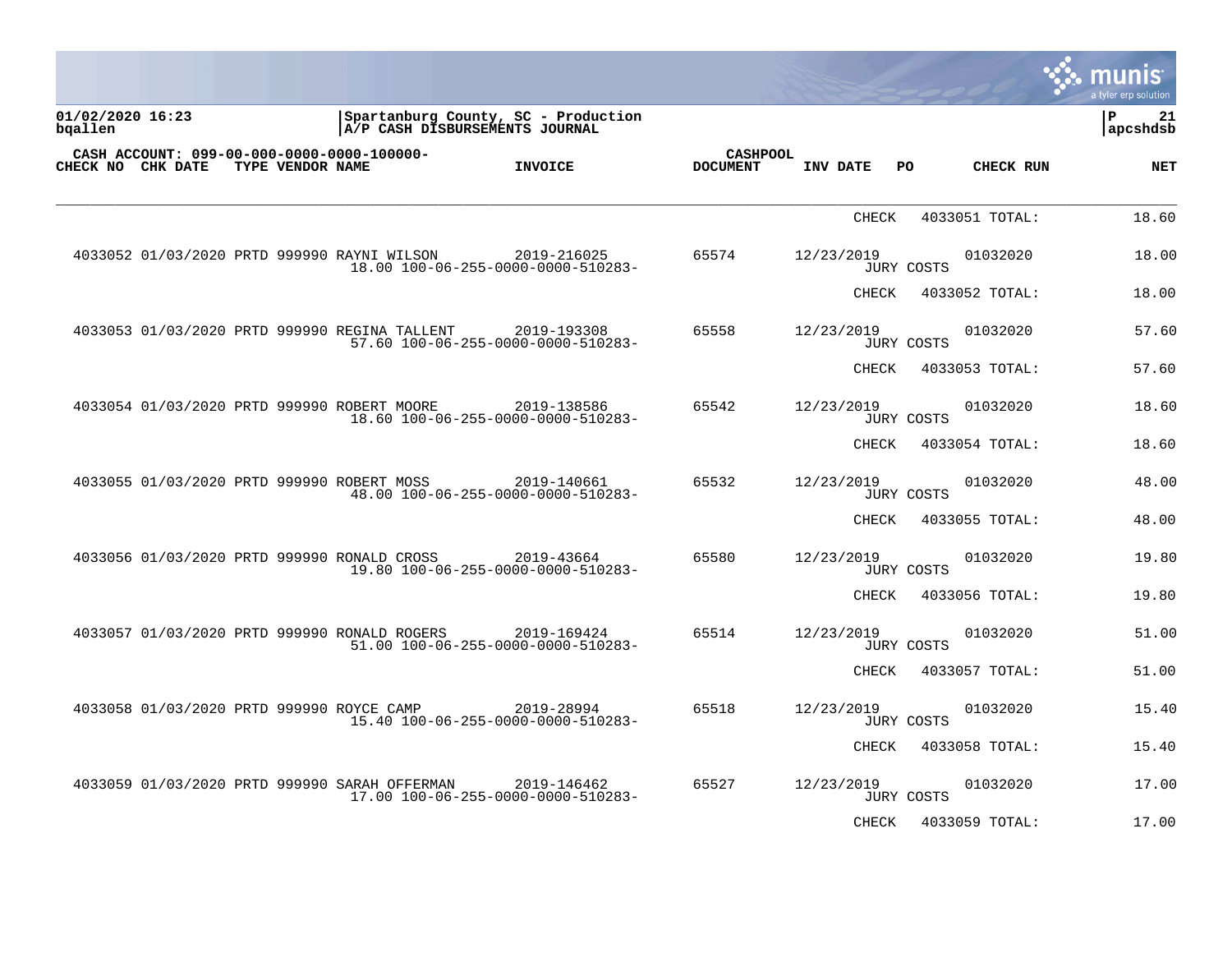|                             |                  |                                                                |                                                   |                                    |              |                   |                | munis<br>a tyler erp solution |
|-----------------------------|------------------|----------------------------------------------------------------|---------------------------------------------------|------------------------------------|--------------|-------------------|----------------|-------------------------------|
| 01/02/2020 16:23<br>bgallen |                  | A/P CASH DISBURSEMENTS JOURNAL                                 | Spartanburg County, SC - Production               |                                    |              |                   |                | ∣P<br>22<br>apcshdsb          |
| CHECK NO CHK DATE           | TYPE VENDOR NAME | CASH ACCOUNT: 099-00-000-0000-0000-100000-                     | <b>INVOICE</b>                                    | <b>CASHPOOL</b><br><b>DOCUMENT</b> | INV DATE     | PO                | CHECK RUN      | <b>NET</b>                    |
|                             |                  | 4033060 01/03/2020 PRTD 999990 SHARMILABEN MEHTA               | 2019-132609<br>17.40 100-06-255-0000-0000-510283- | 65578                              | 12/23/2019   | JURY COSTS        | 01032020       | 17.40                         |
|                             |                  |                                                                |                                                   |                                    | CHECK        |                   | 4033060 TOTAL: | 17.40                         |
|                             |                  | 4033061 01/03/2020 PRTD 999990 SHARON HAWKINS                  | 2019-85037<br>18.00 100-06-255-0000-0000-510283-  | 65553                              | 12/23/2019   | JURY COSTS        | 01032020       | 18.00                         |
|                             |                  |                                                                |                                                   |                                    | <b>CHECK</b> |                   | 4033061 TOTAL: | 18.00                         |
|                             |                  | 4033062 01/03/2020 PRTD 999990 SHELBY GNEISIG                  | 2019-72395<br>16.20 100-06-255-0000-0000-510283-  | 65536                              | 12/23/2019   | <b>JURY COSTS</b> | 01032020       | 16.20                         |
|                             |                  |                                                                |                                                   |                                    | CHECK        |                   | 4033062 TOTAL: | 16.20                         |
|                             |                  | 4033063 01/03/2020 PRTD 999990 TAMMERA THOMASON                | 2019-196573<br>19.00 100-06-255-0000-0000-510283- | 65551                              | 12/23/2019   | <b>JURY COSTS</b> | 01032020       | 19.00                         |
|                             |                  |                                                                |                                                   |                                    | CHECK        |                   | 4033063 TOTAL: | 19.00                         |
|                             |                  | 4033064 01/03/2020 PRTD 999990 TERESA BRISCO-FOSTER 2019-21298 | 21.00 100-06-255-0000-0000-510283-                | 65585                              | 12/23/2019   | JURY COSTS        | 01032020       | 21.00                         |
|                             |                  |                                                                |                                                   |                                    | CHECK        |                   | 4033064 TOTAL: | 21.00                         |
|                             |                  | 4033065 01/03/2020 PRTD 999990 TIMOTHY BLAKE                   | 2019-15195<br>17.40 100-06-255-0000-0000-510283-  | 65538                              | 12/23/2019   | JURY COSTS        | 01032020       | 17.40                         |
|                             |                  |                                                                |                                                   |                                    | CHECK        |                   | 4033065 TOTAL: | 17.40                         |
|                             |                  | 4033066 01/03/2020 PRTD 999990 TIMOTHY SHAFER                  | 2019-177140<br>18.60 100-06-255-0000-0000-510283- | 65593                              | 12/23/2019   | <b>JURY COSTS</b> | 01032020       | 18.60                         |
|                             |                  |                                                                |                                                   |                                    | CHECK        |                   | 4033066 TOTAL: | 18.60                         |
|                             |                  | 4033067 01/03/2020 PRTD 999990 TINA LEDFORD                    | 2019-114526<br>18.20 100-06-255-0000-0000-510283- | 65565                              | 12/23/2019   | <b>JURY COSTS</b> | 01032020       | 18.20                         |
|                             |                  |                                                                |                                                   |                                    | CHECK        |                   | 4033067 TOTAL: | 18.20                         |
|                             |                  | 4033068 01/03/2020 PRTD 999990 WANDA SCRUGGS                   | 2019-175715<br>15.80 100-06-255-0000-0000-510283- | 65515                              | 12/23/2019   | <b>JURY COSTS</b> | 01032020       | 15.80                         |

a sa mga magaalang na mga magaalang ng mga magaalang ng mga magaalang ng magaalang ng magaalang ng magaalang n

the contract of the contract of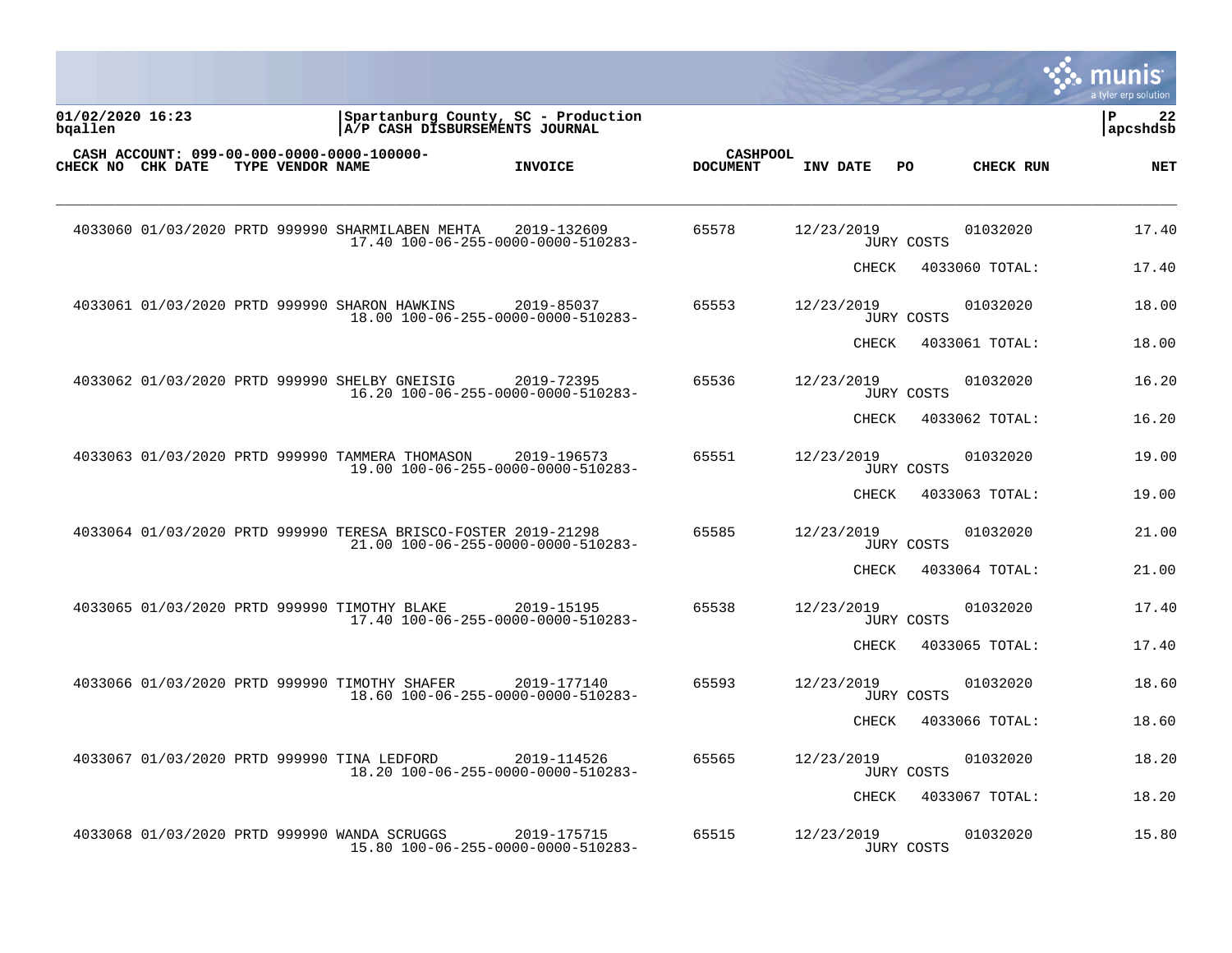| $\mathbb{R}$ munis   |
|----------------------|
| a tyler erp solution |

| 01/02/2020 16:23<br>bqallen |                         |                  | Spartanburg County, SC - Production<br> A/P CASH DISBURSEMENTS JOURNAL            |                                                  |                                    |              |                  |                                          | ∣P<br>23<br>apcshdsb |
|-----------------------------|-------------------------|------------------|-----------------------------------------------------------------------------------|--------------------------------------------------|------------------------------------|--------------|------------------|------------------------------------------|----------------------|
|                             | CHECK NO CHK DATE       | TYPE VENDOR NAME | CASH ACCOUNT: 099-00-000-0000-0000-100000-                                        | <b>INVOICE</b>                                   | <b>CASHPOOL</b><br><b>DOCUMENT</b> | INV DATE     | PO               | CHECK RUN                                | <b>NET</b>           |
|                             |                         |                  |                                                                                   |                                                  |                                    | <b>CHECK</b> |                  | 4033068 TOTAL:                           | 15.80                |
|                             |                         |                  | 4033069 01/03/2020 PRTD 999990 WENDELL BROCKMAN                                   | 2019-21669<br>61.80 100-06-255-0000-0000-510283- | 65586                              | 12/23/2019   | JURY COSTS       | 01032020                                 | 61.80                |
|                             |                         |                  |                                                                                   |                                                  |                                    | <b>CHECK</b> |                  | 4033069 TOTAL:                           | 61.80                |
|                             | 4033070 01/03/2020 PRTD |                  | 1948 THE COPIER GUYS INC AR28041                                                  | 43.25 100-06-258-0000-0000-510104-               | 65462                              | 11/30/2019   | COPIER CHARGES   | 01032020                                 | 43.25                |
|                             |                         |                  |                                                                                   |                                                  |                                    | CHECK        |                  | 4033070 TOTAL:                           | 43.25                |
|                             | 4033071 01/03/2020 PRTD |                  | 2032 LAURENS ELECTRIC COO 23606142 NOV 19<br>352.79 100-05-202-CC02-0000-510159-  |                                                  | 65467                              | 12/09/2019   | UTILITIES        | 01032020                                 | 352.79               |
|                             |                         |                  | 193.98 220-04-304-0000-0000-510159-                                               | 6172404 NOV 19                                   | 65469                              | 12/01/2019   | UTILITIES        | 01032020                                 | 193.98               |
|                             |                         |                  | 207.44 238-05-211-0000-0000-510156-                                               | 23607187                                         | 65605                              | 12/16/2019   | ELECTRICITY      | 01032020                                 | 207.44               |
|                             |                         |                  | 171.02 220-04-304-0000-0000-510159-                                               | 6172402 NOV 19                                   | 65616                              | 12/01/2019   | UTILITIES        | 01032020                                 | 171.02               |
|                             |                         |                  | 125.43 220-04-304-0000-0000-510159-                                               | 6172405 NOV 19                                   | 65618                              | 12/01/2019   | UTILITIES        | 01032020                                 | 125.43               |
|                             |                         |                  |                                                                                   |                                                  |                                    | <b>CHECK</b> |                  | 4033071 TOTAL:                           | 1,050.66             |
|                             | 4033072 01/03/2020 PRTD |                  | 2032 LAURENS ELECTRIC COO 23606143<br>367.97 100-05-202-CC02-0000-510159-         |                                                  | 65472                              | 12/09/2019   | UTILITIES        | 01032020                                 | 367.97               |
|                             |                         |                  |                                                                                   |                                                  |                                    | <b>CHECK</b> |                  | 4033072 TOTAL:                           | 367.97               |
|                             | 4033073 01/03/2020 PRTD |                  | 2067 LEXISNEXIS RISK DATA 1445444-20191130<br>149.80 100-06-255-0000-0000-510011- |                                                  | 65664                              | 11/30/2019   |                  | 01032020<br>SUBSCRIPTIONS & PUBLICATIONS | 149.80               |
|                             |                         |                  |                                                                                   |                                                  |                                    | CHECK        |                  | 4033073 TOTAL:                           | 149.80               |
|                             | 4033074 01/03/2020 PRTD |                  | 2086 LINDER INDUSTRIAL MA S26022795-1<br>802.76 220-04-305-0000-0000-510200-      |                                                  | 65619                              | 12/19/2019   | SPECIAL PROJECTS | 01032020                                 | 802.76               |
|                             |                         |                  |                                                                                   |                                                  |                                    | CHECK        |                  | 4033074 TOTAL:                           | 802.76               |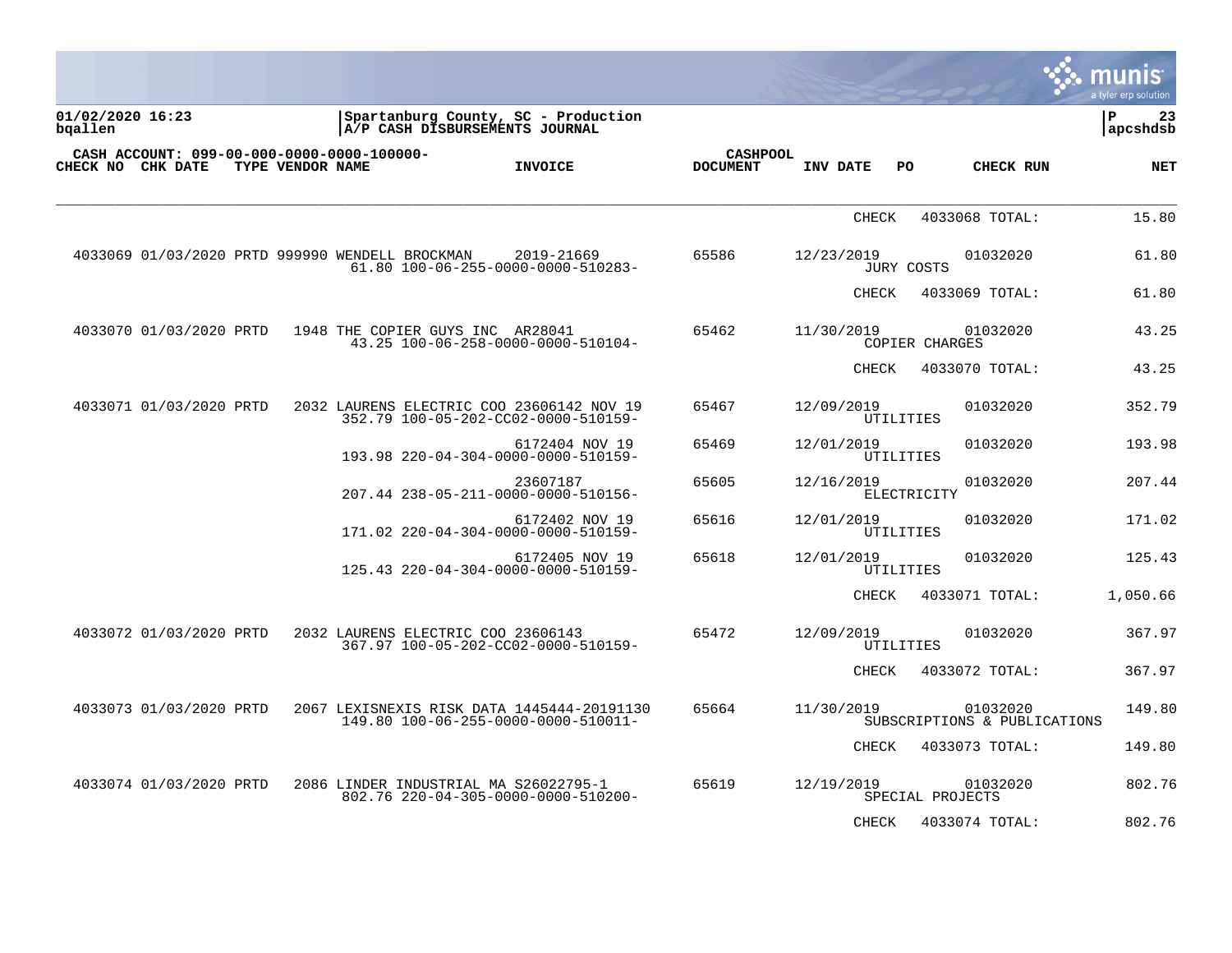|                             |                         |                                                                |                                                                       |                 |                 |                             |                   |                                   | munis<br>a tyler erp solution |
|-----------------------------|-------------------------|----------------------------------------------------------------|-----------------------------------------------------------------------|-----------------|-----------------|-----------------------------|-------------------|-----------------------------------|-------------------------------|
| 01/02/2020 16:23<br>bqallen |                         |                                                                | Spartanburg County, SC - Production<br>A/P CASH DISBURSEMENTS JOURNAL |                 |                 |                             |                   |                                   | P<br>24<br>apcshdsb           |
| CHECK NO CHK DATE           |                         | CASH ACCOUNT: 099-00-000-0000-0000-100000-<br>TYPE VENDOR NAME | <b>INVOICE</b>                                                        | <b>DOCUMENT</b> | <b>CASHPOOL</b> | INV DATE                    | PO                | CHECK RUN                         | <b>NET</b>                    |
|                             | 4033075 01/03/2020 PRTD | 3651 TOWN OF LYMAN                                             | 0460121219<br>3,128.05 220-04-305-0000-0000-510159-                   | 65634           |                 | 12/19/2019                  | UTILITIES         | 01032020                          | 3,128.05                      |
|                             |                         |                                                                |                                                                       |                 |                 | CHECK                       |                   | 4033075 TOTAL:                    | 3,128.05                      |
|                             | 4033076 01/03/2020 PRTD | 2279 MEANSVILLE RILEY ROA 2203 NOV 19                          | 16.78 220-04-304-0000-0000-510159-                                    | 65626           |                 | 12/20/2019                  | UTILITIES         | 01032020                          | 16.78                         |
|                             |                         |                                                                |                                                                       |                 |                 | <b>CHECK</b>                |                   | 4033076 TOTAL:                    | 16.78                         |
|                             | 4033077 01/03/2020 PRTD | 2403 MOTOROLA SOLUTIONS I 26577920191105                       | 210.46 250-06-250-0000-0000-510400-                                   | 65283           |                 | 12/01/2019                  | PROJECT OPERATING | 01032020                          | 210.46                        |
|                             |                         |                                                                |                                                                       |                 |                 | CHECK                       |                   | 4033077 TOTAL:                    | 210.46                        |
|                             | 4033078 01/03/2020 PRTD | 2412 MSS SOLUTIONS LLC                                         | SV108474<br>320.00 200-02-501-0000-0000-510113-                       | 65689           |                 | 12/23/2019 2001585          |                   | 01032020<br>MAINTENANCE & REPAIRS | 320.00                        |
|                             |                         |                                                                | SV108457<br>1,042.00 200-02-504-0000-0000-510113-                     | 65690           |                 | 12/23/2019 2001543          |                   | 01032020<br>MAINTENANCE & REPAIRS | 1,042.00                      |
|                             |                         |                                                                |                                                                       |                 |                 | CHECK                       |                   | 4033078 TOTAL:                    | 1,362.00                      |
|                             | 4033079 01/03/2020 PRTD | 2419 MCCI LLC                                                  | 65450<br>950.00 100-01-101-0000-0000-510111-                          | 65450           |                 | 12/04/2019                  |                   | 01032020<br>REGULATORY MONITORING | 950.00                        |
|                             |                         |                                                                |                                                                       |                 |                 | <b>CHECK</b>                |                   | 4033079 TOTAL:                    | 950.00                        |
|                             | 4033080 01/03/2020 PRTD | 5755 MYERS ENTERPRISES, I 4331                                 | 4,306.75 235-05-205-0000-0000-510026-                                 | 65376           |                 | 12/16/2019 2001684 01032020 | UNIFORMS          |                                   | 4,025.00                      |
|                             |                         |                                                                |                                                                       |                 |                 | <b>CHECK</b>                |                   | 4033080 TOTAL:                    | 4,025.00                      |
|                             | 4033081 01/03/2020 PRTD | 2544 OFFICE DEPOT (ACCOUN 417200474001                         | 93.69 100-01-153-0000-0000-510053-                                    | 65480           |                 | 12/17/2019                  | OFFICE SUPPLIES   | 01032020                          | 93.69                         |
|                             |                         |                                                                | 415616178001<br>216.15 100-01-101-0000-0000-510053-                   | 65649           |                 | 12/13/2019                  | OFFICE SUPPLIES   | 01032020                          | 216.15                        |
|                             |                         |                                                                | 417582519001<br>118.06 200-02-500-0000-0000-510053-                   | 65655           |                 | 12/18/2019                  | OFFICE SUPPLIES   | 01032020                          | 118.06                        |
|                             |                         |                                                                | 415626560001<br>83.40 200-02-500-0000-0000-510053-                    | 65656           |                 | 12/13/2019                  | OFFICE SUPPLIES   | 01032020                          | 83.40                         |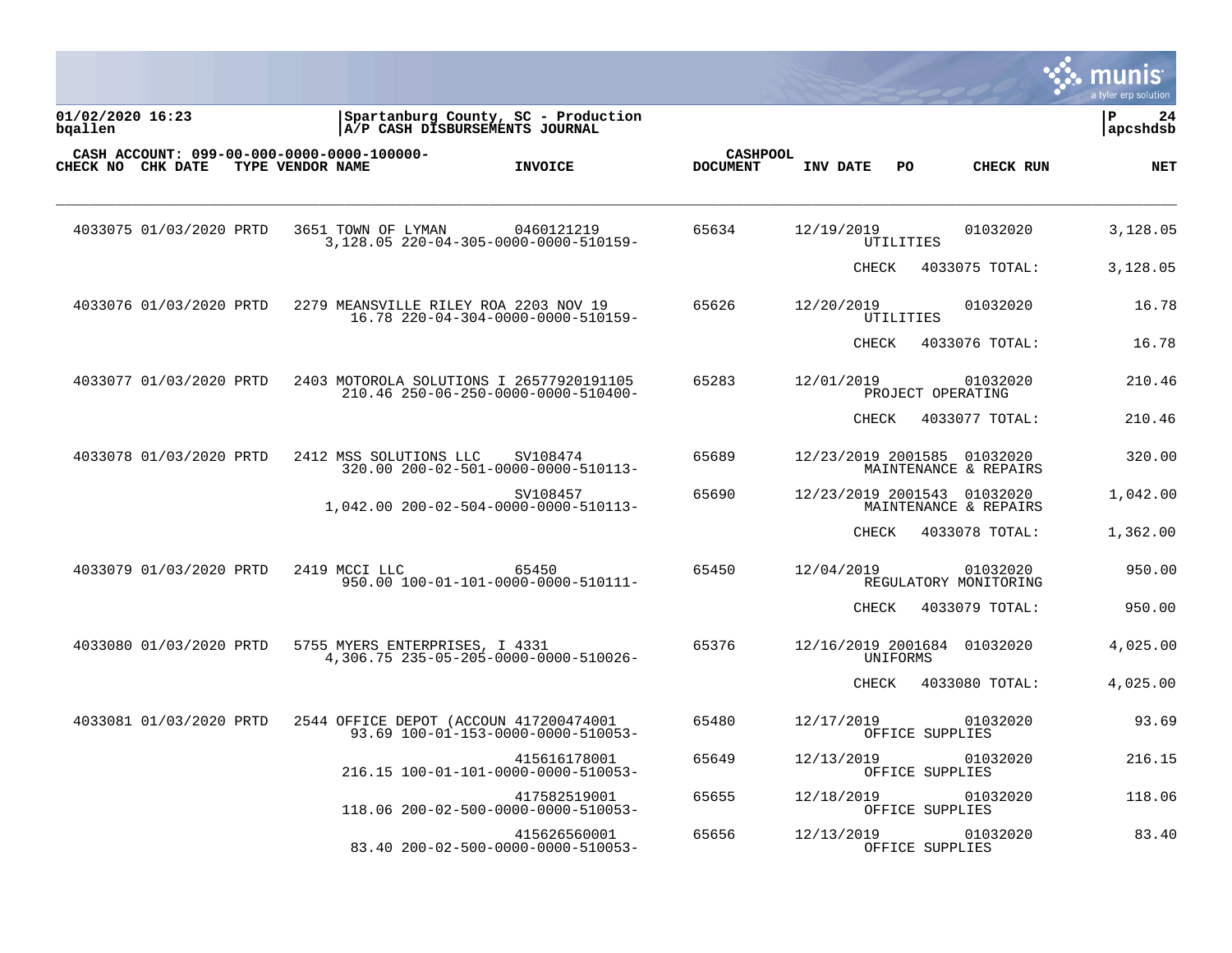

**01/02/2020 16:23 |Spartanburg County, SC - Production |P 25 bqallen |A/P CASH DISBURSEMENTS JOURNAL |apcshdsb**

| CASH ACCOUNT: 099-00-000-0000-0000-100000-<br>CHECK NO CHK DATE | TYPE VENDOR NAME                         | <b>INVOICE</b>                                                                      | <b>CASHPOOL</b><br><b>DOCUMENT</b> | INV DATE<br>PO.           | CHECK RUN                     | NET       |
|-----------------------------------------------------------------|------------------------------------------|-------------------------------------------------------------------------------------|------------------------------------|---------------------------|-------------------------------|-----------|
|                                                                 |                                          | 415639804001<br>17.21 200-02-500-0000-0000-510053-                                  | 65657                              | 12/13/2019                | 01032020<br>OFFICE SUPPLIES   | 17.21     |
|                                                                 |                                          | 415639805001<br>7.59 200-02-500-0000-0000-510053-                                   | 65658                              | 12/13/2019                | 01032020<br>OFFICE SUPPLIES   | 7.59      |
|                                                                 |                                          | 415639806001<br>29.95 200-02-500-0000-0000-510053-                                  | 65659                              | 12/12/2019                | 01032020<br>OFFICE SUPPLIES   | 29.95     |
|                                                                 |                                          | 418644476002<br>67.38 100-05-203-0000-0000-510053-                                  | 65691                              | 12/30/2019                | 01032020<br>OFFICE SUPPLIES   | 67.38     |
|                                                                 |                                          | 418644476001<br>147.99 100-05-203-0000-0000-510053-                                 | 65692                              | 12/30/2019                | 01032020<br>OFFICE SUPPLIES   | 147.99    |
|                                                                 |                                          |                                                                                     |                                    | CHECK                     | 4033081 TOTAL:                | 781.42    |
| 4033082 01/03/2020 PRTD                                         | 2544 OFFICE DEPOT                        | 415616178001<br>216.15 100-01-101-0000-0000-510053-                                 | 65452                              | 12/13/2019                | 01032020<br>OFFICE SUPPLIES   | 216.15    |
|                                                                 |                                          |                                                                                     |                                    | CHECK                     | 4033082 TOTAL:                | 216.15    |
| 4033083 01/03/2020 PRTD                                         | 2637 PAUL R BENNETT                      | 65724<br>46.98 245-06-260-0000-0000-510013-                                         | 65724                              | 12/13/2019<br>MILEAGE     | 01032020                      | 46.98     |
|                                                                 |                                          |                                                                                     |                                    | CHECK                     | 4033083 TOTAL:                | 46.98     |
| 4033084 01/03/2020 PRTD                                         |                                          | 2689 PIEDMONT NATURAL GAS 1001731270001 NOV -<br>50.71 200-02-501-0000-0000-510157- | 65477                              | 12/20/2019<br>NATURAL GAS | 01032020                      | 50.71     |
|                                                                 |                                          | 9001605991001 NOV 19 65488<br>204.21 501-11-412-CS01-0000-510157-                   |                                    | 12/20/2019<br>NATURAL GAS | 01032020                      | 204.21    |
|                                                                 |                                          | 1000778523001 DEC/19 65489<br>2,352.97 501-11-412-AD01-0000-510157-                 |                                    | 12/20/2019<br>NATURAL GAS | 01032020                      | 2,352.97  |
|                                                                 |                                          | 7000801186001 DEC/19 65490<br>3,557.86 235-05-205-DF01-0000-510157-                 |                                    | 12/20/2019<br>NATURAL GAS | 01032020                      | 3,557.86  |
|                                                                 |                                          |                                                                                     |                                    | CHECK                     | 4033084 TOTAL:                | 6,165.75  |
| 4033085 01/03/2020 PRTD                                         | 2752 J M SMITH CORPORATIO 000406338-1745 | 10.767.97 100-01-151-0000-0000-510106-                                              | 65059                              | 11/26/2019                | 01032020<br>CONTRACT SERVICES | 10,767.97 |
|                                                                 |                                          |                                                                                     |                                    | CHECK                     | 4033085 TOTAL:                | 10,767.97 |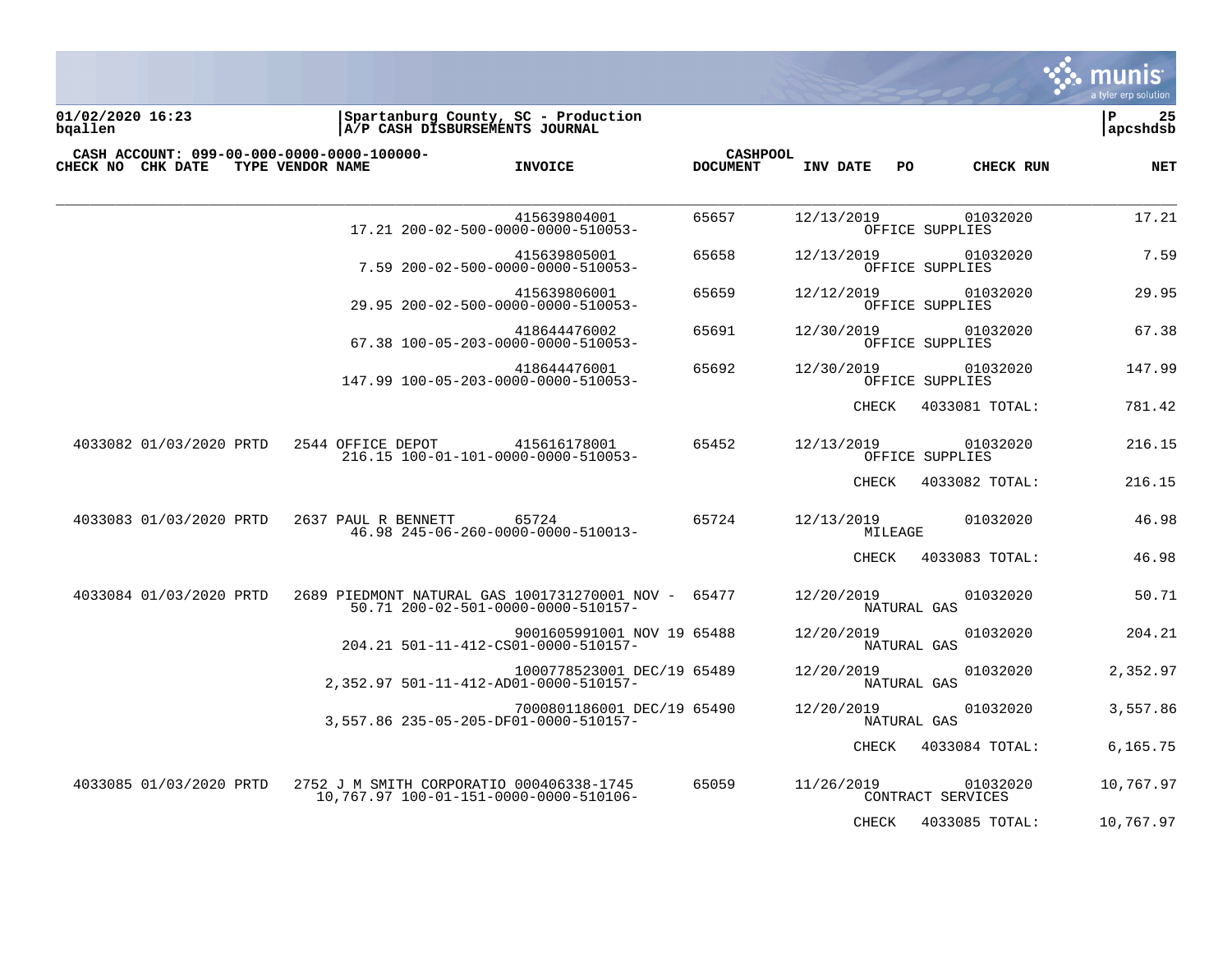|                             |                         |                                                                |                                                     |                                    |                             |           |                                | munis<br>a tyler erp solution |
|-----------------------------|-------------------------|----------------------------------------------------------------|-----------------------------------------------------|------------------------------------|-----------------------------|-----------|--------------------------------|-------------------------------|
| 01/02/2020 16:23<br>bqallen |                         | A/P CASH DISBURSEMENTS JOURNAL                                 | Spartanburg County, SC - Production                 |                                    |                             |           |                                | P<br>26<br>apcshdsb           |
| CHECK NO CHK DATE           |                         | CASH ACCOUNT: 099-00-000-0000-0000-100000-<br>TYPE VENDOR NAME | <b>INVOICE</b>                                      | <b>CASHPOOL</b><br><b>DOCUMENT</b> | INV DATE                    | PO        | CHECK RUN                      | <b>NET</b>                    |
|                             | 4033086 01/03/2020 PRTD | 2800 REDWOOD TOXICOLOGY L 706719                               | 861.30 250-06-251-0000-0000-510275-                 | 65688                              | 12/17/2019                  | MEDICAL   | 01032020                       | 808.80                        |
|                             |                         |                                                                |                                                     |                                    | CHECK                       |           | 4033086 TOTAL:                 | 808.80                        |
|                             | 4033087 01/03/2020 PRTD | 2880 ROBERT E METTS JR                                         | 12082019<br>22.70 100-01-154-0000-0000-510054-      | 65416                              | 12/08/2019                  |           | 01032020<br>OPERATING SUPPLIES | 22.70                         |
|                             |                         |                                                                |                                                     |                                    | CHECK                       |           | 4033087 TOTAL:                 | 22.70                         |
|                             | 4033088 01/03/2020 PRTD | 2963 S & ME INC                                                | 967088<br>4,792.50 220-04-305-PW18-0000-510111-     | 65408                              | 12/10/2019 2000244 01032020 |           | REGULATORY MONITORING          | 4,792.50                      |
|                             |                         |                                                                | 967096<br>15,062.50 220-04-305-PW18-0000-510111-    | 65409                              | 12/10/2019 2000244 01032020 |           | REGULATORY MONITORING          | 15,062.50                     |
|                             |                         |                                                                |                                                     |                                    | CHECK                       |           | 4033088 TOTAL:                 | 19,855.00                     |
|                             | 4033089 01/03/2020 PRTD | 3080 SOUTH CAROLINA ASSOC KRISTEN LULLY                        | 30.00 100-01-151-0000-0000-510010-                  | 65505                              | 12/20/2019                  |           | 01032020<br>PROFESSIONAL DUES  | 30.00                         |
|                             |                         |                                                                |                                                     |                                    | CHECK                       |           | 4033089 TOTAL:                 | 30.00                         |
|                             | 4033090 01/03/2020 PRTD | 3156 SHANNA E WILLIAMS PH 27 DEC2019                           | 1,500.00 100-05-203-0000-0000-510276-               | 65699                              | 12/23/2019                  |           | 01032020<br>POST MORTEM COSTS  | 1,500.00                      |
|                             |                         |                                                                |                                                     |                                    | <b>CHECK</b>                |           | 4033090 TOTAL:                 | 1,500.00                      |
|                             | 4033091 01/03/2020 PRTD | 3209 SJWD WATER DISTRICT 784 NOV 19                            | 36.92 220-04-305-0000-0000-510159-                  | 64969                              | 12/08/2019                  | UTILITIES | 01032020                       | 36.92                         |
|                             |                         |                                                                | 72795 NOV 19<br>513.71 220-04-305-0000-0000-510159- | 64970                              | 12/08/2019                  | UTILITIES | 01032020                       | 513.71                        |
|                             |                         |                                                                | 84696 NOV 19<br>36.92 220-04-305-0000-0000-510159-  | 64972                              | 12/08/2019                  | UTILITIES | 01032020                       | 36.92                         |
|                             |                         |                                                                | 17443 NOV 19<br>51.57 220-04-305-0000-0000-510159-  | 65410                              | 12/14/2019                  | UTILITIES | 01032020                       | 51.57                         |
|                             |                         |                                                                | 18662 NOV 19<br>15.00 220-04-305-0000-0000-510159-  | 65411                              | 12/14/2019                  | UTILITIES | 01032020                       | 15.00                         |
|                             |                         |                                                                | 63738 NOV 19<br>15.00 220-04-305-0000-0000-510159-  | 65412                              | 12/14/2019                  | UTILITIES | 01032020                       | 15.00                         |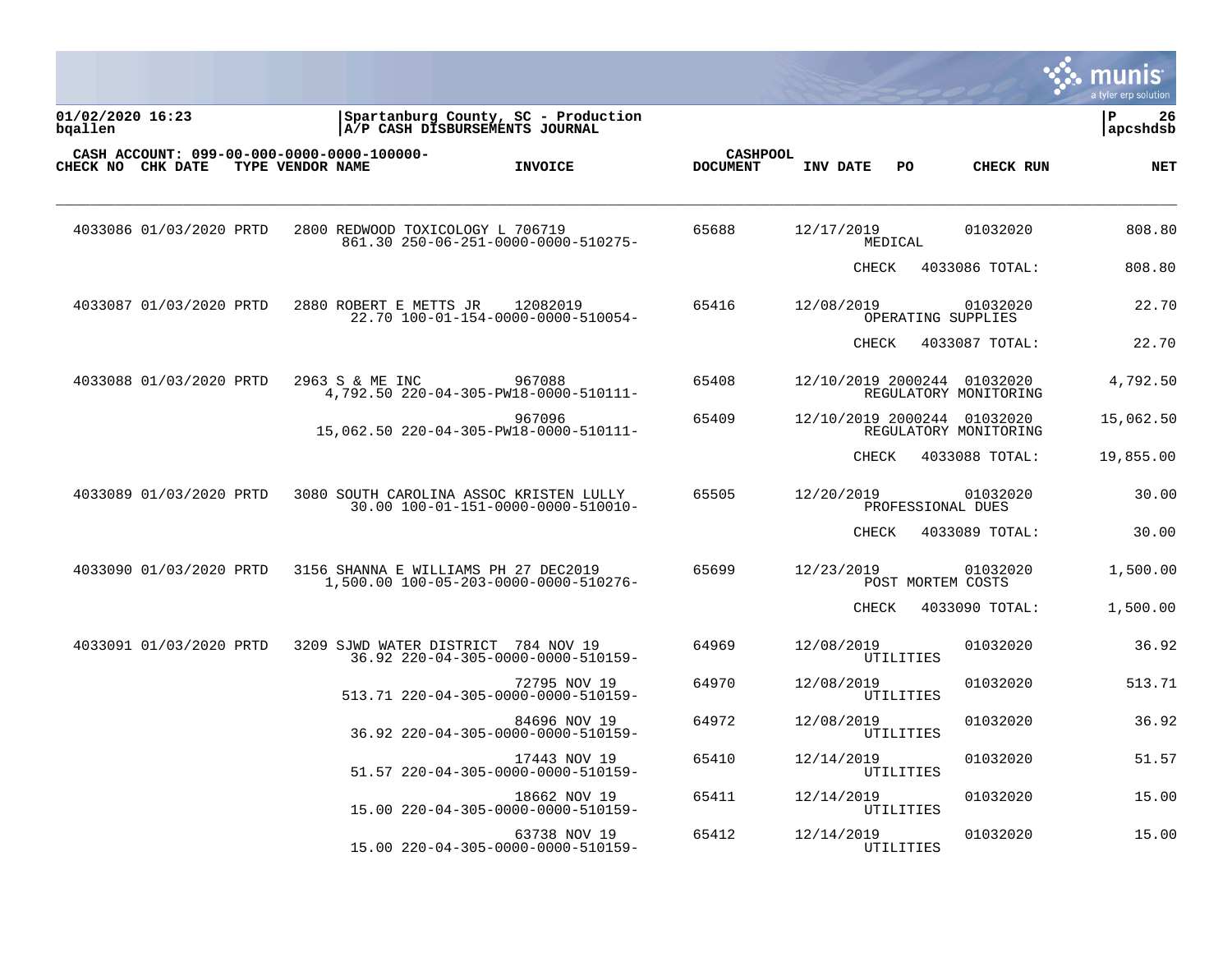

**01/02/2020 16:23 |Spartanburg County, SC - Production |P 27 bqallen |A/P CASH DISBURSEMENTS JOURNAL |apcshdsb**

| CASH ACCOUNT: 099-00-000-0000-0000-100000-<br>CHECK NO<br>CHK DATE | TYPE VENDOR NAME<br><b>INVOICE</b>                                                | <b>CASHPOOL</b><br><b>DOCUMENT</b> | INV DATE<br>PO<br><b>CHECK RUN</b>                  | NET      |
|--------------------------------------------------------------------|-----------------------------------------------------------------------------------|------------------------------------|-----------------------------------------------------|----------|
|                                                                    |                                                                                   |                                    |                                                     |          |
|                                                                    | 100876 NOV 19<br>132.67 200-02-501-PR20-0000-510158-                              | 65461                              | 12/14/2019<br>01032020<br>WATER & SEWER             | 132.67   |
|                                                                    | 100877 NOV 19<br>463.31 200-02-501-PR20-0000-510158-                              | 65464                              | 01032020<br>12/14/2019<br>WATER & SEWER             | 463.31   |
|                                                                    |                                                                                   |                                    | <b>CHECK</b><br>4033091 TOTAL:                      | 1,265.10 |
| 4033092 01/03/2020 PRTD                                            | 653164<br>3211 SKINNER TIRE<br>397.32 500-00-000-0000-0000-160000-                | 65506                              | 12/19/2019<br>01032020<br>PARTS INVENTORY           | 397.32   |
|                                                                    | 653198<br>168.75 500-00-000-0000-0000-160000-                                     | 65507                              | 01032020<br>12/19/2019<br>PARTS INVENTORY           | 168.75   |
|                                                                    | 20505<br>837.84 500-00-000-0000-0000-160000-                                      | 65508                              | 12/20/2019<br>01032020<br>PARTS INVENTORY           | 837.84   |
|                                                                    | 653196<br>1,277.26 500-00-000-0000-0000-160000-                                   | 65509                              | 12/17/2019<br>01032020<br>PARTS INVENTORY           | 1,277.26 |
|                                                                    |                                                                                   |                                    | CHECK<br>4033092 TOTAL:                             | 2,681.17 |
| 4033093 01/03/2020 PRTD                                            | 3194 SPARTAN STAMP & SIGN 102681<br>30.01 100-01-404-0000-0000-510053-            | 64739                              | 12/10/2019 2001528 01032020<br>OFFICE SUPPLIES      | 30.01    |
|                                                                    |                                                                                   |                                    | CHECK<br>4033093 TOTAL:                             | 30.01    |
| 4033094 01/03/2020 PRTD                                            | 12202019<br>6 SPARTANBURG COUNTY<br>30.00 250-00-000-0000-0000-230035-            | 65413                              | 12/20/2019<br>01032020<br>FORFEITED LAND COMMISSION | 30.00    |
|                                                                    |                                                                                   |                                    | 4033094 TOTAL:<br>CHECK                             | 30.00    |
| 4033095 01/03/2020 PRTD                                            | 6 SPARTANBURG COUNTY<br>PLAN REVIEW FEE<br>1,000.00 300-04-305-0000-0000-520100-  | 65453                              | 12/21/2019<br>01032020<br>INFRASTRUCTURE            | 1,000.00 |
|                                                                    |                                                                                   |                                    | <b>CHECK</b><br>4033095 TOTAL:                      | 1,000.00 |
| 4033096 01/03/2020 PRTD                                            | 3338 SPARTANBURG MEMORIAL 0007<br>2,764.26 100-01-154-0000-0000-510106-           | 65359                              | 12/10/2019<br>01032020<br>CONTRACT SERVICES         | 2,764.26 |
|                                                                    |                                                                                   |                                    | CHECK<br>4033096 TOTAL:                             | 2,764.26 |
| 4033097 01/03/2020 PRTD                                            | 3353 SPARTANBURG WATER SY 198142/131245 NOV<br>11.25 220-04-305-0000-0000-510159- | 64973                              | 12/10/2019<br>01032020<br>UTILITIES                 | 11.25    |
|                                                                    | 198352/163582 NOV 1                                                               | 65153                              | 12/11/2019<br>01032020                              | 42.16    |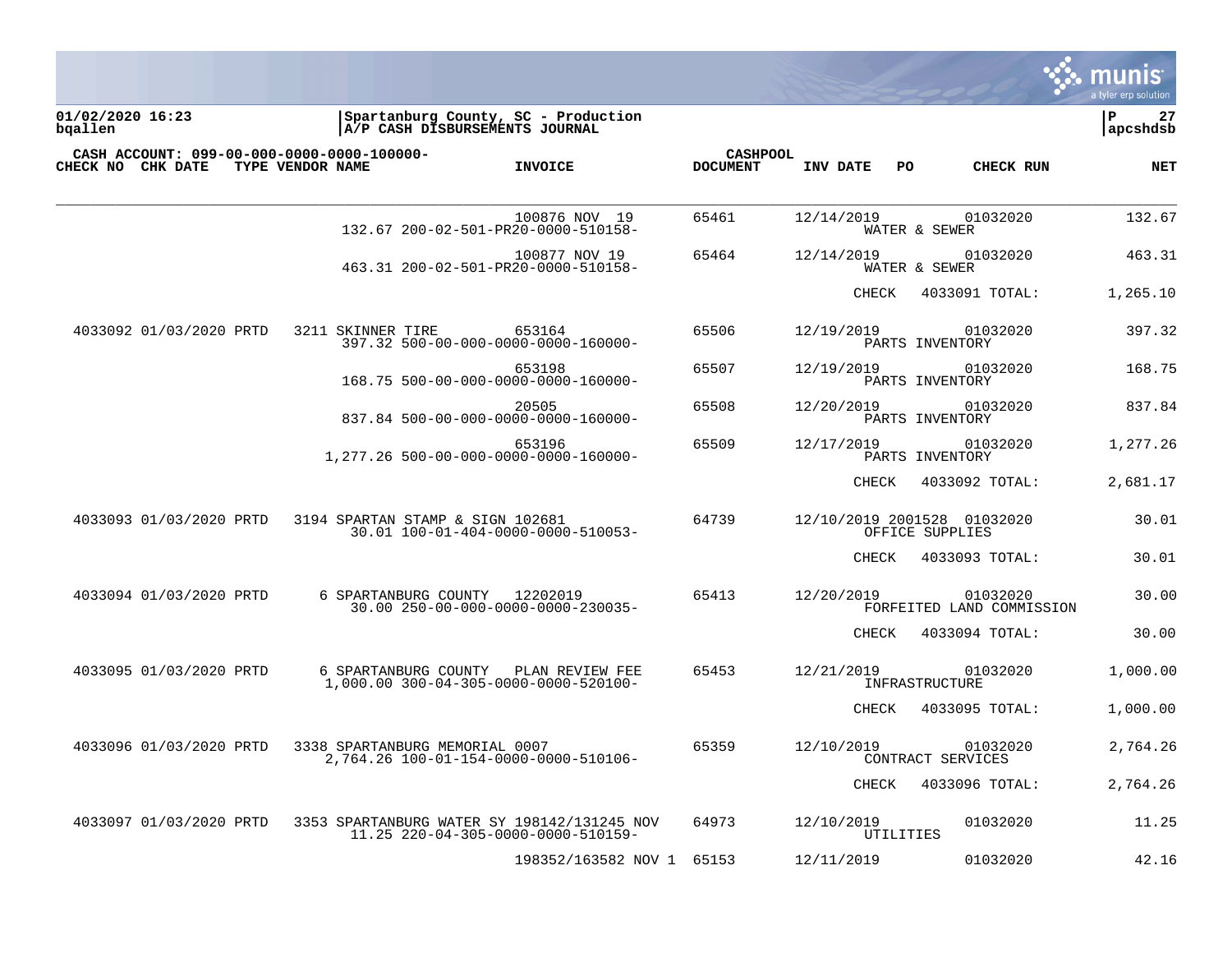

**01/02/2020 16:23 |Spartanburg County, SC - Production |P 28 bqallen |A/P CASH DISBURSEMENTS JOURNAL |apcshdsb**

| <b>CHECK NO CHK DATE</b> | CASH ACCOUNT: 099-00-000-0000-0000-100000-<br>TYPE VENDOR NAME | <b>INVOICE</b>                                                   | <b>CASHPOOL</b><br><b>DOCUMENT</b> | INV DATE               | PO.<br>CHECK RUN                   | NET      |
|--------------------------|----------------------------------------------------------------|------------------------------------------------------------------|------------------------------------|------------------------|------------------------------------|----------|
|                          |                                                                | 42.16 220-04-304-0000-0000-510159-                               |                                    |                        | UTILITIES                          |          |
|                          |                                                                | 198141/323579 NOV 19 65627<br>31.05 220-04-304-0000-0000-510159- |                                    | 12/20/2019             | 01032020<br>UTILITIES              | 31.05    |
|                          |                                                                | 198140/281557 NOV<br>27.73 220-04-304-0000-0000-510159-          | 65628                              | 12/18/2019             | 01032020<br>UTILITIES              | 27.73    |
|                          |                                                                | 198353/342265 NOV 19 65629<br>14.61 220-04-304-0000-0000-510159- |                                    | 12/22/2019             | 01032020<br>UTILITIES              | 14.61    |
|                          |                                                                |                                                                  |                                    | CHECK                  | 4033097 TOTAL:                     | 126.80   |
| 4033098 01/03/2020 PRTD  | 3376 STAPLES ADVANTAGE                                         | 7301003875-0-1<br>670.39 100-06-258-0000-0000-510053-            | 58292                              | 10/03/2019             | 01032020<br>OFFICE SUPPLIES        | 670.39   |
|                          |                                                                |                                                                  |                                    | CHECK                  | 4033098 TOTAL:                     | 670.39   |
| 4033099 01/03/2020 PRTD  | 3384 STATE OF SOUTH CAROL 90282697                             | 112.00 235-05-205-0000-0000-510114-                              | 65388                              | 12/19/2019             | 01032020<br>MAINTENANCE AGREEMENTS | 112.00   |
|                          |                                                                |                                                                  |                                    | CHECK                  | 4033099 TOTAL:                     | 112.00   |
| 4033100 01/03/2020 PRTD  | 3384 STATE OF SOUTH CAROL KEN9506                              | 517.00 300-03-300-0000-0000-520040-                              | 65379                              | 12/19/2019             | 01032020<br>HEAVY EOUIPMENT        | 517.00   |
|                          |                                                                |                                                                  |                                    | CHECK                  | 4033100 TOTAL:                     | 517.00   |
| 4033101 01/03/2020 PRTD  | 3456 SWIFT BUSINESS SOLUT 5178                                 | 300.00 100-05-203-0000-0000-510012-                              | 65698                              | 12/23/2019<br>SOFTWARE | 01032020                           | 300.00   |
|                          |                                                                |                                                                  |                                    | <b>CHECK</b>           | 4033101 TOTAL:                     | 300.00   |
| 4033102 01/03/2020 PRTD  | 3490 TAYLOR ENTERPRISES I 3203352                              | 1,023.17 500-00-000-0000-0000-160001-                            | 65424                              | 12/20/2019             | 01032020<br>FUEL INVENTORY         | 1,023.17 |
|                          |                                                                | 3203348<br>1,332.24 500-00-000-0000-0000-160001-                 | 65427                              | 12/20/2019             | 01032020<br>FUEL INVENTORY         | 1,332.24 |
|                          |                                                                | 3203354<br>1,437.32 500-00-000-0000-0000-160001-                 | 65428                              | 12/20/2019             | 01032020<br>FUEL INVENTORY         | 1,437.32 |
|                          |                                                                | 3203349<br>1,872.82 500-00-000-0000-0000-160001-                 | 65429                              | 12/20/2019             | 01032020<br>FUEL INVENTORY         | 1,872.82 |
|                          |                                                                | 3199890<br>2,117.77 500-00-000-0000-0000-160001-                 | 65431                              | 12/20/2019             | 01032020<br>FUEL INVENTORY         | 2,117.77 |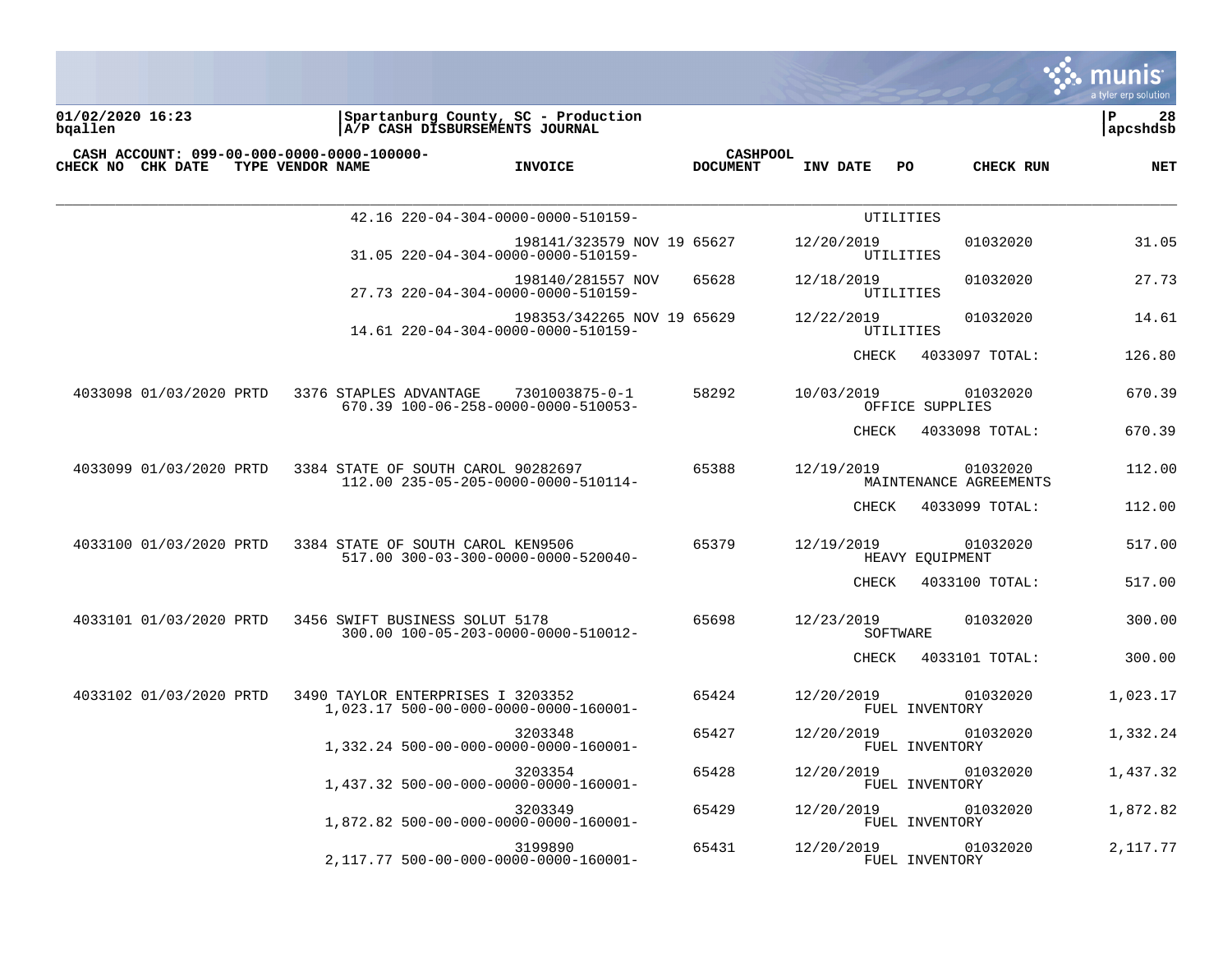

**01/02/2020 16:23 |Spartanburg County, SC - Production |P 29 bqallen |A/P CASH DISBURSEMENTS JOURNAL |apcshdsb**

| CASH ACCOUNT: 099-00-000-0000-0000-100000- |                  |                                                                                     | <b>CASHPOOL</b> |            |                                        |             |
|--------------------------------------------|------------------|-------------------------------------------------------------------------------------|-----------------|------------|----------------------------------------|-------------|
| <b>CHECK NO CHK DATE</b>                   | TYPE VENDOR NAME | <b>INVOICE</b>                                                                      | <b>DOCUMENT</b> | INV DATE   | PO<br>CHECK RUN                        | NET         |
|                                            |                  | 3203327<br>2.784.57 500-00-000-0000-0000-160001-                                    | 65432           | 12/20/2019 | 01032020<br>FUEL INVENTORY             | 2,784.57    |
|                                            |                  | 3203368<br>2,995.34 500-00-000-0000-0000-160001-                                    | 65433           | 12/20/2019 | 01032020<br>FUEL INVENTORY             | 2,995.34    |
|                                            |                  | 3203326<br>7,196.15 500-00-000-0000-0000-160001-                                    | 65434           | 12/20/2019 | 01032020<br>FUEL INVENTORY             | 7,196.15    |
|                                            |                  | 3203320<br>17,104.59 500-00-000-0000-0000-160001-                                   | 65435           | 12/20/2019 | 01032020<br>FUEL INVENTORY             | 17,104.59   |
|                                            |                  | 3203351<br>2,291.35 500-00-000-0000-0000-160001-                                    | 65436           | 12/20/2019 | 01032020<br>FUEL INVENTORY             | 2,291.35    |
|                                            |                  | 3203330<br>2,979.29 500-00-000-0000-0000-160001-                                    | 65437           | 12/20/2019 | 01032020<br>FUEL INVENTORY             | 2,979.29    |
|                                            |                  | 3203375<br>1,603.48 500-00-000-0000-0000-160001-                                    | 65731           | 12/19/2019 | 01032020<br>FUEL INVENTORY             | 1,603.48    |
|                                            |                  | 3203331<br>5,855.09 500-00-000-0000-0000-160001-                                    | 65738           | 12/19/2019 | 01032020<br>FUEL INVENTORY             | 5,855.09    |
|                                            |                  | 3204630<br>1,762.16 500-00-000-0000-0000-160001-                                    | 65739           | 12/27/2019 | 01032020<br>FUEL INVENTORY             | 1,762.16    |
|                                            |                  | 3204626<br>2,121.02 500-00-000-0000-0000-160001-                                    | 65740           | 12/27/2019 | 01032020<br>FUEL INVENTORY             | 2,121.02    |
|                                            |                  | 3204655<br>1,406.30 500-00-000-0000-0000-160001-                                    | 65741           | 12/30/2019 | 01032020<br>FUEL INVENTORY             | 1,406.30    |
|                                            |                  | 3204656<br>1,419.71 500-00-000-0000-0000-160001-                                    | 65744           | 12/30/2019 | 01032020<br>FUEL INVENTORY             | 1,419.71    |
|                                            |                  | 3203376<br>2,665.60 500-00-000-0000-0000-160001-                                    | 65745           | 12/19/2019 | 01032020<br>FUEL INVENTORY             | 2,665.60    |
|                                            |                  | 3203329<br>7.870.25 500-00-000-0000-0000-160001-                                    | 65747           | 12/19/2019 | 01032020<br>FUEL INVENTORY             | 7,870.25    |
|                                            |                  | 3203323<br>16,320.22 500-00-000-0000-0000-160001-                                   | 65748           | 12/19/2019 | 01032020<br>FUEL INVENTORY             | 16,320.22   |
|                                            |                  |                                                                                     |                 | CHECK      | 4033102 TOTAL:                         | 84, 158. 44 |
| 4033103 01/03/2020 PRTD                    |                  | 4946 TERESA BLANCO SAMPSO INTERPRET 12/18/19<br>119.00 245-06-260-0000-0000-510110- | 65725           | 12/18/2019 | 01032020<br>EXPERT & JUDICIAL SERVICES | 119.00      |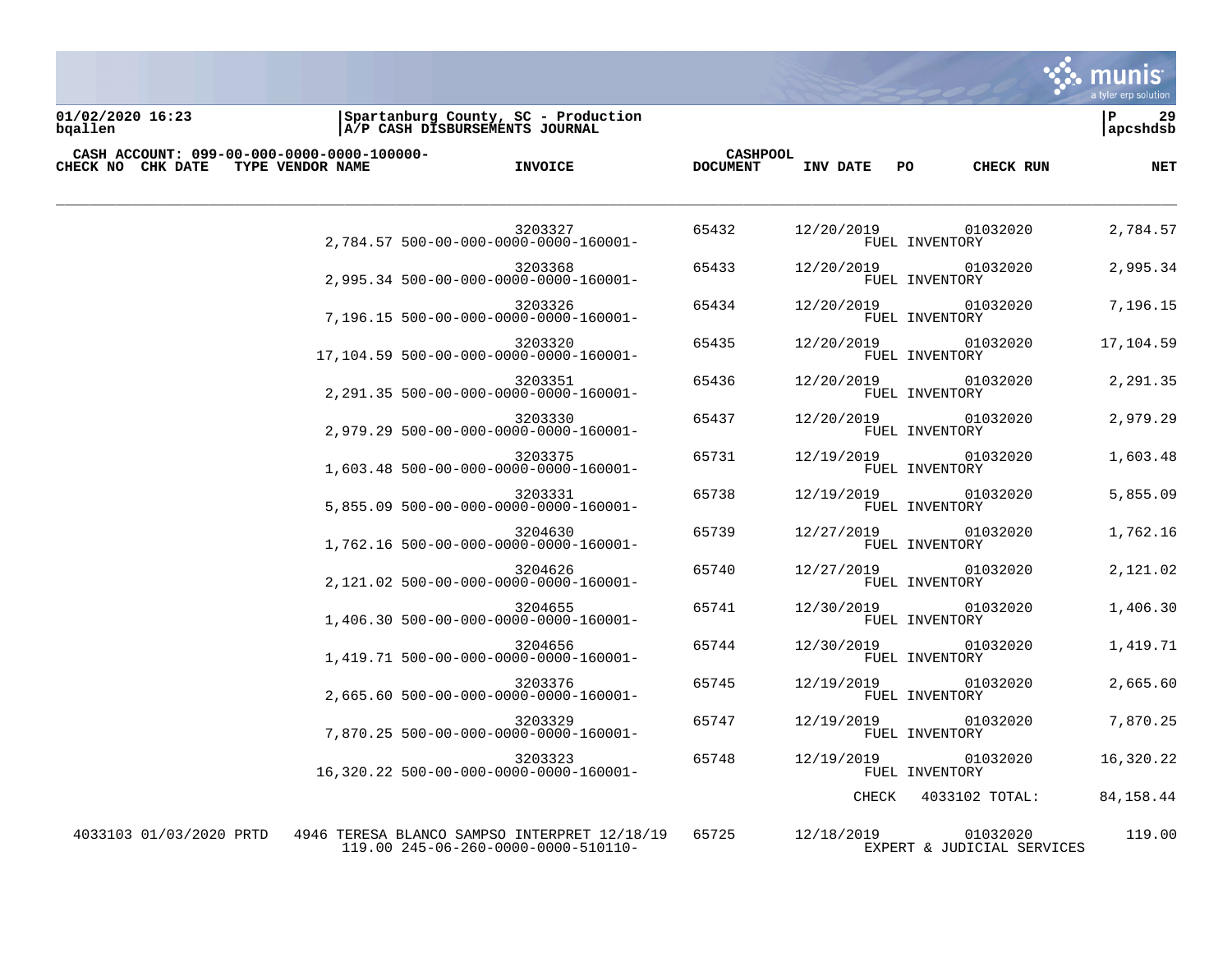|                             |                         |                  |                                            |                                                                                                                                       |                 |                 |              |     |                                                                  | munis<br>a tyler erp solution |
|-----------------------------|-------------------------|------------------|--------------------------------------------|---------------------------------------------------------------------------------------------------------------------------------------|-----------------|-----------------|--------------|-----|------------------------------------------------------------------|-------------------------------|
| 01/02/2020 16:23<br>bqallen |                         |                  | A/P CASH DISBURSEMENTS JOURNAL             | Spartanburg County, SC - Production                                                                                                   |                 |                 |              |     |                                                                  | P<br>30<br>apcshdsb           |
|                             | CHECK NO CHK DATE       | TYPE VENDOR NAME | CASH ACCOUNT: 099-00-000-0000-0000-100000- | <b>INVOICE</b>                                                                                                                        | <b>DOCUMENT</b> | <b>CASHPOOL</b> | INV DATE     | PO. | CHECK RUN                                                        | <b>NET</b>                    |
|                             |                         |                  |                                            | INTERPRET 12/11/19<br>119.00 245-06-260-0000-0000-510110-                                                                             | 65727           |                 | 12/11/2019   |     | 01032020<br>EXPERT & JUDICIAL SERVICES                           | 119.00                        |
|                             |                         |                  |                                            |                                                                                                                                       |                 |                 | <b>CHECK</b> |     | 4033103 TOTAL:                                                   | 238.00                        |
|                             | 4033104 01/03/2020 PRTD |                  | 5201 THE BRIDGE BUILDER                    | 700<br>950.00 200-02-500-0000-0000-510014-                                                                                            | 65478           |                 | 12/23/2019   |     | 01032020<br>PROFESSIONAL DEVELOPMENT                             | 950.00                        |
|                             |                         |                  |                                            |                                                                                                                                       |                 |                 | CHECK        |     | 4033104 TOTAL:                                                   | 950.00                        |
|                             | 4033105 01/03/2020 PRTD |                  | 5241 THE CHEROKEE CHRONIC 174116           | 85.00 100-01-101-0000-0000-510101-                                                                                                    | 65644           |                 | 11/27/2019   |     | 01032020<br>PUBLIC ADS & NOTICES                                 | 85.00                         |
|                             |                         |                  |                                            |                                                                                                                                       |                 |                 | CHECK        |     | 4033105 TOTAL:                                                   | 85.00                         |
|                             | 4033106 01/03/2020 PRTD |                  | 5241 THE CHEROKEE CHRONIC 174117           | 85.00 100-01-101-0000-0000-510101-                                                                                                    | 65645           |                 | 12/13/2019   |     | 01032020<br>PUBLIC ADS & NOTICES                                 | 85.00                         |
|                             |                         |                  |                                            |                                                                                                                                       |                 |                 | CHECK        |     | 4033106 TOTAL:                                                   | 85.00                         |
|                             | 4033107 01/03/2020 PRTD |                  | 3528 THE GAFFNEY LEDGER I 4391             | 63.00 100-01-101-0000-0000-510101-                                                                                                    | 65448           |                 | 05/31/2019   |     | 01032020<br>PUBLIC ADS & NOTICES                                 | 63.00                         |
|                             |                         |                  |                                            | 6041<br>105.00 100-01-101-0000-0000-510101-                                                                                           | 65449           |                 | 11/30/2019   |     | 01032020<br>PUBLIC ADS & NOTICES                                 | 105.00                        |
|                             |                         |                  |                                            |                                                                                                                                       |                 |                 | <b>CHECK</b> |     | 4033107 TOTAL:                                                   | 168.00                        |
|                             | 4033108 01/03/2020 PRTD |                  |                                            | 3670 TRANSUNION RISK & AL 5266621-201911-1<br>53.50 100-05-202-0000-0000-510155-                                                      | 65463           |                 | 12/01/2019   |     | 01032020<br>COMMUNICATIONS                                       | 53.50                         |
|                             |                         |                  |                                            |                                                                                                                                       |                 |                 | CHECK        |     | 4033108 TOTAL:                                                   | 53.50                         |
|                             | 4033109 01/03/2020 PRTD |                  | 3722 UNION COUNTY NEWS & 13475             | 55.00 100-01-101-0000-0000-510101-                                                                                                    | 65439           |                 | 11/30/2019   |     | 01032020<br>PUBLIC ADS & NOTICES                                 | 55.00                         |
|                             |                         |                  |                                            |                                                                                                                                       |                 |                 | CHECK        |     | 4033109 TOTAL:                                                   | 55.00                         |
|                             | 4033110 01/03/2020 PRTD |                  |                                            | 3752 UPSTATE SEPTIC TANK 111114130-124HILLYHI 65602<br>1,894.14 253-08-456-0000-0000-510284-<br>2,205.86 253-08-456-0000-0000-510300- |                 |                 |              |     | 12/11/2019 2001627 01032020<br>PROGRAM INCOME<br>GRANT OPERATING | 4,100.00                      |
|                             |                         |                  |                                            | 111114134-350MILLER<br>4,100.00 253-08-456-0000-0000-510284-                                                                          | 65603           |                 |              |     | 12/12/2019 2001628 01032020<br>PROGRAM INCOME                    | 4,100.00                      |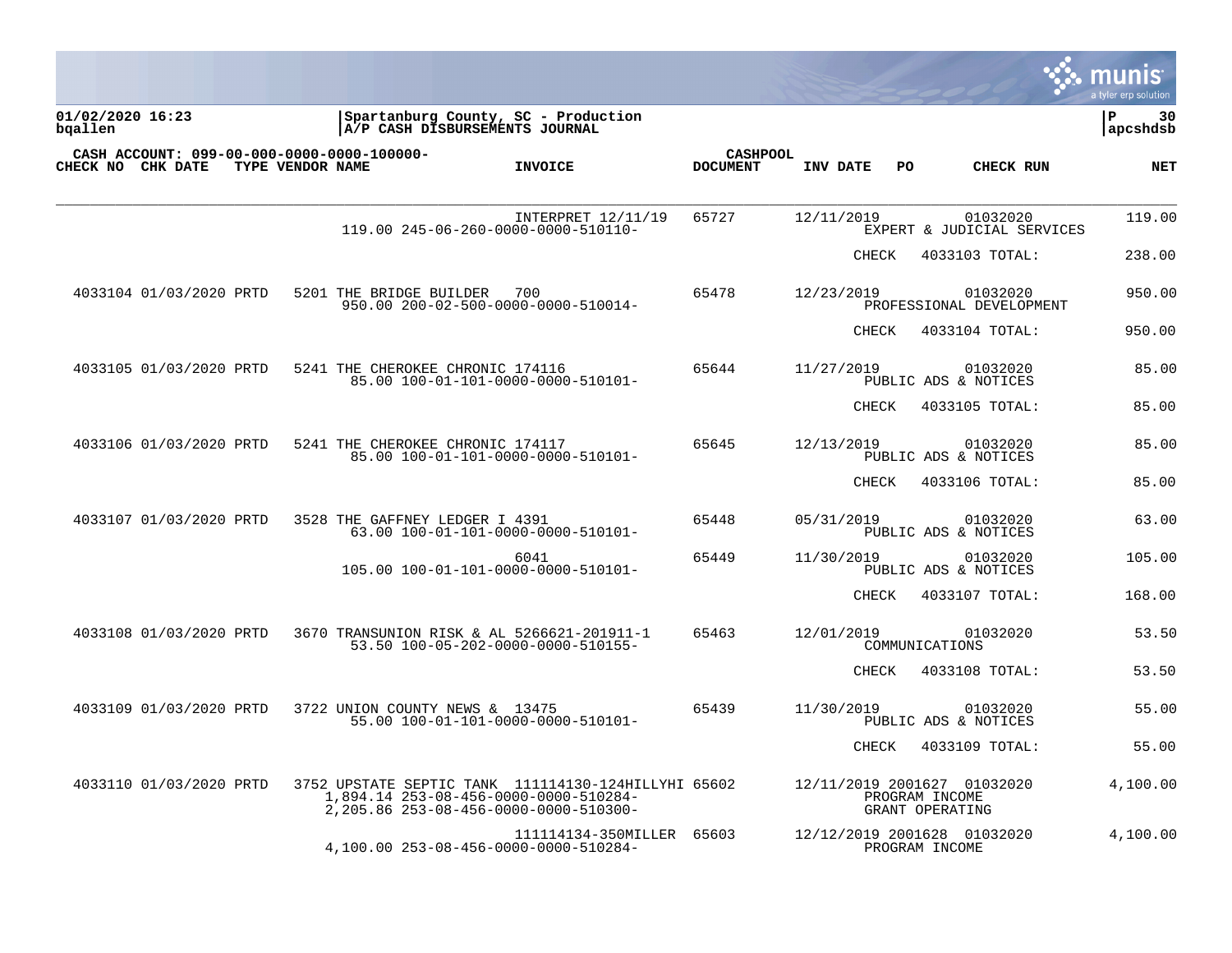|                                                                 |                  |                                                                                  |                                    |              |    |                                          | munis<br>a tyler erp solution |
|-----------------------------------------------------------------|------------------|----------------------------------------------------------------------------------|------------------------------------|--------------|----|------------------------------------------|-------------------------------|
| 01/02/2020 16:23<br>bqallen                                     |                  | Spartanburg County, SC - Production<br>A/P CASH DISBURSEMENTS JOURNAL            |                                    |              |    |                                          | ΙP<br>31<br>  apcshdsb        |
| CASH ACCOUNT: 099-00-000-0000-0000-100000-<br>CHECK NO CHK DATE | TYPE VENDOR NAME | <b>INVOICE</b>                                                                   | <b>CASHPOOL</b><br><b>DOCUMENT</b> | INV DATE     | PO | CHECK RUN                                | NET                           |
|                                                                 |                  | 111114139-124HILLYHI 65604<br>1,275.00 253-08-456-0000-0000-510284-              |                                    | 12/10/2019   |    | 01032020<br>PROGRAM INCOME               | 1,275.00                      |
|                                                                 |                  |                                                                                  |                                    | <b>CHECK</b> |    | 4033110 TOTAL:                           | 9,475.00                      |
| 4033111 01/03/2020 PRTD                                         |                  | 5387 VERIZON CONNECT NWF, OSV000001960347<br>243.96 220-04-304-0000-0000-510155- | 64977                              | 12/01/2019   |    | 01032020<br>COMMUNICATIONS               | 243.96                        |
|                                                                 |                  |                                                                                  |                                    | <b>CHECK</b> |    | 4033111 TOTAL:                           | 243.96                        |
| 4033112 01/03/2020 PRTD                                         |                  | 3817 WALMART ASSET PROTEC CORRIE L GOODE<br>425.00 100-00-000-0000-0000-230020-  | 65706                              | 12/30/2019   |    | 01032020<br>PRE TRIAL RESTITUTION ADULT  | 425.00                        |
|                                                                 |                  |                                                                                  |                                    | CHECK        |    | 4033112 TOTAL:                           | 425.00                        |
| 4033113 01/03/2020 PRTD                                         |                  | 3817 WALMART ASSET PROTEC KIRK JAMES<br>4,078.80 100-00-000-0000-0000-230020-    | 65700                              | 12/30/2019   |    | 01032020<br>PRE TRIAL RESTITUTION ADULT  | 4,078.80                      |
|                                                                 |                  |                                                                                  |                                    | CHECK        |    | 4033113 TOTAL:                           | 4,078.80                      |
| 4033114 01/03/2020 PRTD                                         |                  | 3846 WEST PUBLISHING CORP 841497046<br>40.45 100-06-250-0000-0000-510011-        | 65285                              | 12/04/2019   |    | 01032020<br>SUBSCRIPTIONS & PUBLICATIONS | 40.45                         |
|                                                                 |                  |                                                                                  |                                    | CHECK        |    | 4033114 TOTAL:                           | 40.45                         |
| 4033115 01/03/2020 PRTD                                         |                  | 3907 POWER ACOUISITION LL 6850944-00<br>741.18 500-00-000-0000-0000-160000-      | 65503                              | 12/10/2019   |    | 01032020<br>PARTS INVENTORY              | 741.18                        |
|                                                                 |                  | 6849778-00<br>1,640.00 500-00-000-0000-0000-160000-                              | 65504                              | 11/27/2019   |    | 01032020<br>PARTS INVENTORY              | 1,640.00                      |
|                                                                 |                  |                                                                                  |                                    | CHECK        |    | 4033115 TOTAL:                           | 2,381.18                      |
| 4033116 01/03/2020 PRTD                                         |                  | 3914 WINDSTREAM HOLDINGS 060094205 DEC 19<br>56.43 200-02-500-0000-0000-510155-  | 65654                              | 12/18/2019   |    | 01032020<br>COMMUNICATIONS               | 56.43                         |
|                                                                 |                  |                                                                                  |                                    | CHECK        |    | 4033116 TOTAL:                           | 56.43                         |
| 4033117 01/03/2020 PRTD                                         |                  | 3914 WINDSTREAM HOLDINGS 06172094 DEC 19<br>97.56 200-02-500-0000-0000-510155-   | 65652                              | 12/18/2019   |    | 01032020<br>COMMUNICATIONS               | 97.56                         |
|                                                                 |                  |                                                                                  |                                    | <b>CHECK</b> |    | 4033117 TOTAL:                           | 97.56                         |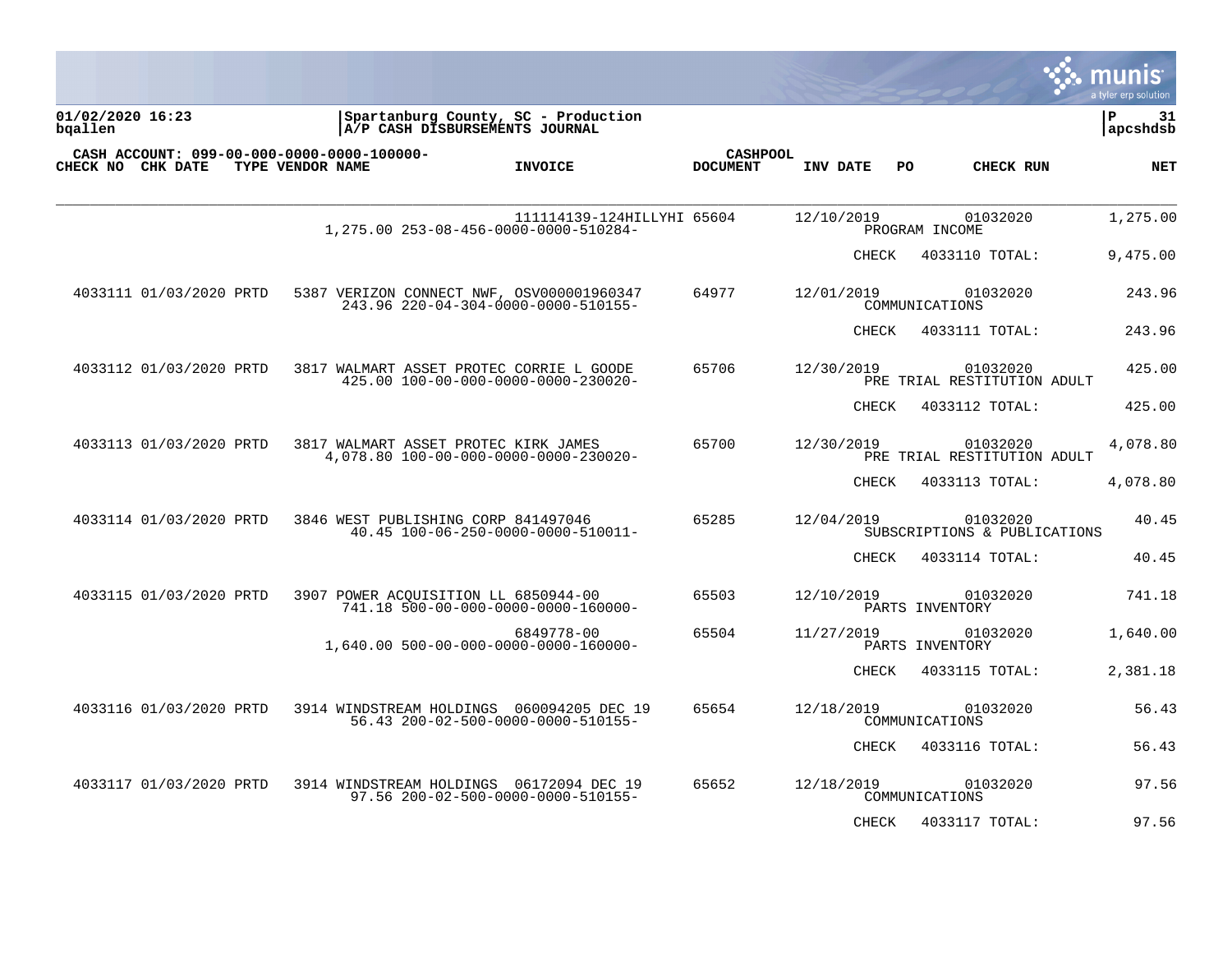|                                                                 |                                        |                                                                       |                                    |              |           |                                    | <b>S.S. MUNIS</b><br>a tyler erp solution |
|-----------------------------------------------------------------|----------------------------------------|-----------------------------------------------------------------------|------------------------------------|--------------|-----------|------------------------------------|-------------------------------------------|
| 01/02/2020 16:23<br>bgallen                                     |                                        | Spartanburg County, SC - Production<br>A/P CASH DISBURSEMENTS JOURNAL |                                    |              |           |                                    | $\mathbf P$<br>32<br>apcshdsb             |
| CASH ACCOUNT: 099-00-000-0000-0000-100000-<br>CHECK NO CHK DATE | TYPE VENDOR NAME                       | <b>INVOICE</b>                                                        | <b>CASHPOOL</b><br><b>DOCUMENT</b> | INV DATE     | PO.       | <b>CHECK RUN</b>                   | <b>NET</b>                                |
| 4033118 01/03/2020 PRTD                                         | 3916 WINFRIED J BARTON                 | 6046<br>3,900.00 505-01-402-0000-0000-510114-                         | 64953                              | 12/15/2019   |           | 01032020<br>MAINTENANCE AGREEMENTS | 3,900.00                                  |
|                                                                 |                                        |                                                                       |                                    |              | CHECK     | 4033118 TOTAL:                     | 3,900.00                                  |
| 4033119 01/03/2020 PRTD                                         | 3925 WOODRUFF ROEBUCK WAT 11420 NOV 19 | 31.15 220-04-304-0000-0000-510159-                                    | 65155                              | 12/15/2019   | UTILITIES | 01032020                           | 31.15                                     |
|                                                                 |                                        | 28371 NOV 19<br>37.58 238-05-211-0000-0000-510158-                    | 65735                              | 12/30/2019   |           | 01032020<br>WATER & SEWER          | 37.58                                     |
|                                                                 |                                        | 28942 NOV 19<br>31.15 238-05-211-0000-0000-510158-                    | 65736                              | 12/30/2019   |           | 01032020<br>WATER & SEWER          | 31.15                                     |
|                                                                 |                                        |                                                                       |                                    |              | CHECK     | 4033119 TOTAL:                     | 99.88                                     |
| 4033120 01/03/2020 PRTD                                         | 3925 WOODRUFF ROEBUCK WAT 14846 NOV 19 | 31.15 238-05-211-0000-0000-510158-                                    | 65737                              | 12/30/2019   |           | 01032020<br>WATER & SEWER          | 31.15                                     |
|                                                                 |                                        |                                                                       |                                    |              | CHECK     | 4033120 TOTAL:                     | 31.15                                     |
| 4033121 01/03/2020 PRTD                                         | 3936 XEROX CORPORATION                 | 098978794<br>100.21 100-05-203-0000-0000-510104-                      | 65693                              | 12/13/2019   |           | 01032020<br>COPIER CHARGES         | 100.21                                    |
|                                                                 |                                        | 098978795<br>16.67 100-05-203-0000-0000-510104-                       | 65694                              | 12/13/2019   |           | 01032020<br>COPIER CHARGES         | 16.67                                     |
|                                                                 |                                        |                                                                       |                                    |              | CHECK     | 4033121 TOTAL:                     | 116.88                                    |
|                                                                 |                                        |                                                                       | NUMBER OF CHECKS 204               |              |           | *** CASH ACCOUNT TOTAL ***         | 441,007.39                                |
|                                                                 |                                        |                                                                       |                                    | <b>COUNT</b> |           | <b>AMOUNT</b>                      |                                           |
|                                                                 |                                        |                                                                       | TOTAL PRINTED CHECKS               | 204          |           | 441,007.39                         |                                           |

\*\*\* GRAND TOTAL \*\*\* 441,007.39

 $\mathcal{L}$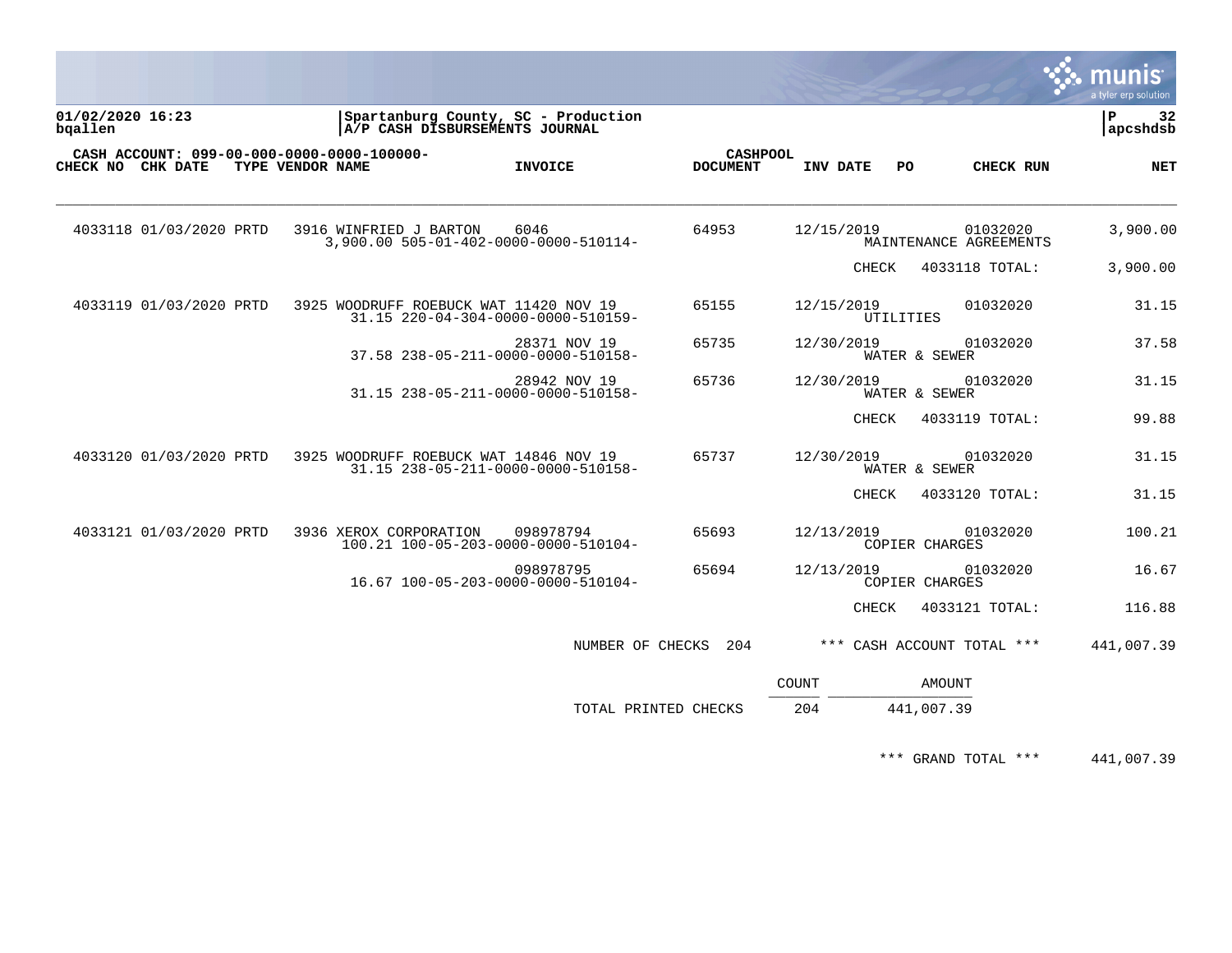

**01/02/2020 16:23 |Spartanburg County, SC - Production |P 33 bqallen |A/P CASH DISBURSEMENTS JOURNAL |apcshdsb**

## **JOURNAL ENTRIES TO BE CREATED**

# **CLERK: bqallen**

| YEAR PER<br>JNL<br>SRC ACCOUNT<br>JNL DESC REF 1 REF 2 REF 3<br>EFF DATE | T OB<br>ACCOUNT DESC<br>LINE DESC                                                                                                                                                                                                           | <b>DEBIT</b> | <b>CREDIT</b> |
|--------------------------------------------------------------------------|---------------------------------------------------------------------------------------------------------------------------------------------------------------------------------------------------------------------------------------------|--------------|---------------|
|                                                                          |                                                                                                                                                                                                                                             |              |               |
| 29<br>2020 7                                                             |                                                                                                                                                                                                                                             |              |               |
| APP 300-00-000-0000-0000-200000-                                         |                                                                                                                                                                                                                                             |              |               |
| 01/02/2020 01032020<br>BO0103                                            |                                                                                                                                                                                                                                             |              |               |
| APP 099-00-000-0000-0000-100000-                                         |                                                                                                                                                                                                                                             |              | 441,007.39    |
| 01/02/2020 01032020<br>BO0103                                            |                                                                                                                                                                                                                                             |              |               |
| APP 220-00-000-0000-0000-200000-                                         |                                                                                                                                                                                                                                             |              |               |
| 01/02/2020 01032020<br>BO0103                                            |                                                                                                                                                                                                                                             |              |               |
| APP 100-00-000-0000-0000-200000-                                         |                                                                                                                                                                                                                                             |              |               |
| 01/02/2020 01032020<br>B00103                                            |                                                                                                                                                                                                                                             |              |               |
| APP 200-00-000-0000-0000-200000-                                         |                                                                                                                                                                                                                                             |              |               |
| 01/02/2020 01032020<br>BO0103<br>APP 238-00-000-0000-0000-200000-        |                                                                                                                                                                                                                                             |              |               |
| 01/02/2020 01032020<br>BO0103                                            |                                                                                                                                                                                                                                             |              |               |
| APP 253-00-000-0000-0000-200000-                                         |                                                                                                                                                                                                                                             |              |               |
| 01/02/2020 01032020<br>BO0103                                            |                                                                                                                                                                                                                                             |              |               |
| APP 245-00-000-0000-0000-200000-                                         |                                                                                                                                                                                                                                             |              |               |
| 01/02/2020 01032020<br>BO0103                                            |                                                                                                                                                                                                                                             |              |               |
| APP 510-00-000-0000-0000-200000-                                         |                                                                                                                                                                                                                                             |              |               |
| 01/02/2020 01032020<br>BO0103                                            |                                                                                                                                                                                                                                             |              |               |
| APP 500-00-000-0000-0000-200000-                                         |                                                                                                                                                                                                                                             |              |               |
| 01/02/2020 01032020<br>BO0103                                            |                                                                                                                                                                                                                                             |              |               |
| APP 501-00-000-0000-0000-200000-                                         |                                                                                                                                                                                                                                             |              |               |
| 01/02/2020 01032020<br>BO0103                                            |                                                                                                                                                                                                                                             |              |               |
| APP 505-00-000-0000-0000-200000-                                         |                                                                                                                                                                                                                                             |              |               |
| 01/02/2020 01032020<br>BO0103                                            |                                                                                                                                                                                                                                             |              |               |
| APP 250-00-000-0000-0000-200000-                                         |                                                                                                                                                                                                                                             |              |               |
| 01/02/2020 01032020<br>BO0103                                            |                                                                                                                                                                                                                                             |              |               |
| APP 235-00-000-0000-0000-200000-                                         |                                                                                                                                                                                                                                             |              |               |
| 01/02/2020 01032020<br>BO0103                                            |                                                                                                                                                                                                                                             |              |               |
| APP 221-00-000-0000-0000-200000-                                         |                                                                                                                                                                                                                                             |              |               |
| 01/02/2020 01032020<br>BO0103                                            |                                                                                                                                                                                                                                             |              |               |
| APP 251-00-000-0000-0000-200000-                                         |                                                                                                                                                                                                                                             |              |               |
| 01/02/2020 01032020<br>BO0103                                            |                                                                                                                                                                                                                                             |              |               |
|                                                                          |                                                                                                                                                                                                                                             |              | 441,007.39    |
|                                                                          | AGE AND MONOGRAPHIES SOURALL (19.32.92)<br>ACCOUNTS PAYABLE MENTS JOURNAL<br>ACCOUNTS PAYABLE MENTS JOURNAL<br>ACCOUNTS PAYABLE MENTS JOURNAL<br>ACCOUNTS PAYABLE MENTS JOURNAL<br>ACCOUNTS PAYABLE<br>ACCOUNTS PAYABLE<br>ACCOUNTS PAYABLE |              |               |
| APP 099-00-000-0000-0000-150300-                                         | DUE FROM FUND 300                                                                                                                                                                                                                           | 166,732.92   |               |
| 01/02/2020 01032020<br>BO0103                                            |                                                                                                                                                                                                                                             |              |               |
| APP 300-00-000-0000-0000-250099-                                         | DUE TO FUND 099                                                                                                                                                                                                                             |              | 166,732.92    |
| 01/02/2020 01032020<br>BO0103                                            |                                                                                                                                                                                                                                             |              |               |
| APP 099-00-000-0000-0000-150220-                                         | DUE FROM FUND 220                                                                                                                                                                                                                           | 62,154.03    |               |
| 01/02/2020 01032020<br>BO0103                                            |                                                                                                                                                                                                                                             |              |               |
| APP 220-00-000-0000-0000-250099-                                         | DUE TO FUND 099                                                                                                                                                                                                                             |              | 62,154.03     |
| 01/02/2020 01032020<br>BO0103                                            |                                                                                                                                                                                                                                             |              |               |
| APP 099-00-000-0000-0000-150100-                                         | DUE FROM FUND 100                                                                                                                                                                                                                           | 35,032.24    |               |
| 01/02/2020 01032020<br>BO0103                                            |                                                                                                                                                                                                                                             |              |               |
| APP 100-00-000-0000-0000-250099-                                         | DUE TO FUND 099                                                                                                                                                                                                                             |              | 35,032.24     |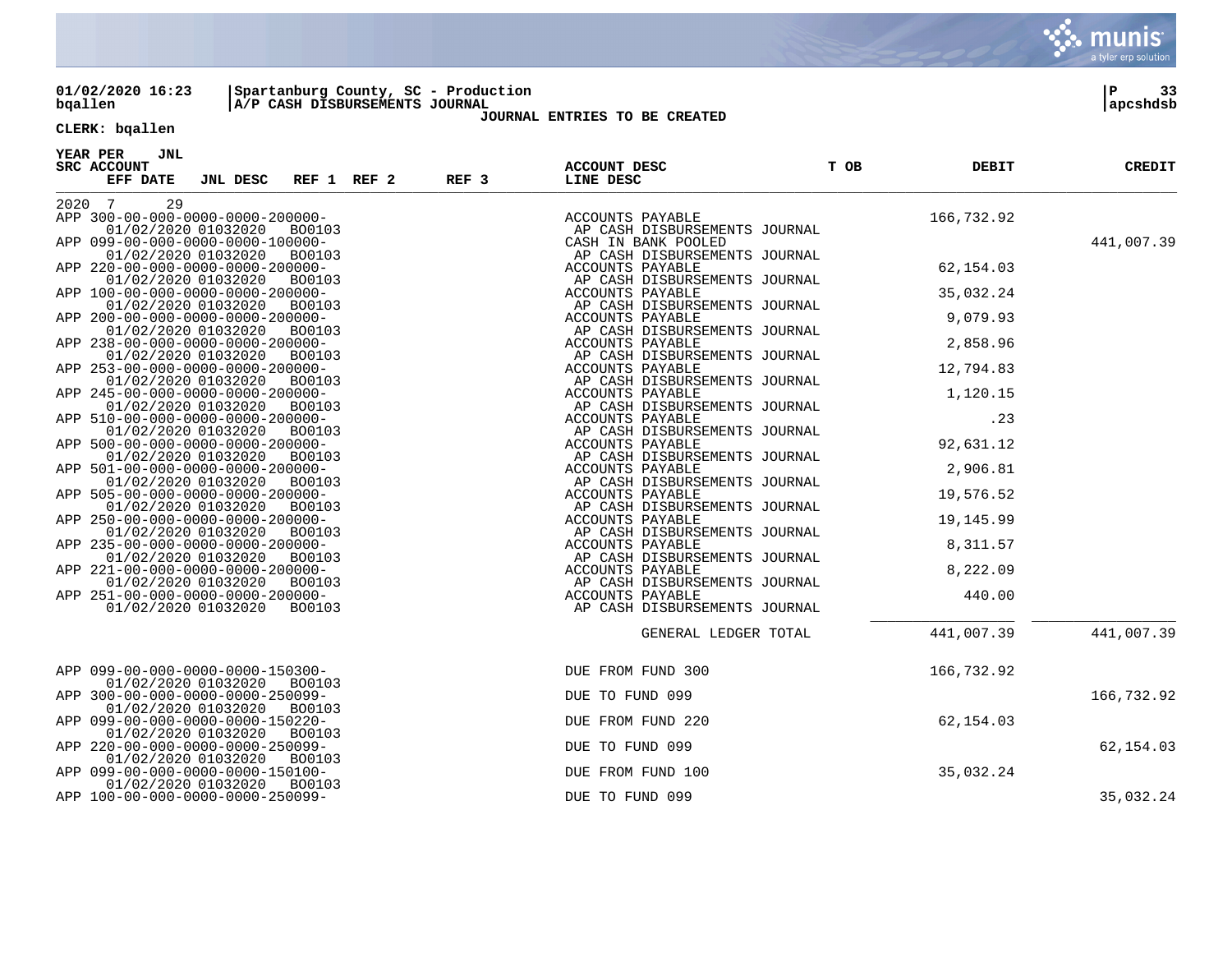**01/02/2020 16:23 |Spartanburg County, SC - Production |P 34 bqallen |A/P CASH DISBURSEMENTS JOURNAL |apcshdsb**

| YEAR PER<br>JNL<br>SRC ACCOUNT<br>EFF DATE | JNL DESC                                                    | REF 1 REF 2 | REF <sub>3</sub> | <b>ACCOUNT DESC</b><br>LINE DESC | T OB | DEBIT     | <b>CREDIT</b> |
|--------------------------------------------|-------------------------------------------------------------|-------------|------------------|----------------------------------|------|-----------|---------------|
| 01/02/2020 01032020                        | BO0103                                                      |             |                  |                                  |      |           |               |
| 01/02/2020 01032020                        | APP 099-00-000-0000-0000-150200-<br><b>BO0103</b>           |             |                  | DUE FROM FUND 200                |      | 9,079.93  |               |
|                                            | APP 200-00-000-0000-0000-250099-                            |             |                  | DUE TO FUND 099                  |      |           | 9,079.93      |
| 01/02/2020 01032020                        | <b>BO0103</b><br>APP 099-00-000-0000-0000-150238-           |             |                  | DUE FROM FUND 238                |      | 2,858.96  |               |
| 01/02/2020 01032020                        | <b>BO0103</b><br>APP 238-00-000-0000-0000-250099-           |             |                  | DUE TO FUND 099                  |      |           | 2,858.96      |
| 01/02/2020 01032020                        | <b>BO0103</b>                                               |             |                  |                                  |      |           |               |
| 01/02/2020 01032020                        | APP 099-00-000-0000-0000-150253-                            |             |                  | DUE FROM FUND 253                |      | 12,794.83 |               |
| 01/02/2020 01032020                        | BO0103<br>APP 253-00-000-0000-0000-250099-<br>BO0103        |             |                  | DUE TO FUND 099                  |      |           | 12,794.83     |
| 01/02/2020 01032020                        | APP 099-00-000-0000-0000-150245-<br>BO0103                  |             |                  | DUE FROM FUND 245                |      | 1,120.15  |               |
|                                            | APP 245-00-000-0000-0000-250099-                            |             |                  | DUE TO FUND 099                  |      |           | 1,120.15      |
| 01/02/2020 01032020                        | BO0103<br>APP 099-00-000-0000-0000-150510-                  |             |                  | DUE FROM FUND 510                |      | .23       |               |
| 01/02/2020 01032020                        | BO0103<br>APP 510-00-000-0000-0000-250099-                  |             |                  | DUE TO FUND 099                  |      |           | .23           |
| 01/02/2020 01032020                        | BO0103<br>APP 099-00-000-0000-0000-150500-                  |             |                  | DUE FROM FUND 500                |      | 92,631.12 |               |
| 01/02/2020 01032020                        | BO0103<br>APP 500-00-000-0000-0000-250099-                  |             |                  | DUE TO FUND 099                  |      |           | 92,631.12     |
| 01/02/2020 01032020                        | BO0103                                                      |             |                  |                                  |      |           |               |
| 01/02/2020 01032020                        | APP 099-00-000-0000-0000-150501-<br>BO0103                  |             |                  | DUE FROM FUND 501                |      | 2,906.81  |               |
|                                            | APP 501-00-000-0000-0000-250099-                            |             |                  | DUE TO FUND 099                  |      |           | 2,906.81      |
| 01/02/2020 01032020                        | BO0103<br>APP 099-00-000-0000-0000-150505-                  |             |                  | DUE FROM FUND 505                |      | 19,576.52 |               |
| 01/02/2020 01032020                        | BO0103                                                      |             |                  |                                  |      |           |               |
| 01/02/2020 01032020                        | APP 505-00-000-0000-0000-250099-<br>BO0103                  |             |                  | DUE TO FUND 099                  |      |           | 19,576.52     |
| 01/02/2020 01032020                        | APP 099-00-000-0000-0000-150250-<br>BO0103                  |             |                  | DUE FROM FUND 250                |      | 19,145.99 |               |
|                                            | APP 250-00-000-0000-0000-250099-                            |             |                  | DUE TO FUND 099                  |      |           | 19,145.99     |
| 01/02/2020 01032020                        | <b>BO0103</b><br>APP 099-00-000-0000-0000-150235-           |             |                  | DUE FROM FUND 235                |      | 8,311.57  |               |
| 01/02/2020 01032020                        | BO0103                                                      |             |                  |                                  |      |           |               |
| 01/02/2020 01032020                        | APP 235-00-000-0000-0000-250099-<br><b>BO0103</b>           |             |                  | DUE TO FUND 099                  |      |           | 8,311.57      |
| 01/02/2020 01032020                        | APP 099-00-000-0000-0000-150221-<br><b>BO0103</b>           |             |                  | DUE FROM FUND 221                |      | 8,222.09  |               |
|                                            | APP 221-00-000-0000-0000-250099-                            |             |                  | DUE TO FUND 099                  |      |           | 8,222.09      |
| 01/02/2020 01032020                        | <b>BO0103</b><br>APP 099-00-000-0000-0000-150251-           |             |                  | DUE FROM FUND 251                |      | 440.00    |               |
| 01/02/2020 01032020<br>01/02/2020 01032020 | <b>BO0103</b><br>APP 251-00-000-0000-0000-250099-<br>BO0103 |             |                  | DUE TO FUND 099                  |      |           | 440.00        |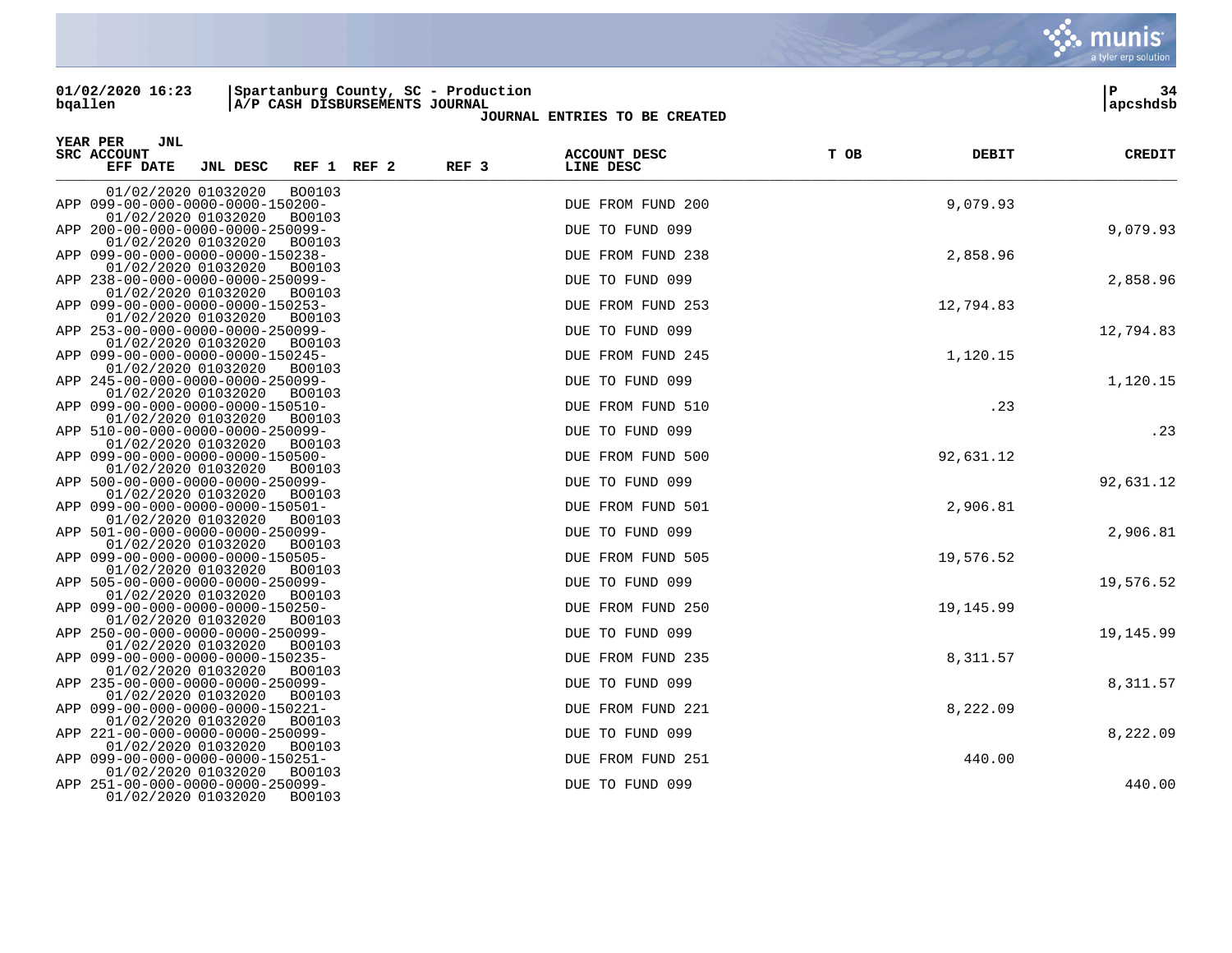

| 01/02/2020 16:23<br>bqallen                |          |       | Spartanburg County, SC - Production<br>A/P CASH DISBURSEMENTS JOURNAL |                  | <b>JOURNAL ENTRIES TO BE CREATED</b> |      |            | 35<br> apcshdsb |
|--------------------------------------------|----------|-------|-----------------------------------------------------------------------|------------------|--------------------------------------|------|------------|-----------------|
| YEAR PER<br>JNL<br>SRC ACCOUNT<br>EFF DATE | JNL DESC | REF 1 | $REF$ 2                                                               | REF <sub>3</sub> | ACCOUNT DESC<br>LINE DESC            | T OB | DEBIT      | <b>CREDIT</b>   |
|                                            |          |       |                                                                       |                  | SYSTEM GENERATED ENTRIES TOTAL       |      | 441,007.39 | 441,007.39      |

| JOURNAL 2020/07/29 | TOTAL | 882,014.78 | 882,014.78 |
|--------------------|-------|------------|------------|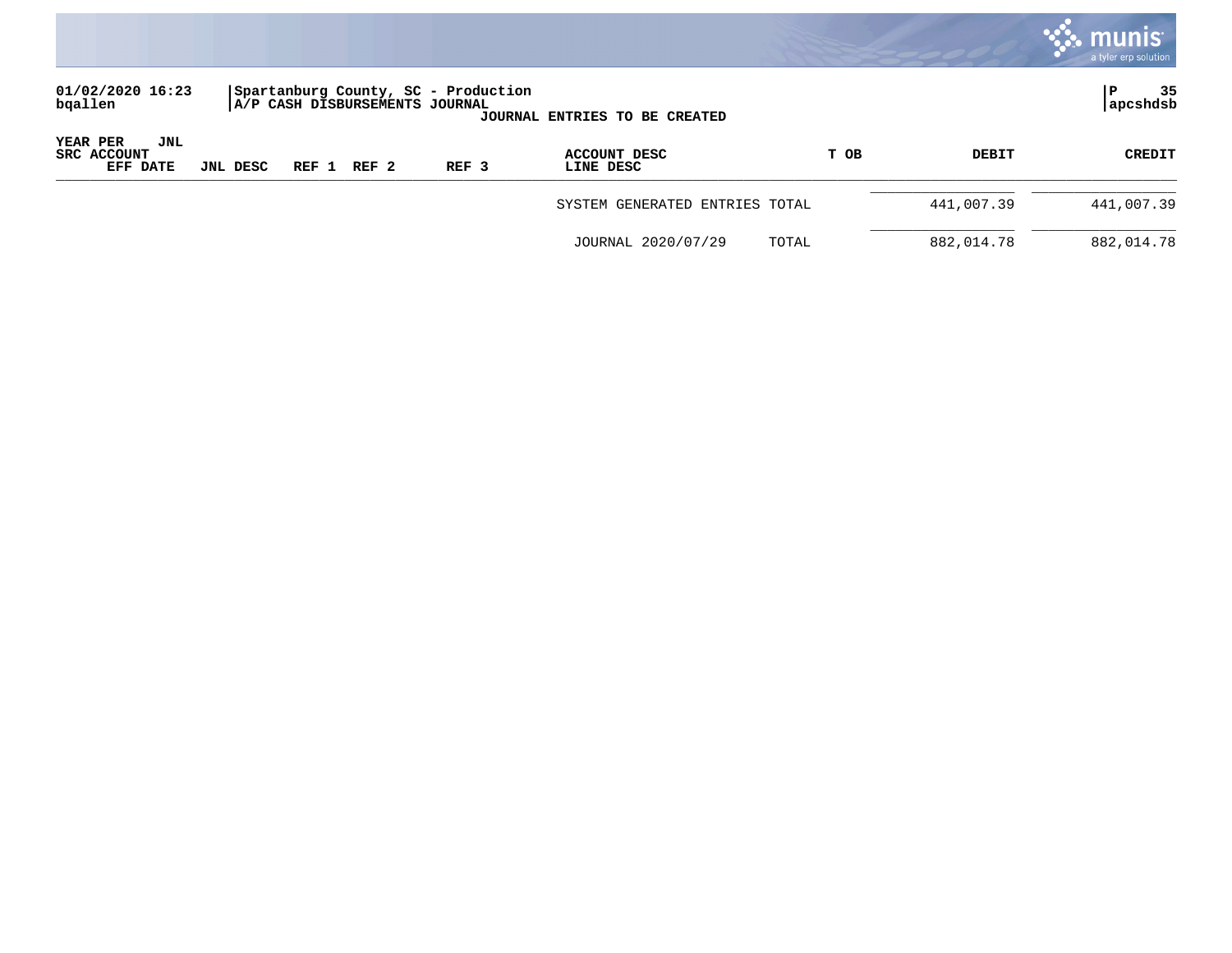

**01/02/2020 16:23 |Spartanburg County, SC - Production |P 36 bqallen |A/P CASH DISBURSEMENTS JOURNAL |apcshdsb**

| FUND | <b>ACCOUNT</b>                                                                                                                                                                                                                                                                                                                                                                                                                                                                                                                                                             | YEAR PER | JNL | EFF DATE<br>ACCOUNT DESCRIPTION                                                                                                                                                                                                                                                                                                                              |            | DEBIT                                                                                                                                                                             | <b>CREDIT</b> |
|------|----------------------------------------------------------------------------------------------------------------------------------------------------------------------------------------------------------------------------------------------------------------------------------------------------------------------------------------------------------------------------------------------------------------------------------------------------------------------------------------------------------------------------------------------------------------------------|----------|-----|--------------------------------------------------------------------------------------------------------------------------------------------------------------------------------------------------------------------------------------------------------------------------------------------------------------------------------------------------------------|------------|-----------------------------------------------------------------------------------------------------------------------------------------------------------------------------------|---------------|
| 099  | POOLED CASH FUND<br>$099 - 00 - 000 - 0000 - 0000 - 100000 -$<br>099-00-000-0000-0000-150100-<br>099-00-000-0000-0000-150200-<br>099-00-000-0000-0000-150220-<br>099-00-000-0000-0000-150221-<br>099-00-000-0000-0000-150235-<br>099-00-000-0000-0000-150238-<br>099-00-000-0000-0000-150245-<br>099-00-000-0000-0000-150250-<br>099-00-000-0000-0000-150251-<br>099-00-000-0000-0000-150253-<br>$099 - 00 - 000 - 0000 - 0000 - 150300 -$<br>099-00-000-0000-0000-150500-<br>099-00-000-0000-0000-150501-<br>099-00-000-0000-0000-150505-<br>099-00-000-0000-0000-150510- | 2020 7   | 29  | 01/02/2020<br>CASH IN BANK POOLED<br>DUE FROM FUND 100<br>DUE FROM FUND 200<br>DUE FROM FUND 220<br>DUE FROM FUND 221<br>DUE FROM FUND 235<br>DUE FROM FUND 238<br>DUE FROM FUND 245<br>DUE FROM FUND 250<br>DUE FROM FUND 251<br>DUE FROM FUND 253<br>DUE FROM FUND 300<br>DUE FROM FUND 500<br>DUE FROM FUND 501<br>DUE FROM FUND 505<br>DUE FROM FUND 510 |            | 35,032.24<br>9,079.93<br>62,154.03<br>8,222.09<br>8,311.57<br>2,858.96<br>1,120.15<br>19,145.99<br>440.00<br>12,794.83<br>166,732.92<br>92,631.12<br>2,906.81<br>19,576.52<br>.23 | 441,007.39    |
|      |                                                                                                                                                                                                                                                                                                                                                                                                                                                                                                                                                                            |          |     |                                                                                                                                                                                                                                                                                                                                                              | FUND TOTAL | 441,007.39                                                                                                                                                                        | 441,007.39    |
| 100  | GENERAL FUND<br>$100 - 00 - 000 - 0000 - 0000 - 200000 -$<br>100-00-000-0000-0000-250099-                                                                                                                                                                                                                                                                                                                                                                                                                                                                                  | 2020 7   | 29  | 01/02/2020<br>ACCOUNTS PAYABLE<br>DUE TO FUND 099                                                                                                                                                                                                                                                                                                            |            | 35,032.24                                                                                                                                                                         | 35,032.24     |
|      |                                                                                                                                                                                                                                                                                                                                                                                                                                                                                                                                                                            |          |     |                                                                                                                                                                                                                                                                                                                                                              | FUND TOTAL | 35,032.24                                                                                                                                                                         | 35,032.24     |
| 200  | PARKS<br>$200 - 00 - 000 - 0000 - 0000 - 200000 -$<br>$200 - 00 - 000 - 0000 - 0000 - 250099 -$                                                                                                                                                                                                                                                                                                                                                                                                                                                                            | 2020 7   | 29  | 01/02/2020<br>ACCOUNTS PAYABLE<br>DUE TO FUND 099                                                                                                                                                                                                                                                                                                            |            | 9,079.93                                                                                                                                                                          | 9,079.93      |
|      |                                                                                                                                                                                                                                                                                                                                                                                                                                                                                                                                                                            |          |     |                                                                                                                                                                                                                                                                                                                                                              | FUND TOTAL | 9,079.93                                                                                                                                                                          | 9,079.93      |
| 220  | SOLID WASTE MANAGEMENT<br>$220 - 00 - 000 - 0000 - 0000 - 200000 -$<br>220-00-000-0000-0000-250099-                                                                                                                                                                                                                                                                                                                                                                                                                                                                        | 2020 7   | 29  | 01/02/2020<br>ACCOUNTS PAYABLE<br>DUE TO FUND 099                                                                                                                                                                                                                                                                                                            |            | 62,154.03                                                                                                                                                                         | 62,154.03     |
|      |                                                                                                                                                                                                                                                                                                                                                                                                                                                                                                                                                                            |          |     |                                                                                                                                                                                                                                                                                                                                                              | FUND TOTAL | 62,154.03                                                                                                                                                                         | 62,154.03     |
|      | 221 METHANE<br>$221 - 00 - 000 - 0000 - 0000 - 200000 -$<br>221-00-000-0000-0000-250099-                                                                                                                                                                                                                                                                                                                                                                                                                                                                                   | 2020 7   | 29  | 01/02/2020<br>ACCOUNTS PAYABLE<br>DUE TO FUND 099                                                                                                                                                                                                                                                                                                            |            | 8,222.09                                                                                                                                                                          | 8,222.09      |
|      |                                                                                                                                                                                                                                                                                                                                                                                                                                                                                                                                                                            |          |     |                                                                                                                                                                                                                                                                                                                                                              | FUND TOTAL | 8,222.09                                                                                                                                                                          | 8,222.09      |
| 235  | DETENTION<br>$235 - 00 - 000 - 0000 - 0000 - 200000 -$<br>235-00-000-0000-0000-250099-                                                                                                                                                                                                                                                                                                                                                                                                                                                                                     | 2020 7   | 29  | 01/02/2020<br>ACCOUNTS PAYABLE<br>DUE TO FUND 099                                                                                                                                                                                                                                                                                                            |            | 8,311.57                                                                                                                                                                          | 8,311.57      |
|      |                                                                                                                                                                                                                                                                                                                                                                                                                                                                                                                                                                            |          |     |                                                                                                                                                                                                                                                                                                                                                              | FUND TOTAL | 8,311.57                                                                                                                                                                          | 8,311.57      |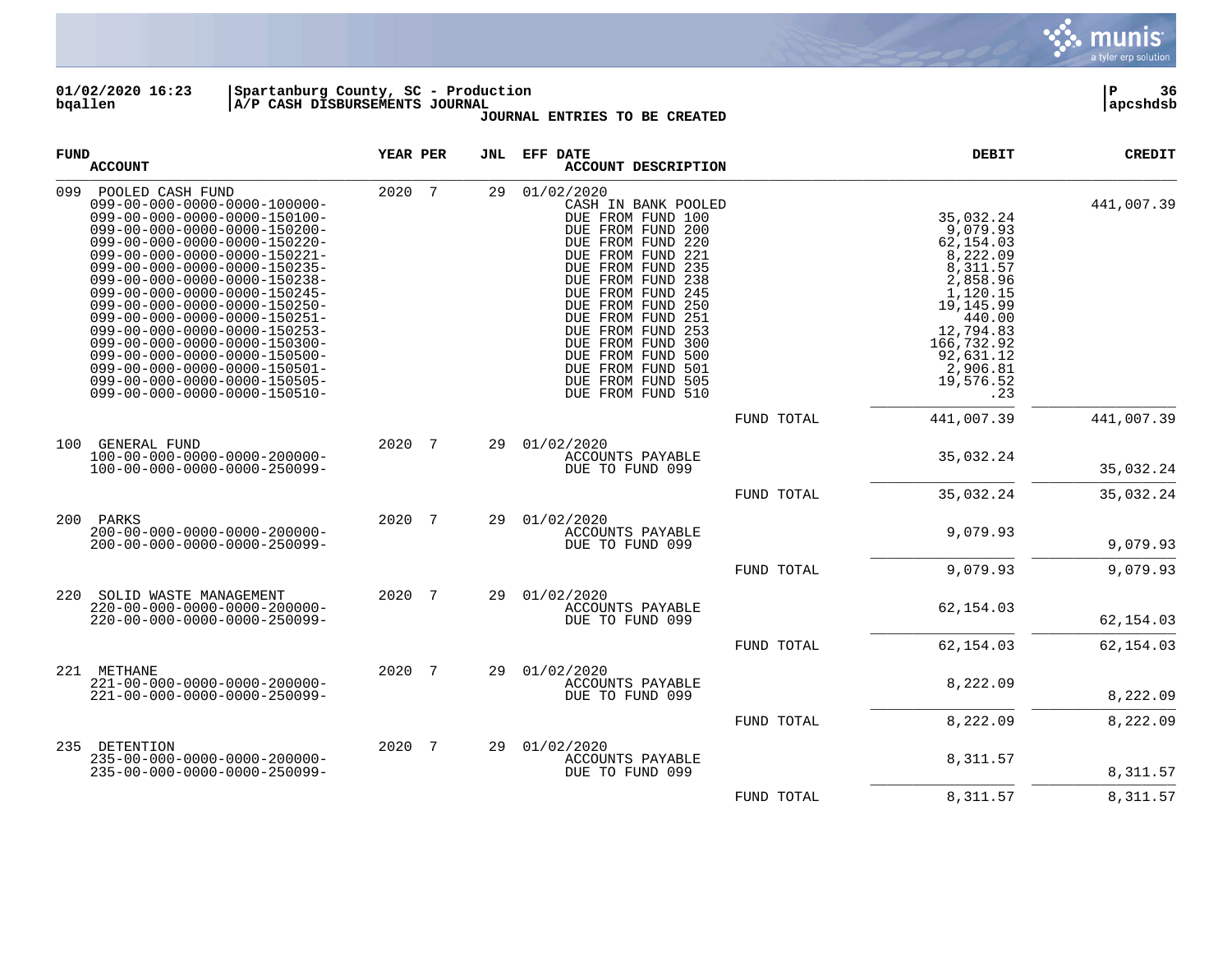

**01/02/2020 16:23 |Spartanburg County, SC - Production |P 37 bqallen |A/P CASH DISBURSEMENTS JOURNAL |apcshdsb**

| <b>FUND</b> | <b>ACCOUNT</b>                                                                                                       | YEAR PER |                | JNL | EFF DATE<br><b>ACCOUNT DESCRIPTION</b>                   |            | <b>DEBIT</b> | <b>CREDIT</b> |
|-------------|----------------------------------------------------------------------------------------------------------------------|----------|----------------|-----|----------------------------------------------------------|------------|--------------|---------------|
| 238         | FIRE DEPARTMENT<br>$238 - 00 - 000 - 0000 - 0000 - 200000 -$<br>$238 - 00 - 000 - 0000 - 0000 - 250099 -$            | 2020 7   |                | 29  | 01/02/2020<br><b>ACCOUNTS PAYABLE</b><br>DUE TO FUND 099 |            | 2,858.96     | 2,858.96      |
|             |                                                                                                                      |          |                |     |                                                          | FUND TOTAL | 2,858.96     | 2,858.96      |
| 245         | PUBLIC DEFENDER 7TH CIRCUIT<br>$245 - 00 - 000 - 0000 - 0000 - 200000 -$<br>245-00-000-0000-0000-250099-             | 2020     | 7              | 29  | 01/02/2020<br>ACCOUNTS PAYABLE<br>DUE TO FUND 099        |            | 1,120.15     | 1,120.15      |
|             |                                                                                                                      |          |                |     |                                                          | FUND TOTAL | 1,120.15     | 1,120.15      |
| 250         | SPECIAL REVENUE<br>$250 - 00 - 000 - 0000 - 0000 - 200000 -$<br>250-00-000-0000-0000-250099-                         | 2020     | $\overline{7}$ | 29  | 01/02/2020<br>ACCOUNTS PAYABLE<br>DUE TO FUND 099        |            | 19,145.99    | 19, 145.99    |
|             |                                                                                                                      |          |                |     |                                                          | FUND TOTAL | 19,145.99    | 19, 145.99    |
|             | 251 UPSTATE WORKFORCE BOARD<br>251-00-000-0000-0000-200000-<br>251-00-000-0000-0000-250099-                          | 2020 7   |                | 29  | 01/02/2020<br>ACCOUNTS PAYABLE<br>DUE TO FUND 099        |            | 440.00       | 440.00        |
|             |                                                                                                                      |          |                |     |                                                          | FUND TOTAL | 440.00       | 440.00        |
| 253         | COMMUNITY DEVELOPMENT<br>253-00-000-0000-0000-200000-<br>253-00-000-0000-0000-250099-                                | 2020     | -7             | 29  | 01/02/2020<br>ACCOUNTS PAYABLE<br>DUE TO FUND 099        |            | 12,794.83    | 12,794.83     |
|             |                                                                                                                      |          |                |     |                                                          | FUND TOTAL | 12,794.83    | 12,794.83     |
| 300         | CIP<br>$300 - 00 - 000 - 0000 - 0000 - 200000 -$<br>300-00-000-0000-0000-250099-                                     | 2020     | 7              | 29  | 01/02/2020<br>ACCOUNTS PAYABLE<br>DUE TO FUND 099        |            | 166,732.92   | 166,732.92    |
|             |                                                                                                                      |          |                |     |                                                          | FUND TOTAL | 166,732.92   | 166,732.92    |
| 500         | FLEET SERVICES<br>$500 - 00 - 000 - 0000 - 0000 - 200000 -$<br>$500 - 00 - 000 - 0000 - 0000 - 250099 -$             | 2020 7   |                | 29  | 01/02/2020<br>ACCOUNTS PAYABLE<br>DUE TO FUND 099        |            | 92,631.12    | 92,631.12     |
|             |                                                                                                                      |          |                |     |                                                          | FUND TOTAL | 92,631.12    | 92,631.12     |
|             | 501 FACILITIES MAINTENANCE<br>$501 - 00 - 000 - 0000 - 0000 - 200000 -$<br>$501 - 00 - 000 - 0000 - 0000 - 250099 -$ | 2020     | $\overline{7}$ | 29  | 01/02/2020<br>ACCOUNTS PAYABLE<br>DUE TO FUND 099        |            | 2,906.81     | 2,906.81      |
|             |                                                                                                                      |          |                |     |                                                          | FUND TOTAL | 2,906.81     | 2,906.81      |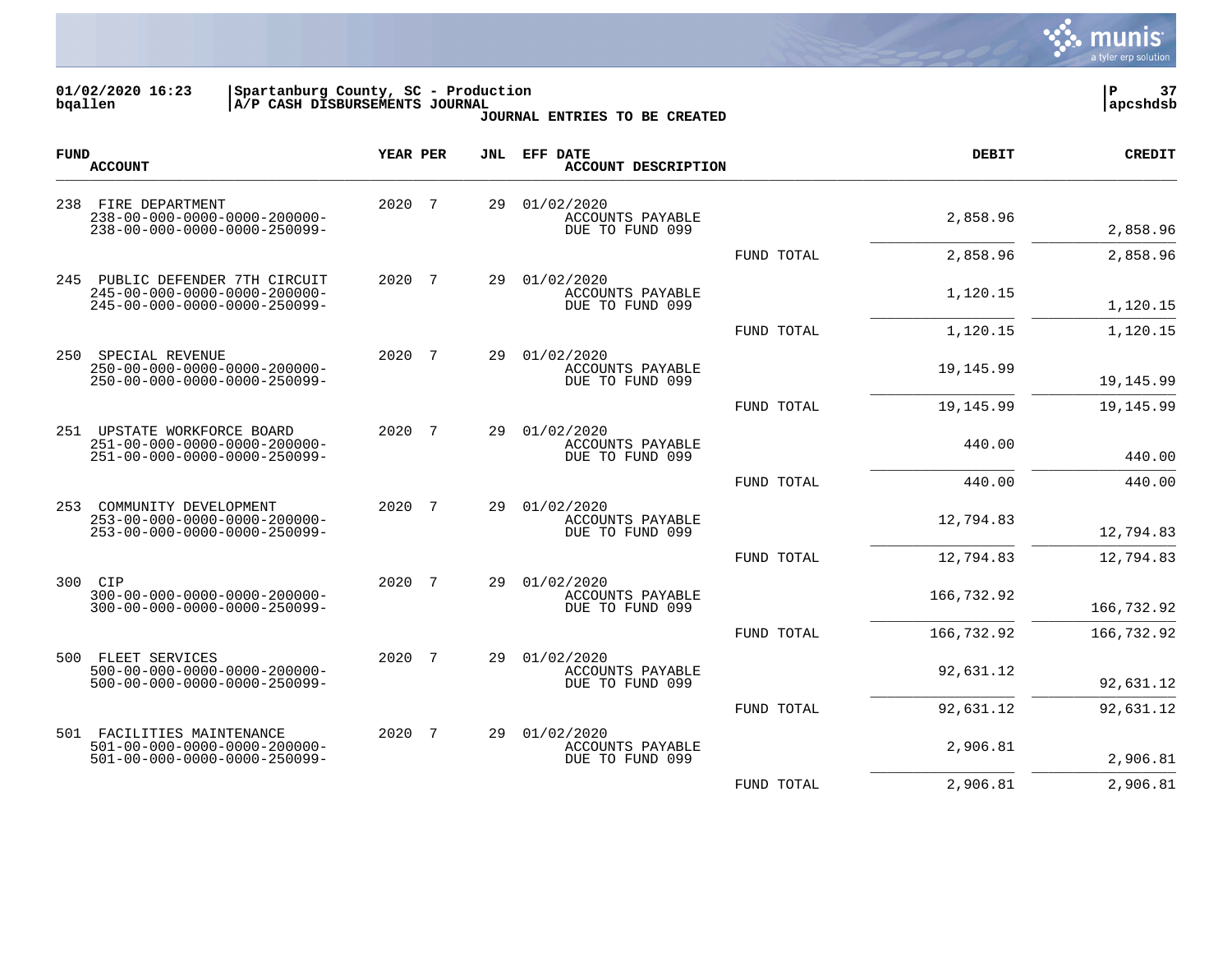

### **01/02/2020 16:23 |Spartanburg County, SC - Production |P 38 bqallen |A/P CASH DISBURSEMENTS JOURNAL |apcshdsb**

| FUND | <b>ACCOUNT</b>                                                                                        | YEAR PER | JNL | EFF DATE<br>ACCOUNT DESCRIPTION                   |            | DEBIT     | <b>CREDIT</b> |
|------|-------------------------------------------------------------------------------------------------------|----------|-----|---------------------------------------------------|------------|-----------|---------------|
| 505  | INFORMATION TECHNOLOGIES<br>$505 - 00 - 000 - 0000 - 0000 - 200000 -$<br>505-00-000-0000-0000-250099- | 2020     | 29  | 01/02/2020<br>ACCOUNTS PAYABLE<br>DUE TO FUND 099 |            | 19,576.52 | 19,576.52     |
|      |                                                                                                       |          |     |                                                   | FUND TOTAL | 19,576.52 | 19,576.52     |
| 510  | INSURANCE<br>$510 - 00 - 000 - 0000 - 0000 - 200000 -$<br>510-00-000-0000-0000-250099-                | 2020     | 29  | 01/02/2020<br>ACCOUNTS PAYABLE<br>DUE TO FUND 099 |            | .23       | .23           |
|      |                                                                                                       |          |     |                                                   | FUND TOTAL | . 23      | .23           |